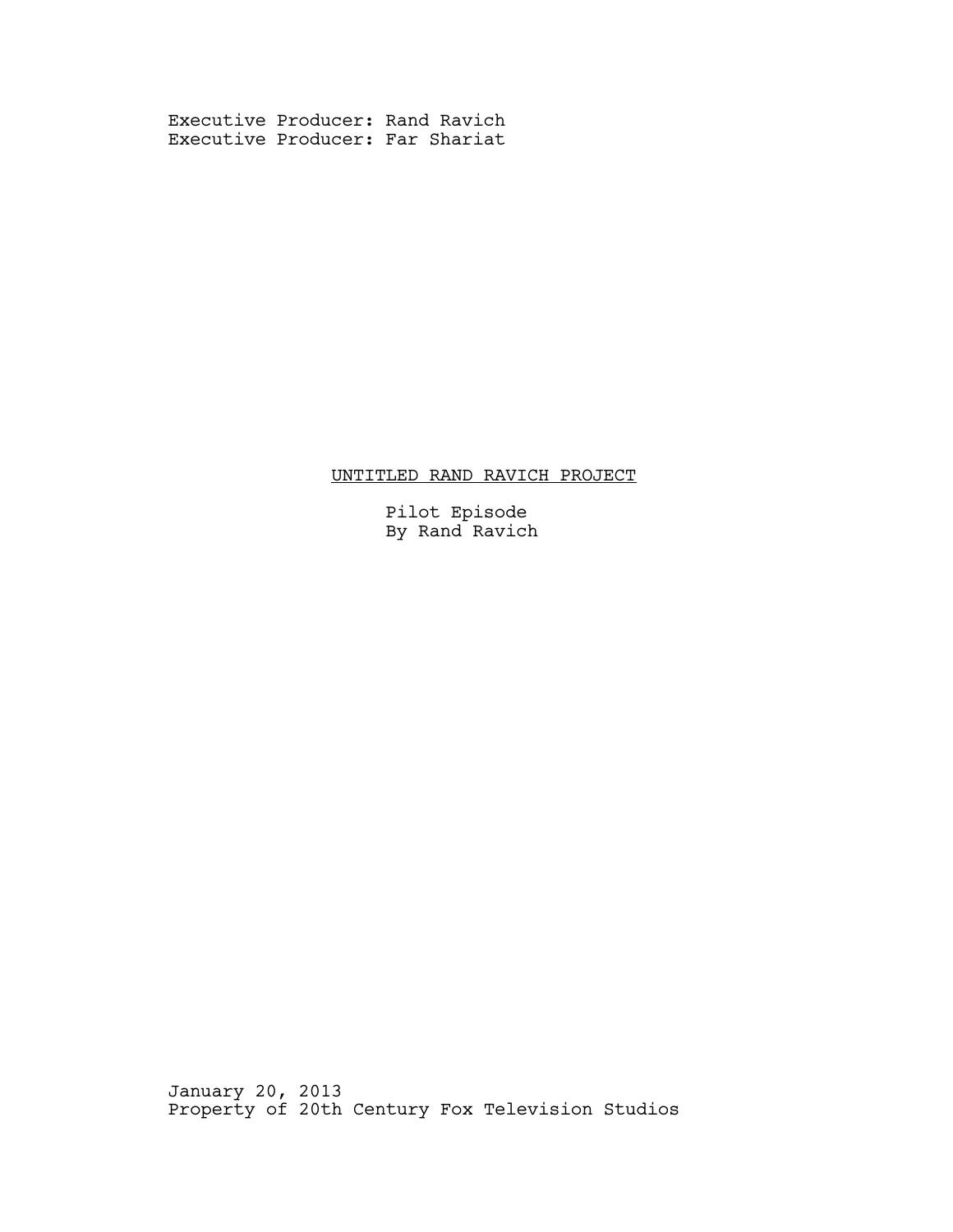### ACT ONE

CLOSE ON - THE FACE OF MARCUS FINLEY - NIGHT

A handsome man (28) though now BRUISED AND BEATEN. FLASHING LIGHTS flicker on the periphery and the THUNDER of helicopter rotors is deafening. Where is he? Finley is in a...

INT. FBI HELICOPTER - PASSENGER SECTION - NIGHT

Finley, in dirty suit and tie, sits HANDCUFFED in the chopper seat. The look in his eyes... he has been through something.

Across from Finley THREE FBI AGENTS keep watch on him. Two agents are in SWAT gear, the third in just a windbreaker. She is FBI AGENT SUSIE DUNN (33). Almost to himself Finley says--

> FINLEY ...My whole life all I ever wanted was to be a secret service agent.

# AGENT DUNN

(no love lost here) Well I hope you really enjoyed the one day you finally got to be one.

Look at Finley one more moment and then WE CUT TO:

EXT. RURAL MARYLAND ROAD - DAY - 5:30 AM

KAIRON READS... *FIFTEEN HOURS EARLIER*

Nothing but empty road and thick woods on either side. CAMERA FINDS a **spray painted orange "X"** in the middle of the road.

NOW CAMERA leaves that **orange "X",** moves down the empty asphalt until WE SEE TWO MEN walking down the road away from us. They wear DWP COVERALLS. They are KOZ(42) and FLIP (34).

NOW WE CATCH UP to them, WE CAN SEE their faces. They might have been in the military once, maybe not that long ago.

Flip has a can of ORANGE SPRAY PAINT in one hand and a COMPUTER TABLET in the other. Koz holds some kind of SCANNER in his hand. Koz looks at it as he walks, saying this--

> KOZ No signal... no signal... no signal... signal. (he stops, steps back) And... No signal. (steps forward) And... Signal.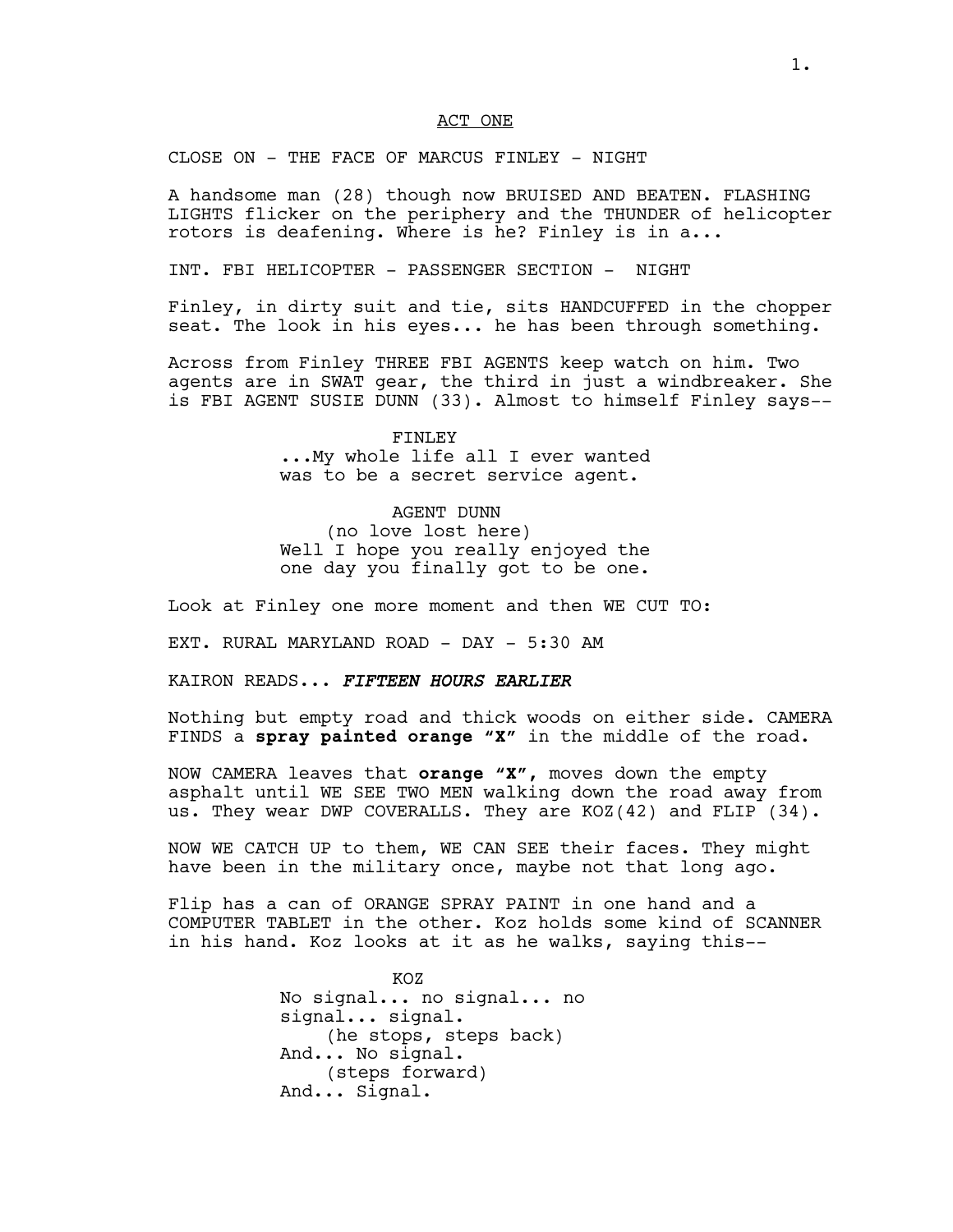Koz points down to the spot where the signal starts.

KOZ (CONT'D) Mark it here please.

Using the spray can Flip paints an **orange "X"** on the road. Koz looks back down the road toward that other **orange "X".**

> KOZ (CONT'D) How far between the two?

FLTP (consults tablet and--) 2,865 feet.

Koz looks at the terrain and says almost to himself--

KOZ That's about half a mile with just no reception at all. So much for nationwide coverage, huh? OK, we're done here. Let's go.

But now Koz looks at Flip and sees something in the younger man that makes Koz ask--

> KOZ (CONT'D) Something on your mind?

FLIP It's just that... if it comes to it, I never killed anyone who wasn't shooting at me.

KOZ Well, little brother, if it comes to it... you okay with that?

FLIP Yeah, I suppose that I am.

On this empty road the two brothers look at each other as WE HEAR a faint whistle, it GROWS LOUDER AND LOUDER. They do not hear it but WE DO as the sound grows into the scream of a--

INT. THE GIBSON HOUSEHOLD - KITCHEN - 6:30 AM - DAY

A TEA KETTLE screams on the stove. BETH ANN GIBSON(16) stands watching it. She's a tough girl and wears this year's version of "don't talk to me and I won't fuck with you" fashion.

The kitchen is modest and needs attention. The Gibson's might have been middle class once but lately times have been hard.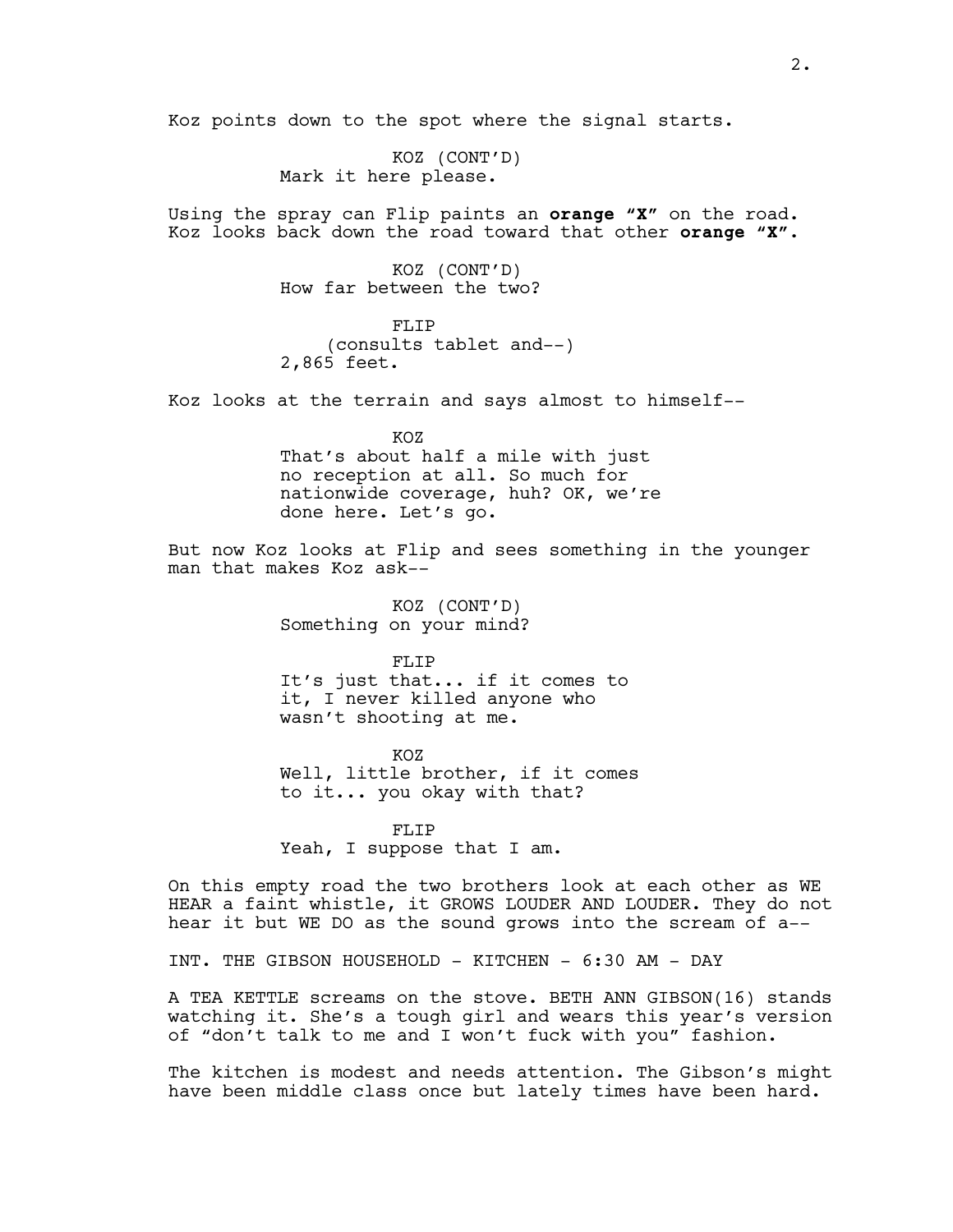Beth Ann makes a cup of instant coffee, puts it on a tray that already holds a plate of toast. Then Beth Ann takes the tray out of the kitchen and down the hall to...

INT. JANICE GIBSON'S BEDROOM - DAY

Beth Ann enters her mother's bedroom carrying the tray. In a voice that is firm but surprisingly tender Beth Ann says...

> BETH ANN GIBSON Mom?... Time to wake up, Mom.

In the bed JANICE GIBSON (50) stirs. Beth Ann brings her the coffee. On the floor is Janice's WAITRESS UNIFORM. On the bedside table is a half finished glass of wine, used tissues and a pill bottle... anti-depressants. Times have been hard.

> BETH ANN GIBSON (CONT'D) You gotta drive me to school, Mom.

> JANICE GIBSON It's Saturday, Beth Ann. Isn't it?

BETH ANN GIBSON It's the overnight. Remember?

JANICE GIBSON ...The overnight?

BETH ANN GIBSON Gettysburg. Then New York. School trip. Here... have a little coffee and some toast. There you go.

Janice takes the coffee, sips it and her morning starts.

JANICE GIBSON ...The overnight... right...

BETH ANN GIBSON And I told Ian we'd pick him up.

JANICE GIBSON (looks at her daughter) Why don't you wear your hair away from your face? You're so pretty.

BETH ANN GIBSON I'm not sure what definition of the word you're using but at my school-- (re: herself) -- this isn't pretty.

Oh yeah? Well let's see where Beth Ann goes to school.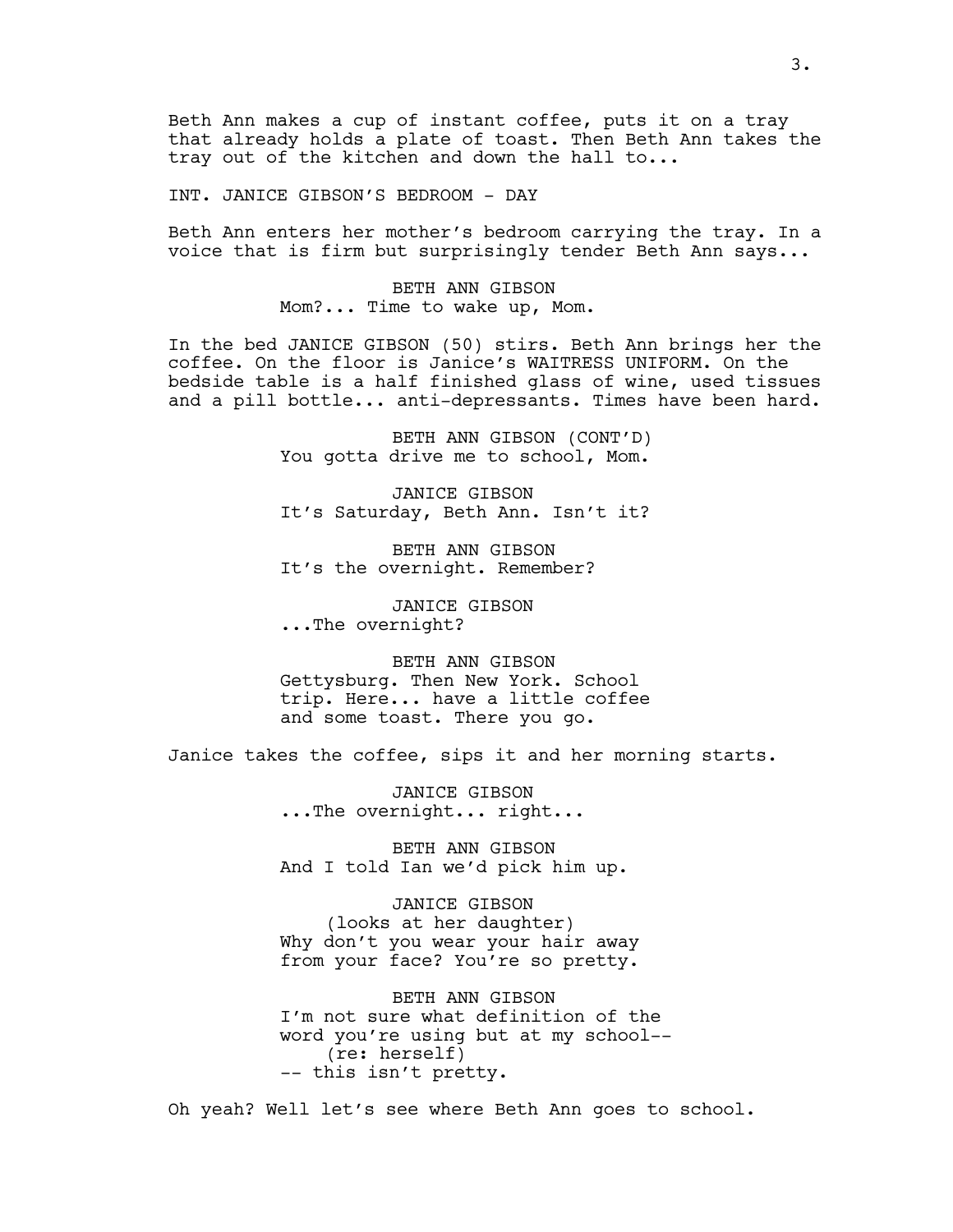EXT. THE BALLARD HIGH SCHOOL - WASHINGTON D.C. - DAY

An elite Quaker high school where the nation's powerful parents send their children. BMWs, AUDIs, ROVERS and chauffeur driven Towncars drop off the sons and daughters of privilege. A few kids drive themselves, Mustangs and Minis.

Some of the license plates are DIPLOMATIC and from these cars step the children of foreign Ambassadors and Royalty. The first car in line is a BMW. WE GO INSIDE IT and find...

INT. CHAUFFEUR DRIVEN 2013 BMW 7 SERIES - DAY

In the back seat ride AMBER FITCH(16) and her mother MEG(40). Amber is the kind of pretty Beth Ann was talking about. But despite her surroundings and looks, Amber is not a bitch.

Amber's mother Meg wears an expensive business suit. A briefcase by her side. Mother and daughter are cut from the same cloth and they truly enjoy each other's company.

### MEG FITCH

Remember we have corporate offices in New York if you need anything. And I put the number of the Jensen's in your phone. They live on the park and have that boy you beat in tennis out on the cape.

#### AMBER FITCH

We're working with Habitat to build houses in New York. I don't think I'll need the corporate offices or the Jensen's number. But thank you.

#### MEG FITCH

I'm your mother, Amber. I get to worry. Now what are the three B's?

AMBER FITCH You are aware that I am 16.

MEG FITCH My executives are a lot older than that and I make them say it.

AMBER FITCH Be careful. Be smart. Be curious.

CAMERA DRIFTS out of this car into the next car in line.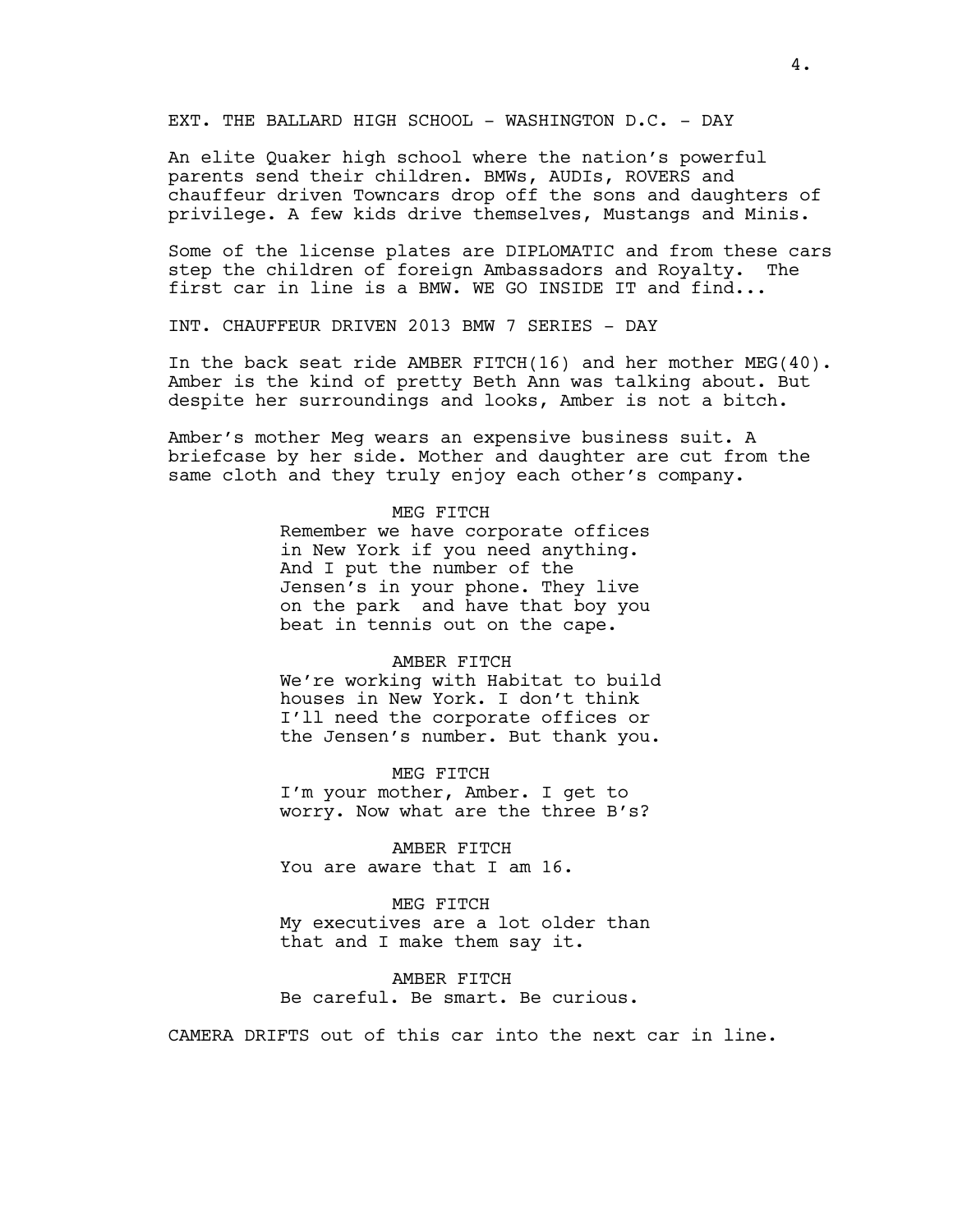INT. 2013 AUDI Q7 - DAY

MORGAN ROTH (50) drives. His son ANTON ROTH (12) in the passenger seat. Anton is a chubby kid with a genius IQ. He's skipped three grades. His nose is buried in a sci-fi novel.

> MORGAN ROTH Anton, we're at school.

ANTON ROTH (still reading) Do you know astronauts can't cry in space because there's no gravity?

MORGAN ROTH I do know that. Anton, we're here.

ANTON ROTH (looking up) Indeed we are. Indeed we are.

CAMERA DRIFTS out of the AUDI Q7 and to the next car in line.

EXT. CHAUFFEUR DRIVEN TOWNCAR - DAY

As CAMERA moves over it WE SEE it has diplomatic plates. The PEOPLE'S REPUBLIC OF CHINA. CAMERA DRIFTS into the car.

INT. CHAUFFEUR DRIVEN TOWNCAR - DAY

Camera moves past the driver, a CHINESE MAN and into the back where JIN LIAO (16), SITS BY HIMSELF. CAMERA keeps drifting, out of the Towncar into the next car in line which is...

INT. JANICE GIBSON'S CRAPPY TOYOTA COROLLA - DAY

Janice drives. Beth Ann in the passenger seat. In the back is IAN MARTINEZ (16) a skinny jeaned stringy kid heartbreaker.

> JANICE GIBSON Do you have enough money?

BETH ANN GIBSON I'm fine, Mom.

Driving with one hand, reaching into her purse with the other, Janice opens her wallet. There are only two twenties in there. Both mother and daughter see this but Janice takes one of the twenties and tries to give it to her daughter.

> JANICE GIBSON Here. Take this.

Beth Ann whispers this next to her mother...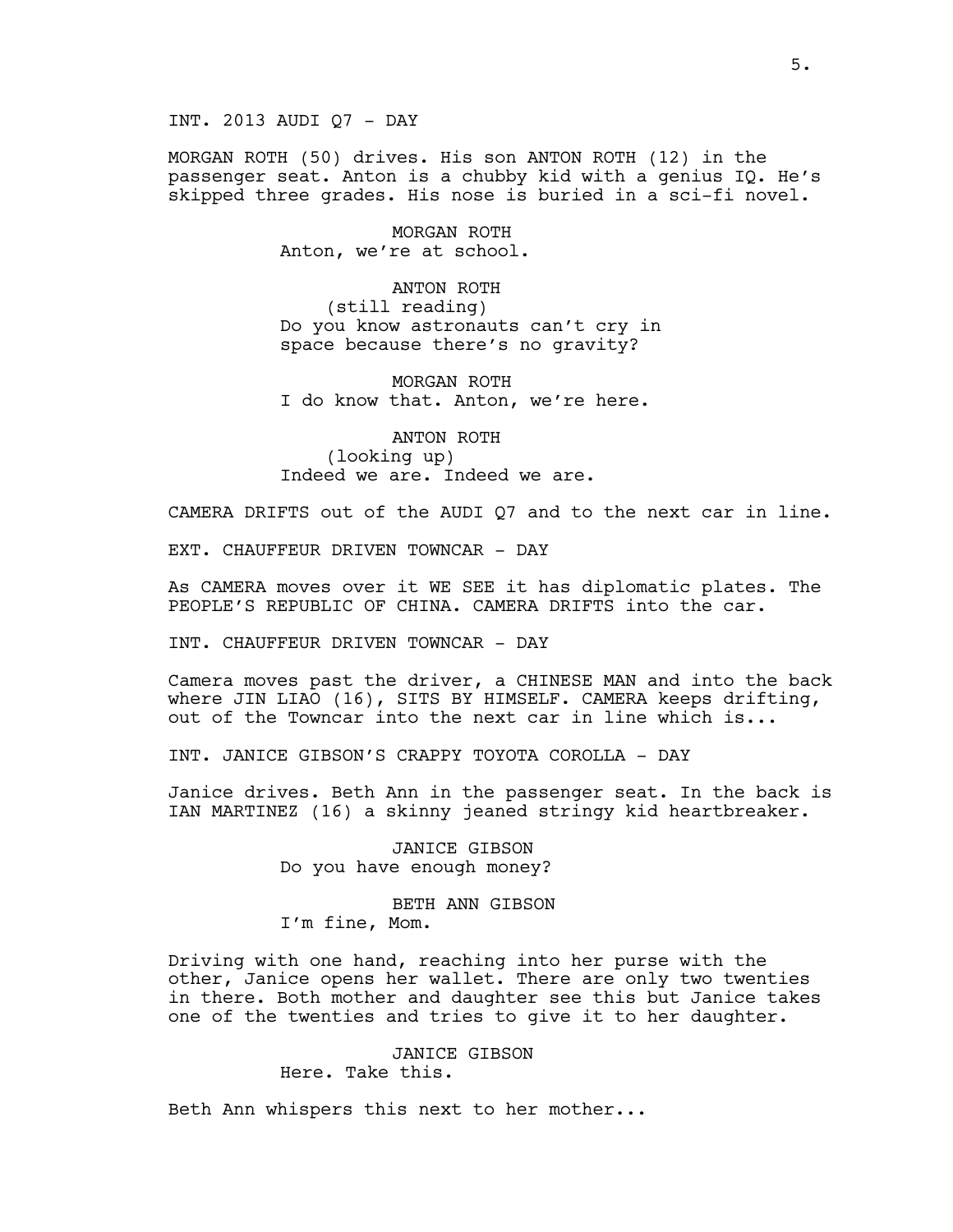BETH ANN GIBSON I'm fine, Mom. Really.

JANICE GIBSON You'll be twenty dollars better than fine when you take this.

BETH ANN GIBSON Mom... I'm not going to take that.

Beth Ann wants this moment over with as soon as possible but--

JANICE GIBSON

Ian?

IAN MARTINEZ Yes, Mrs. Gibson.

JANICE GIBSON (hands Ian the 20) Take this twenty dollars and spend it on my daughter.

IAN MARTINEZ Sure thing, Mrs. Gibson.

As Ian takes the money Beth Ann turns a face on him.

IAN MARTINEZ (CONT'D) What? She's my elder. I'm respecting her elderness.

But now Ian sees something outside that gets his attention.

IAN MARTINEZ (CONT'D) Beth Ann... isn't that your father?

Beth Ann and Janice Gibson look to where Ian points. Toward a man standing out there by the school bus. TIMID looking, wearing THICK GLASSES AND A SWEATER VEST, an overnight bag by his side. He is BILL GIBSON (50). Beth Ann's dad.

BETH ANN GIBSON What the hell is he doing here? JANICE GIBSON What the hell is he doing here?

Gibson sees them looking at him and MEEKLY WAVES. CUT TO:

EXT. THE WHITE HOUSE - INNER DRIVE - DAY

TWO SECRET SERVICE AGENTS stand in the morning sun next to their black SUV. A SECOND BLACK SUV sits close behind.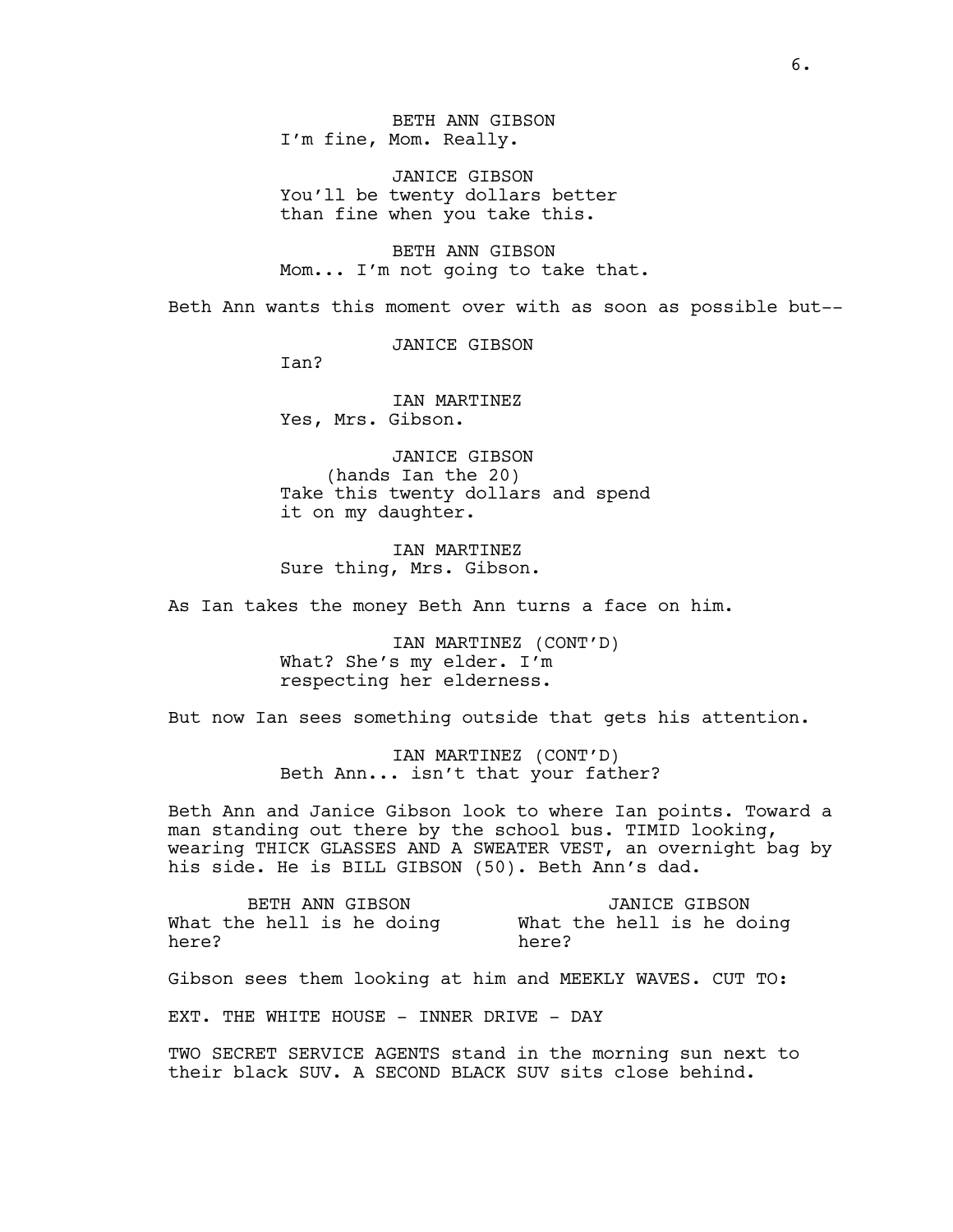One agent is ALBERT HURST (45). Almost twenty years in the service, as good an agent as there is. He has seen it all.

The other agent is Marcus Finley. Whatever Finley is about to go through hasn't happened yet. He is still fresh and eager. Finley SEES Hurst look at his watch and sigh. Finley asks--

> FINLEY Is he always late like this?

HURST Near enough to always.

Now bopping out of the PRIVATE QUARTERS comes SETH DEVORE (16). Hurst whispers into his sleeve and the second SUV starts its engine. Seth looks at Finley then asks Hurst-

> SETH DEVORE And who is this guy?

HURST This is Agent Marcus Finley. Agent Finley this is Seth Devore.

FINLEY Pleased to meet you, Seth.

SETH DEVORE Where is Valens?

HURST Agent Valens is sick. The flu.

SETH DEVORE Finley, huh? Never seen him before.

HURST This is Agent Finley's first inner perimeter assignment.

SETH DEVORE (to Finley) But you'd take a bullet for me, right?

FINLEY I'm trained to protect your life. I wouldn't be here if I weren't.

Seth stares at Finley then cracks a smile and says--

SETH DEVORE Welcome to the Brat Patrol. Now come on... we're gonna be late.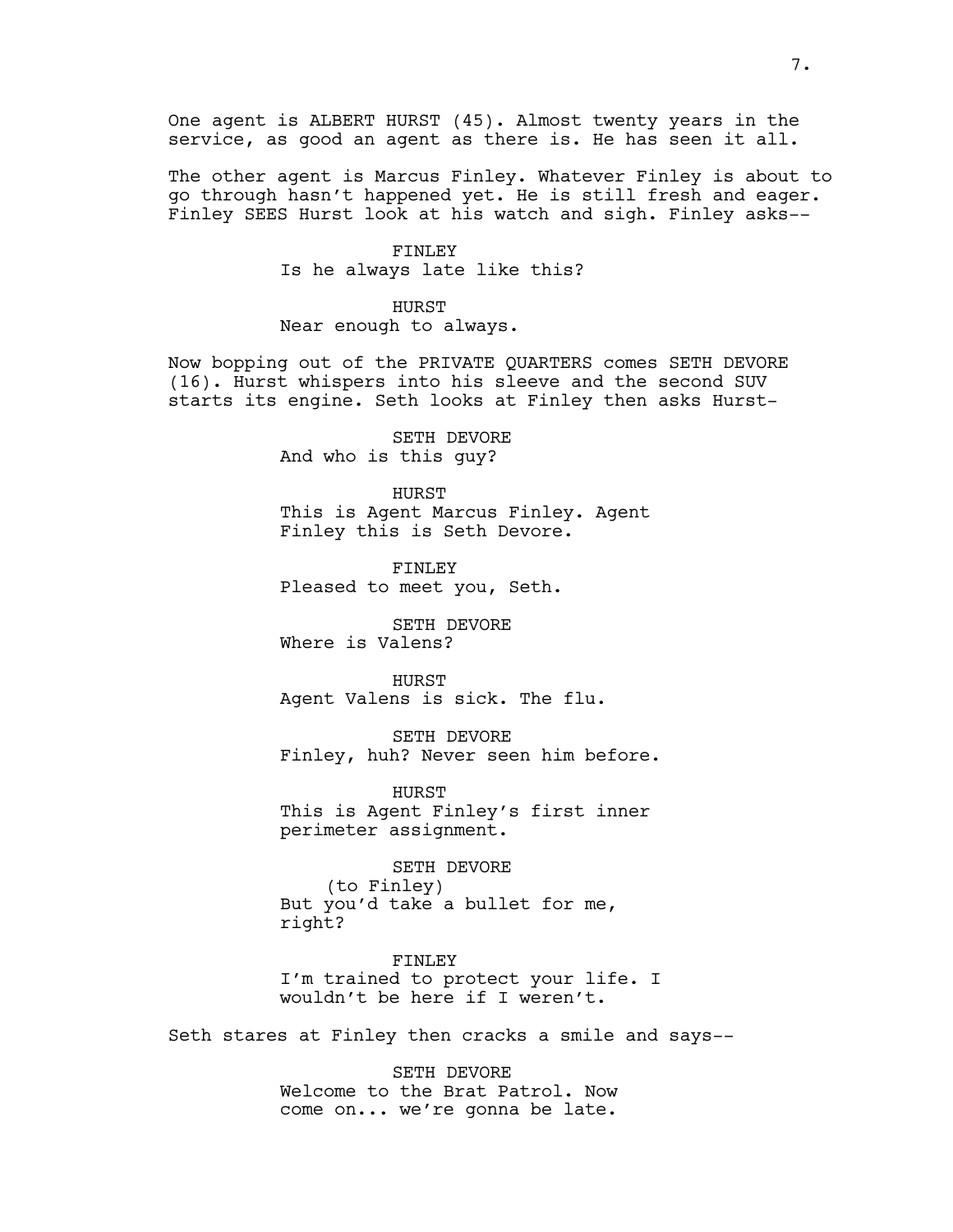Hurst and Finley load Seth into the back of the lead SUV. Then Hurst gets behind the wheel and Finley in the passenger seat. The doors close. Hurst starts the engine. The TWO SUV Motorcade rolls down the drive, away from the White House.

EXT. THE BALLARD HIGH SCHOOL PARKING LOT - DAY

Kids carrying and pulling overnight bags head toward the bus.

A 2013 CAMARO roars into a parking space. From the driver's side steps LUKE PUTNAM (16), lacrosse God. From the passenger side steps SLOAN DEES (16), cheerleader. Luke puts his arm around Sloan, she is his. They head toward the bus. Passing--

A humiliating little family scene. Beth Ann, Ian by her side, watches as her PARENTS ARGUE IN LOUD WHISPERS, *IN PUBLIC.* 

Luke and Sloan look at Beth Ann, what they are thinking is "*what a loser*". Beth Ann glares at golden Luke and Sloan, then Beth Ann turns back to look at her parents. So do we.

Timid, meek Bill Gibson, in sweater vest and thick glasses, tries to stand his ground in front of a much stronger Janice.

> BILL GIBSON Why am I here? Because it's my weekend for custody, Janice. That's why I'm here.

#### JANICE GIBSON

But we talked about this. How Beth Ann is going on this school trip so we are going to skip your weekend.

BILL GIBSON I need to correct you, Janice. As a point of fact we didn't talk about this. You talked to me about it.

JANICE GIBSON But she doesn't want you here.

BILL GIBSON I'm afraid there is nothing I can do. I've arranged to be a parent chaperone on this trip, they are counting on me. (to Beth Ann)

They are counting on me, Beth Ann.

JANICE GIBSON Oh. Now suddenly you care that someone is counting on you?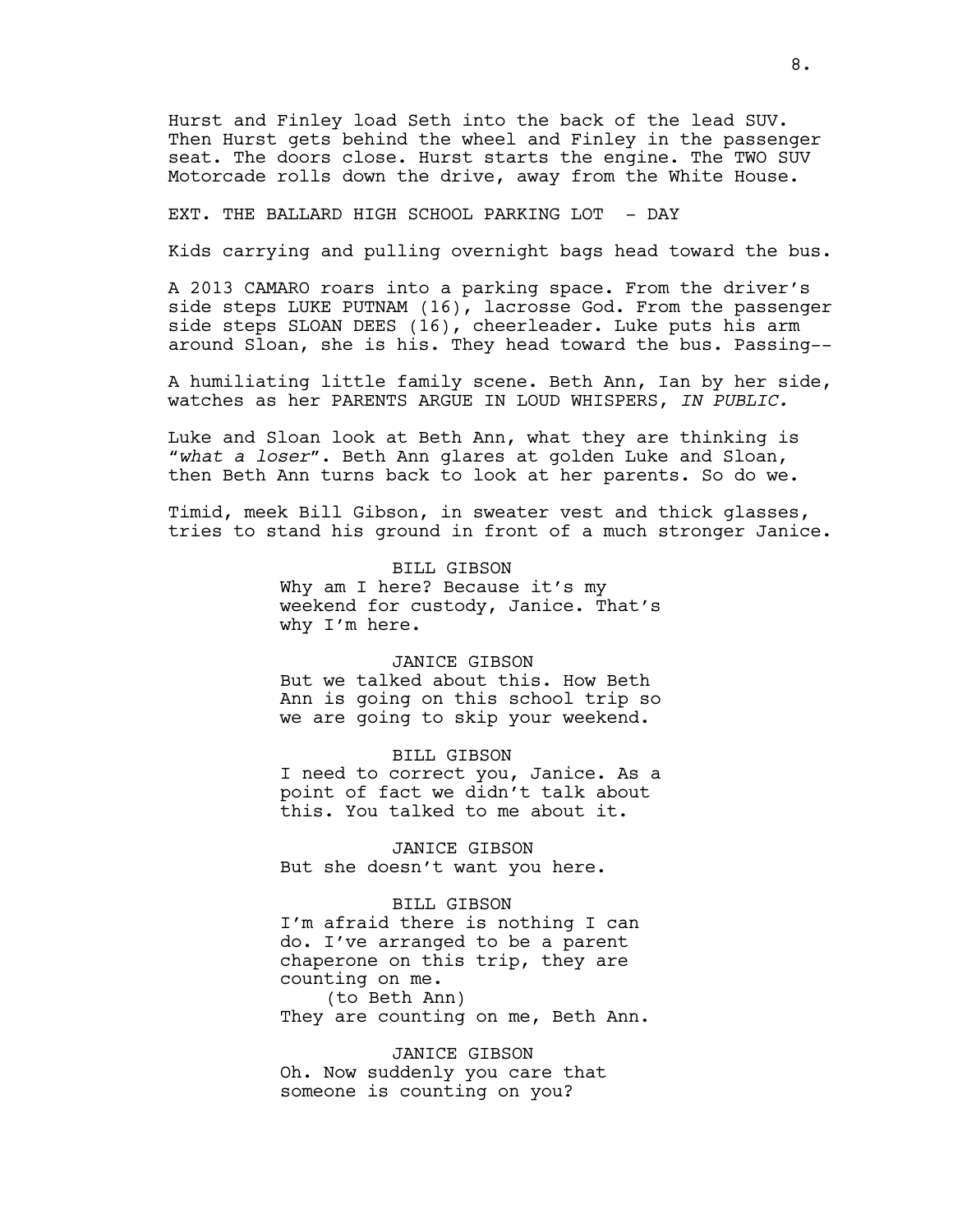Beth Ann, Ian at her side, withering with the shame of this.

BILL GIBSON This school offers us generous tuition relief. The least I can do is help out when I can.

JANICE GIBSON (leaning in closer) You are embarrassing your daughter, you see that, don't you, Bill?

And now, Beth Ann has had enough. She will end this.

BETH ANN GIBSON Enough. Enough. (to her father) You. Get on the bus. But you don't talk to me. You don't look at me. (to her mother) You... I'll see you in a few days.

And holding back tears, Beth Ann turns from her parents and heads toward the bus. Ian at her side.

Into the throng of kids heading into the bus Beth Ann goes. She looks straight ahead, not wanting to make eye contact.

A curly haired English teacher stands outside the bus door, a clipboard in his hand. He is MR. NASH (33). Mr. Nash is just the kind of teacher high school crushes were made for.

> MR. NASH Beth Ann Gibson.

Beth Ann pays him no attention as he checks of her name, just stomps onto the bus. Mr. Nash checks off the next student.

> MR. NASH (CONT'D) Ian Martinez.

Ian gets on. Mr. Nash continues to check off names. Everyone is getting on the bus. Time to go. Last hugs from parents.

INT. BUS - DAY

The bus idling in the parking lot, not moving. Everyone is on board. Lots of teen energy. Popular kids, geeky kids, loud kids, jocks, fat kids, quiet kids, more than a few speaking foreign languages, some well dressed, some dressed down.

WE SEE Amber Fitch sitting with an equally, preppy girl. They are going through Habitat For Humanity literature.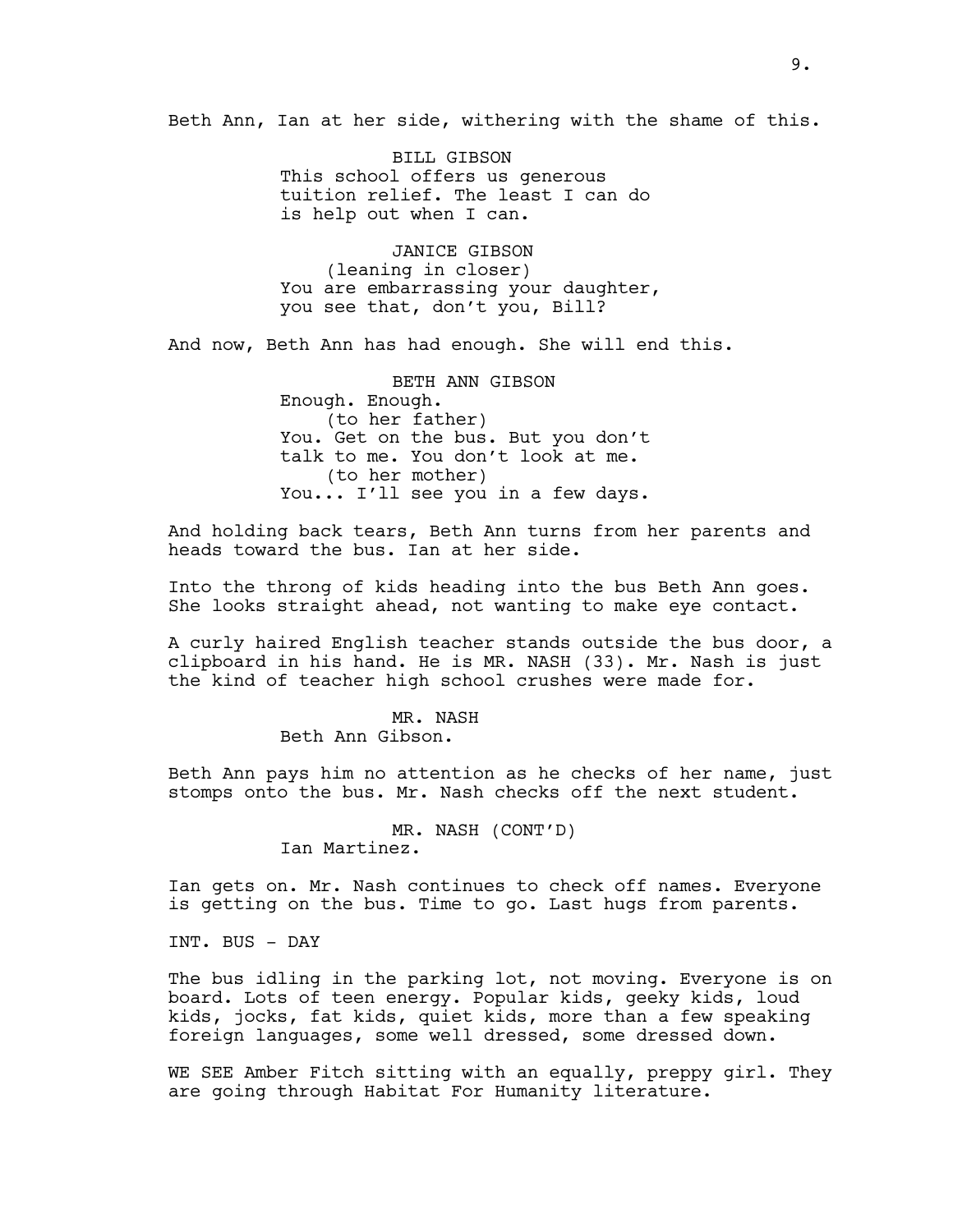WE SEE Luke and Sloan, in a group of other lacrosse players and cheerleaders. A loud, giddy, good looking pod. WE SEE chubby Anton Roth sitting by himself, nose in his sci-fi book and Jin Liao watching soccer on his IPAD with another kid.

WE SEE Beth Ann sitting with Ian. She glowers at her own reflection in the window. Ian sketches in a sketch pad.

WE SEE Mr. Nash up by the BUS DRIVER and Bill Gibson all the way in the back on that uncomfortable bench by the bathroom. Everyone ready to go but still the bus just sits idling.

> SOMEONE SHOUTS What are we waiting for?

SOMEONE ELSE SHOUTS What are we always waiting for?

Here's what. Out the windows of the bus WE CAN see the TWO SUV Secret Service motorcade pull into school parking lot.

The doors of the front SUV stay closed. The doors of the back SUV open and a SECRET SERVICE agent with a BOMB SNIFFING DOG gets off. All the kids on the bus see the dog, many of them begin to bark. They have been through this drill before.

The AGENT walks the DOG onto the bus and works the dog up the aisle. Nose under seats, into back packs and purses. The bus is clean. The Agent whispers into his sleeve. A bunch of boys mumble into their sleeves. They have all been here before.

The Agent with the dog leaves. Out the window the doors to the front SUV open. Agents Hurst and Finley escort Seth Devore to the door of the bus but he boards without them.

Seeing Seth, the lacrosse team breaks into this song.

LACROSSE TEAM *Hail to the Chief's son/he takes his dumps on Air Force One.*

Seth gives them a "that's very funny" look but he smiles because he is one of them. He goes to sit with the team as--

> MR. NASH Now that we are all here. Let's go.

The Bus Driver closes the door and puts the bus in gear.

EXT. THE BALLARD HIGH SCHOOL PARKING LOT - DAY

The bus pulls out. One black SUV in front of it. And one behind it. The motorcade pulls away from the school and the little clutch of parents who have stayed to wave good-bye.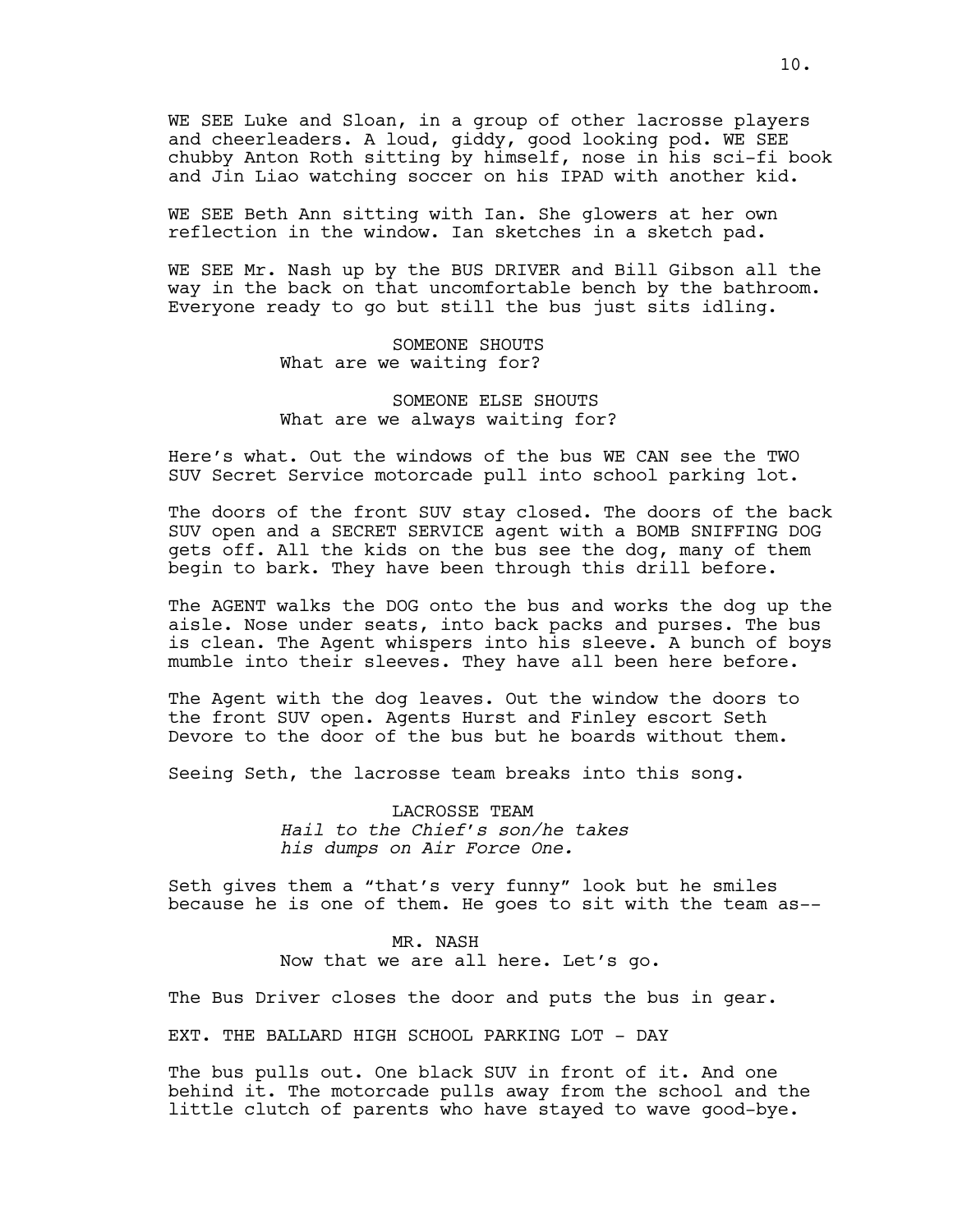EXT. WASHINGTON D.C. STREET - DAY

The two Secret Service SUVS and bus full of high school kids heads away from the nation's capitol, toward rural Maryland on the way to Gettysburg. CAMERA DRIFTS into the follow SUV.

INT. SECRET SERVICE SUV - DAY

Hurst drives. Finley in the passenger seat. The Ballard bus directly in front of them.

> FINLEY The Brat Patrol?

HURST He's not a bad kid. No worse than your average teen. You got kids?

FINLEY Not even close. You?

HURST Girl. Thirteen.

FINLEY And you've been on this detail for three months?

HURST You been checking up on me?

FINLEY

Come on, you're kind of a legend in the service. You must know that. Five years running the President's team. Can I ask what that was like?

**HURST** That? That was life with an absolute purpose. Full tilt.

FINLEY

And this?

### HURST

This is purpose too. And no, it wasn't a step-down. I'm a shorttimer, Agent Finley. Three months left and then I am on the beach. So we transitioned another agent in to run the President's team and I will serve out my days in the relative safety of hormonally crazed teens.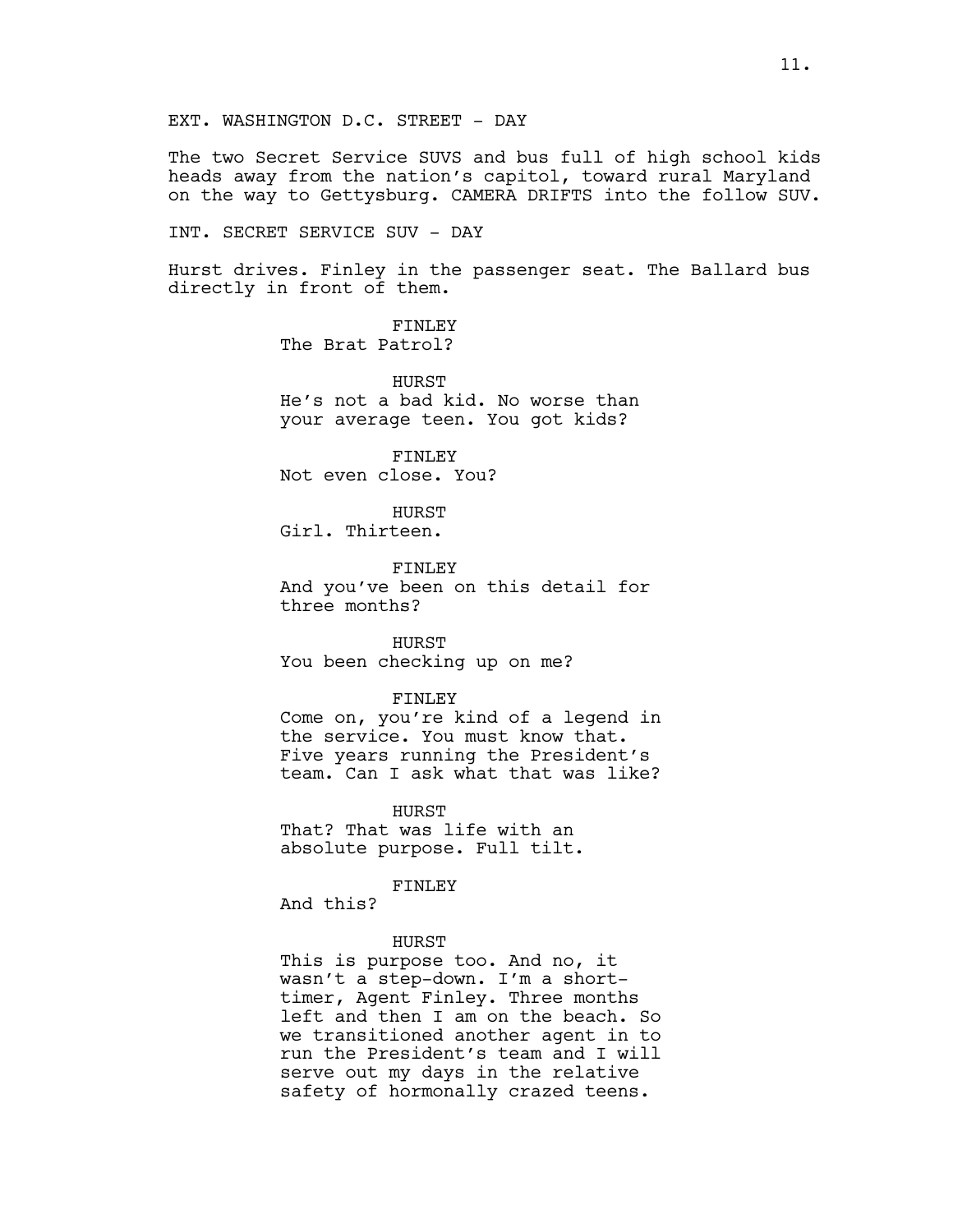#### FINLEY

Well, I want to thank you for putting me in the car today. I've been standing outer perimeter for the last 18 months.

HURST Don't thank me. Valens got the flu, you were at the top of the pile.

INT. BUS - DAY

The energy has settled down. Kids doze, listen to music, study. WE SEE Beth Ann and Ian. Ian sketches. Beth Ann SEES he draws Amber Fitch. It is a good likeness. Beth Ann watches Ian watch Amber. Amber, three rows down, is just so lovely.

> BETH ANN GIBSON Seriously? Amber Fitch?

IAN MARTINEZ She's got nice lines. (off Beth Ann's eye roll) It's just a drawing.

BETH ANN GIBSON And I suppose that's just a pencil.

Ian covers his hard-on with the sketch pad and says...

IAN MARTINEZ I am as god made me.

BETH ANN GIBSON So you want to get on Amber Fitch. Everyone wants to get on Amber Fitch. Class president, video game looks and so nice. Damn, sometimes I want to get on Amber Fitch.

IAN MARTINEZ I'd sketch that. But I'd have to watch. For perspective, you know.

BETH ANN GIBSON Settle down cowboy. The thing is, Ian, people like us? We are invisible to Amber Fitch.

IAN MARTINEZ Invisibility is a super power. Maybe she's into superheroes.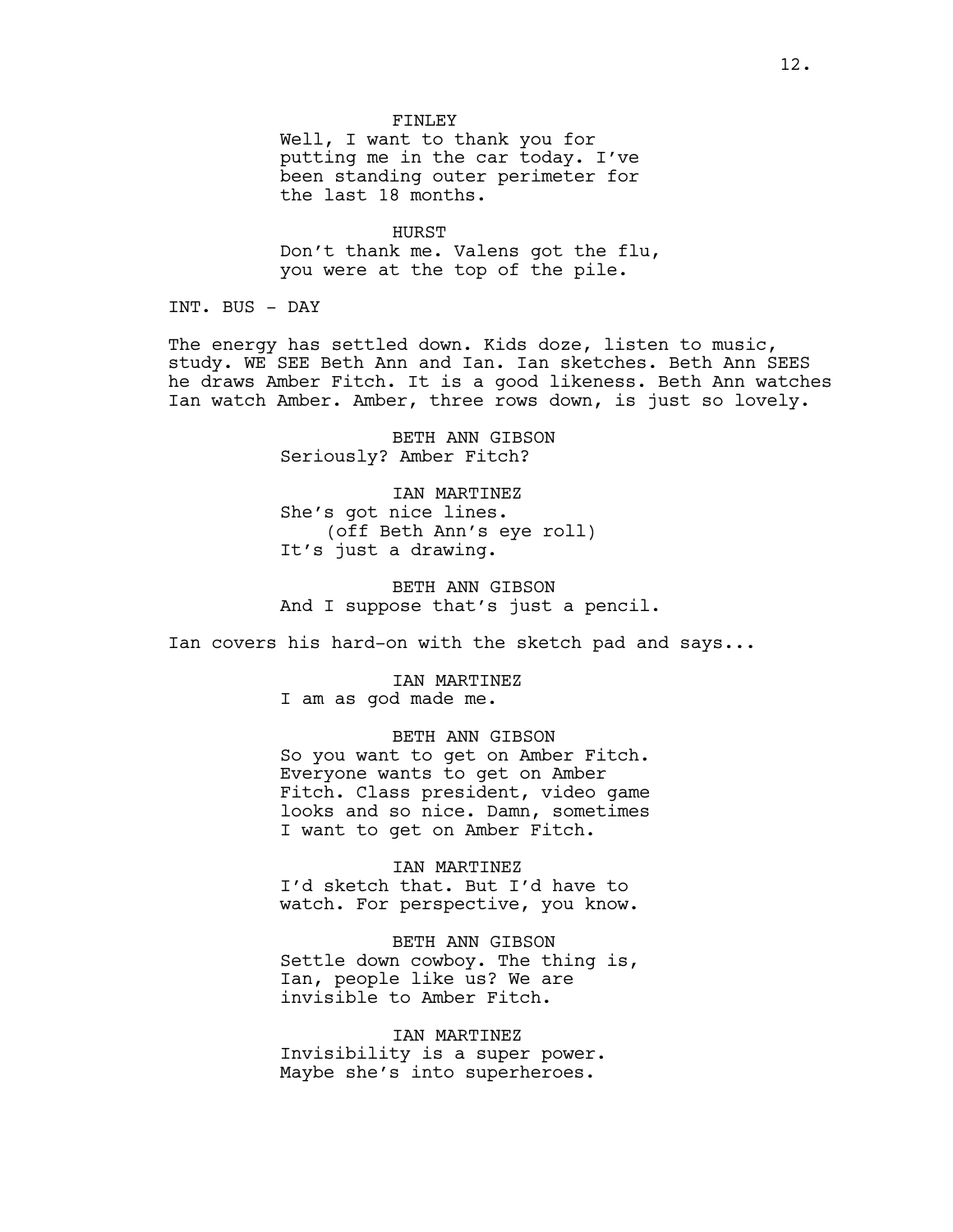BETH ANN GIBSON You should go with that. Maybe get some tights and a jerkin.

IAN MARTINEZ

Jerkin?

From the row ahead, without lifting his nose from his book--

ANTON ROTH Sixteenth century term for a sleeveless close-fitting jacket.

BETH ANN GIBSON Thank you, Anton.

IAN MARTINEZ (to Anton) Why do you know that?

ANTON ROTH We learned it in class.

IAN MARTINEZ (to Beth Ann) Did we?

She nods yes. Now Ian closes his sketch pad, turns to his friend Beth Ann and lowers his voice so Anton can't hear.

> IAN MARTINEZ (CONT'D) How you doing with your dad back there? You OK with it?

BETH ANN GIBSON Ian, I've been thinking. What if I didn't come back from New York?

IAN MARTINEZ What do you mean?

BETH ANN GIBSON I'll just slip away on one of our dumb tours. They'll never find me. What's to come back here for? (here goes...) I brought my birthday money. Three hundred and eighty one dollars. Come with me. Come on, Superhero.

IAN MARTINEZ Beth Ann... are you serious?

Beth Ann stares at Ian. Is she serious? But then...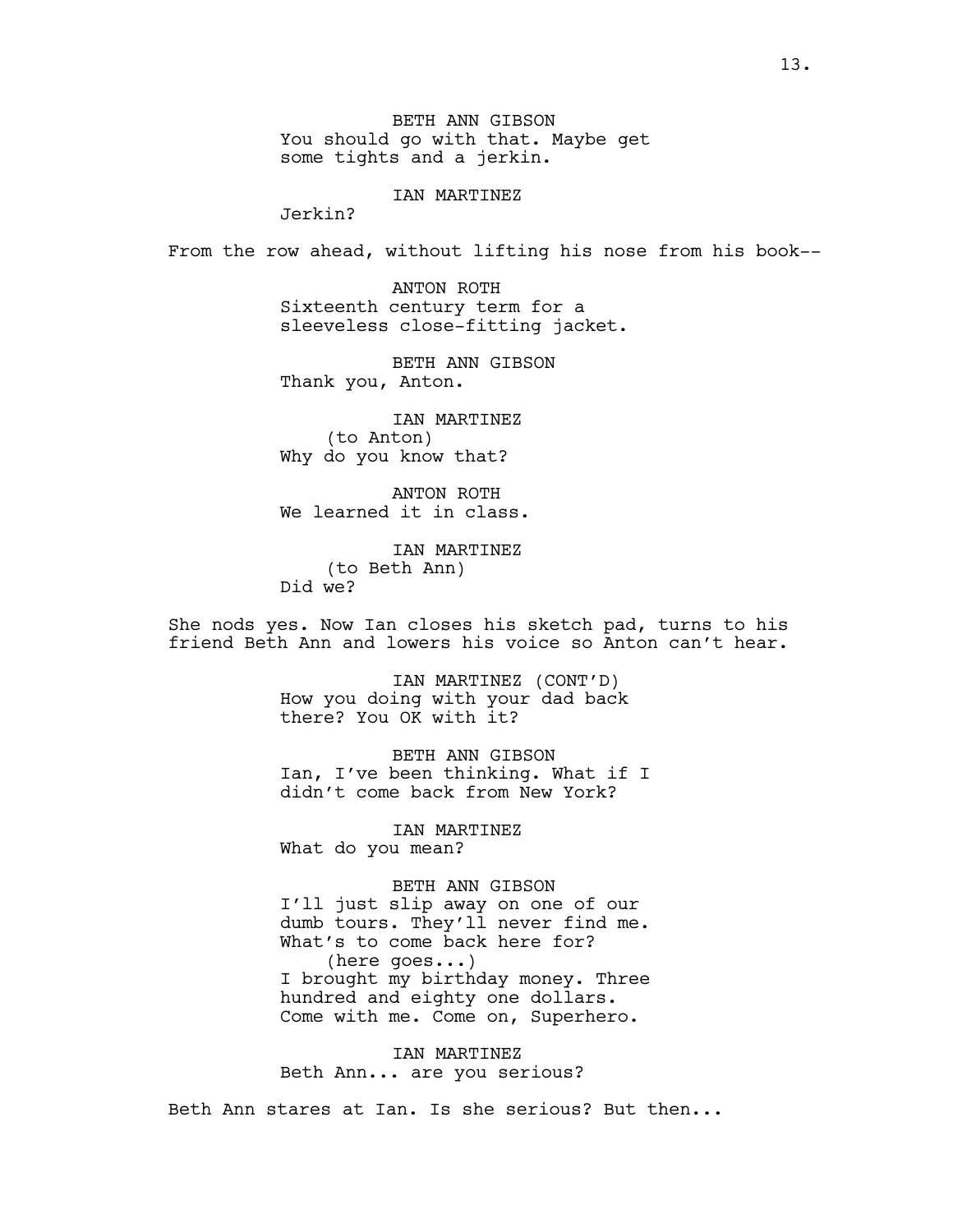# BETH ANN GIBSON Nah, I'm just messing with you.

Is she just messing with Ian? We don't find out. Instead CAMERA MOVES to the aisle and FOLLOWS Luke and Sloan as they head quietly to the back of the bus. There is the bathroom back there. Mr. Gibson is on the bench back there too.

Mr. Gibson, the parent chaperone, watches Luke and Sloan head right for him. Once there, Luke opens the bathroom door and is about to usher Sloan inside. But, timidly, Gibson says...

> BILL GIBSON It's one person at a time in there.

**LUKE** I don't think so, Mr. Gibson.

BILL GIBSON No... No... I'm pretty sure it is. There's a sign there. A one person occupancy sign.

LUKE If you don't tell, I won't tell.

Luke stares him down. Gibson looks away. He won't stand up to Luke. Sloan enters the bathroom. Before Luke goes in--

> LUKE (CONT'D) And no listening. It'd be creepy.

Luke and Sloan go in the bathroom. Gibson is alone in shame. INT. SECRET SERVICE SUV - DAY

Hurst and Finley. Hurst checks his watch then says to Finley--

HURST They're stopping for lunch soon. Send the lead car ahead to secure the restaurant.

#### FINLEY

Copy that.

Finley gets on his radio as WE CUT TO:

EXT. RURAL MARYLAND ROAD - DAY

The three vehicle motorcade. The lead SUV speeds up and pulls away from the bus. Heading off to secure the restaurant. Now the motorcade is just two vehicles. The bus and an SUV.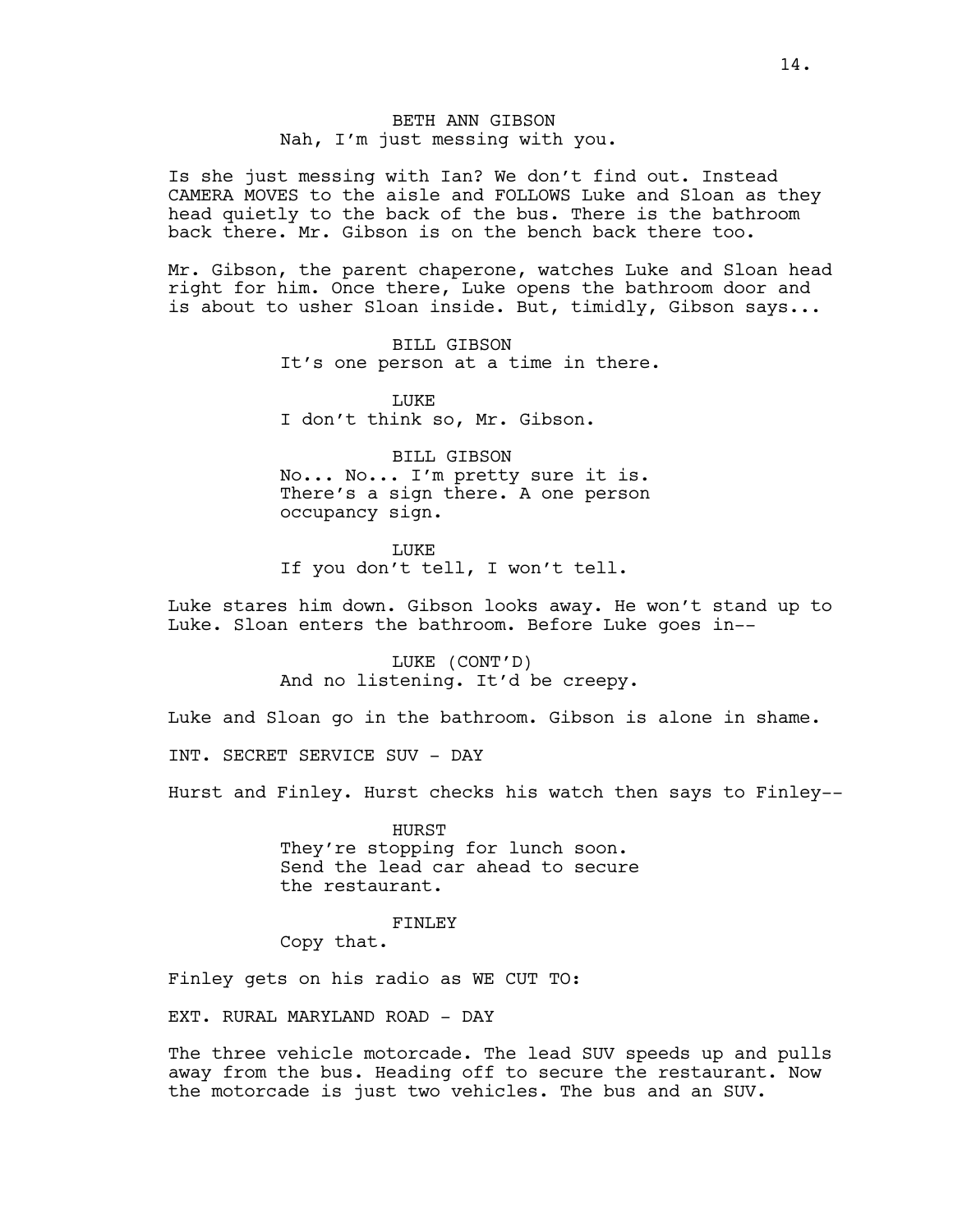CAMERA MOVES DOWN THE AISLE, past the kids. Gibson sits in the back of the bus. He looks out the window as--

INT. BUS BATHROOM - DAY

Luke and Sloan go at it in the way only athletic teens can. Their shirts are off. He has her up on the little counter.

EXT. BUS - DAY

CLOSE on the big wheels as they roll over the pavement. Now WE SEE the bus drive over a spray painted **orange "X".**

INT. BUS - DAY

WE NOTICE the kids who are talking on their cell phones have just lost their signal. Out the windows just thick forest.

Beth Ann stares out the window. Ian sketches. Anton reads.

INT. BUS BATHROOM - DAY

Luke and Sloan go at it hotter and harder as WE CUT TO:

INT. SECRET SERVICE SUV - DAY

Hurst drives. Finley in the passenger seat as...

#### FINLEY

# What the hell...?

Out the front window Hurst and Finley see, in front of the bus on the road... A MARYLAND STATE TROOPER CAR PULL sideways across the road forming a ROAD BLOCK. And now two things happen at once... Hurst quns the SUV engine as...

EXT. RURAL MARYLAND ROAD - DAY

The bus locks up its brakes and goes into a skid as the secret service SUV flies past it, getting in front of it.

INT. BUS - DAY

Everyone screams and holds on as the bus rocks into its skid.

INT. SECRET SERVICE SUV - DAY

Hurst drives past the skidding bus. He can handle an SUV.

FINLEY If Troopers have a roadblock out here we're supposed to be informed.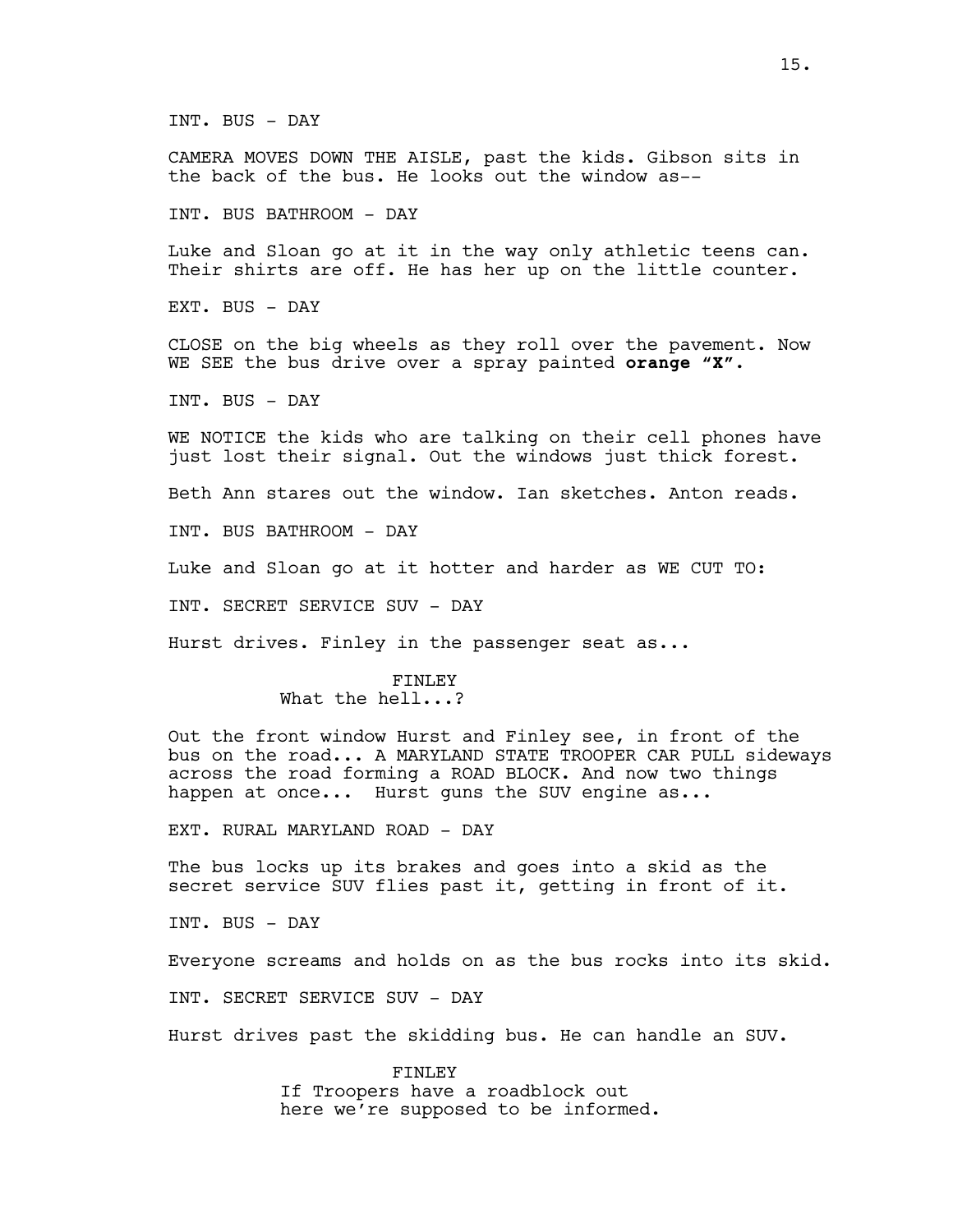Hurst has the SUV between the bus and the Trooper's cruiser now. He slams on the brakes bringing the SUV to a halt. Through the SUV rear window WE SEE the bus skid to a stop.

### EXT. RURAL MARYLAND ROAD - DAY

Everything has stopped. The bus. The SUV. The Trooper's car. Hurst and Finley step out of the Secret Service SUV as--.

TWO TROOPERS step out of their cruiser. They wear large hats and sunglasses that obscure most of their face but even so WE know them. WE have seen them before. Koz and Flip, no longer dressed as DWP workers. Now dressed as State Troopers.

INT. BUS - DAY

Everyone straining to see out the windows, trying to see what is going on with the Secret Service and State Troopers.

EXT. RURAL MARYLAND ROAD - DAY

Secret Service agents Hurst and Finley face the "Troopers".

HURST We're United States Secret Service Agents. We have a protectee on that bus. I am going to reach into my jacket for my identification now.

KOZ

We know who you are. We talked to the agents in that other SUV. We got a downed power line up the road. Going to have to ask you to hold here for a little while.

FINLEY

(to Hurst) Why didn't the other car radio us?

ON FINLEY as he looks at Koz and Flip. Something not right. He steps back from them toward the bus and his protectee.

> FINLEY (CONT'D) (to Koz and Flip) You talk to the other agents in person or on the radio?

Now something in the heavy woods catches Finley's attention. Movement. A glint of something. A man with an assault rifle.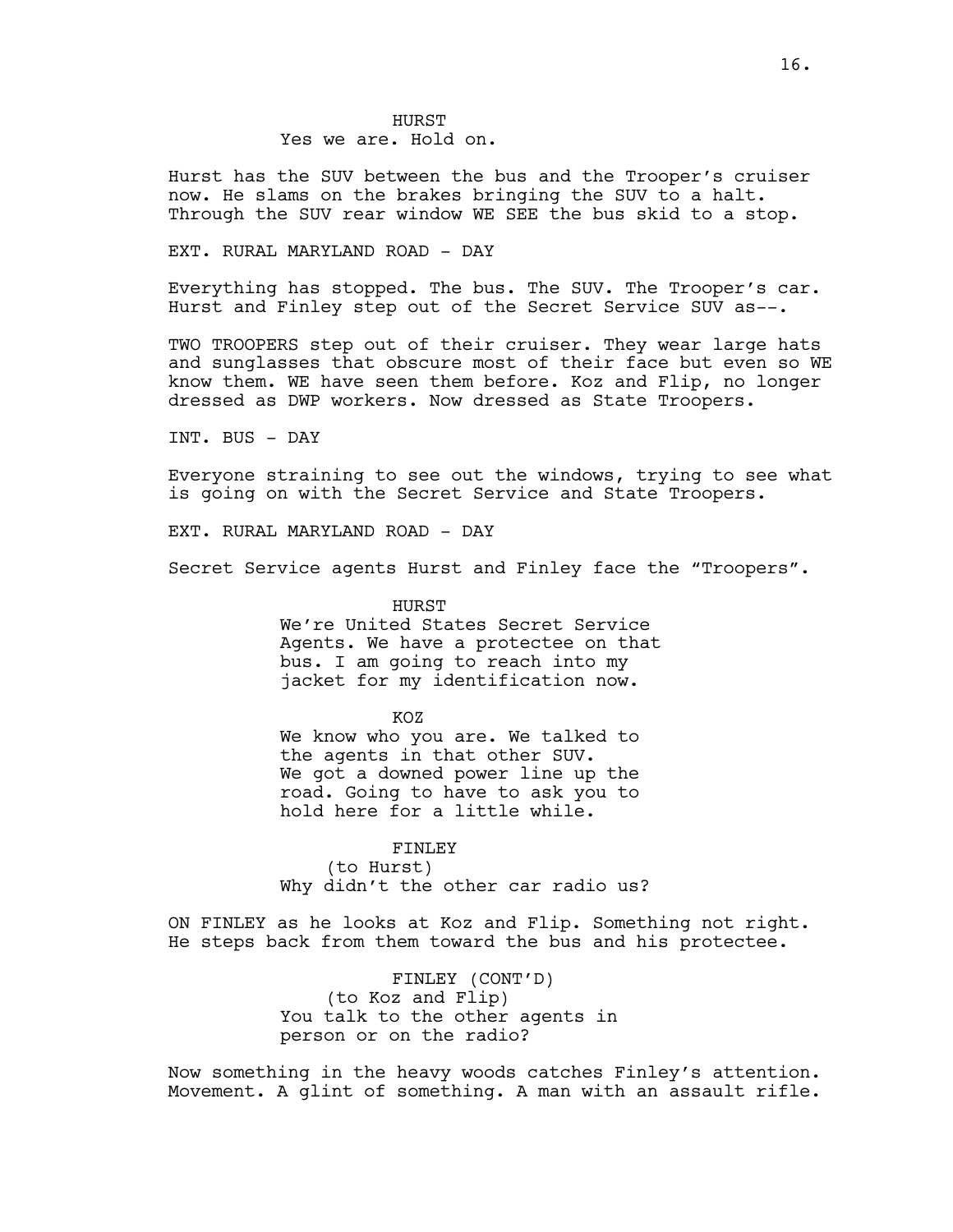# FINLEY (CONT'D)

GUN!

As Finley calls this out he draws his own gun and turns to Hurst. Hurst has gun out now as well but it is aimed right at-Finley. There is a sudden look of confusion on Finley's face. Why is Hurst pointing his gun at him?

#### FINLEY (CONT'D)

...Hurst?

Hurst pulls the trigger and shoots Finley right in the side.

INT. BUS - DAY

Off that gun shot everyone screams. They SEE Finley stagger back and fall to the ground. The SEE Hurst walk over and kick Finley's gun away. And now they see THREE MEN wearing BLANK MASKS and carrying assault rifles step from the woods.

> MR. NASH (to the bus driver) Go. GO!

But the Bus Driver is so scared he grinds the gears.

EXT. RURAL MARYLAND ROAD - DAY

ON FINLEY as he lays bleeding on the ground. He SEES those men with rifles step from the woods. He SEES the "Troopers" go to join them. He SEES Hurst looking over at him.

Now FINLEY'S VISION IS FILLED by one of those BLANK MASED GUNMEN. He looms right over Finley, he picks up Finley's gun from where it sits on the road and slides it into his own waistband. Then he looks down at Finley and says--

> BLANK MASKED GUNMAN Worst first day ever, huh bitch?

LOOK AT FINLEY -- his world is coming apart on this road.

INT. BUS - DAY

Full on panic. Kids screaming. Kids crying.

One of the masked men is in front of the bus, he aims his gun at the driver. His intent is clear. Do not move this bus. Another masked man is at the door. He wants it opened. Now. With trembling fingers Mr. Nash dials 911 but... no signal.

> MR. NASH DOES ANYONE HAVE RECEPTION?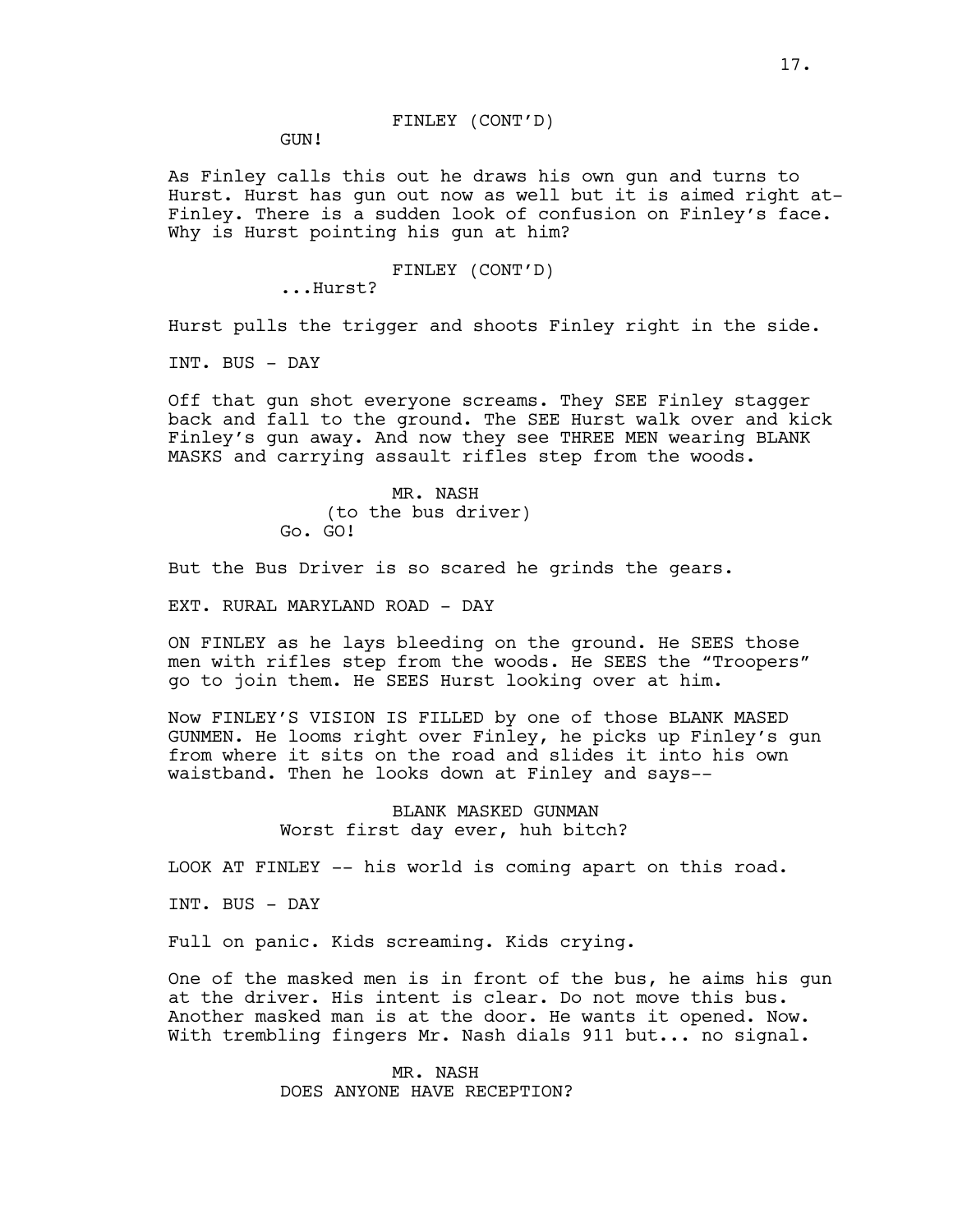BUS DRIVER I've got to open the door.

# MR. NASH DOES ANYONE HAVE A SIGNAL?

ON chubby young Anton Roth- so scared he can't stop shaking. Amber Fitch sees him and moves to the empty seat next to him.

> AMBER FITCH It's OK, it's OK. Shhh... (re: Seth Devore) They're just going to want him. You're going to be OK.

The Bus Driver, so afraid, opens the door. THREE BLANK MASKED MEN with automatic rifles quickly get on. One goes to the back. One goes to the middle. One stays in the front. Pros.

> FIRST GUNMAN In fifteen seconds a truck is going to pull up. You are all going to get off this bus and on to that truck. Anyone who does anything different from that will be shot.

More terrified crying as this announcement is made.

On Anton as he looks at Amber Fitch and whispers in terror.

ANTON ROTH They want us all.

INT. BUS BATHROOM - DAY

Luke and Sloan still in here. They have heard the gunfire and the scream. Sloan goes to open the door but Luke stops her. He wants them to hide in here from whatever is happening.

EXT. RURAL MARYLAND ROAD - DAY

ON FINLEY - he hears the powerful engine of a BIG RIG TRUCK approach and brake to a halt next to the bus. He SEES Koz open up the back of the truck revealing the empty cargo hold.

INT. BUS - DAY

The gunmen begin to move everyone off. From the back Gibson is pulled off his seat and pushed toward the front. The gunman opens the door to the bathroom and pulls out Sloan and Luke. These guys have the drill down. THEY WILL GET EVERYONE.

Row by row. Seat by seat. The bus is emptied. No one stays.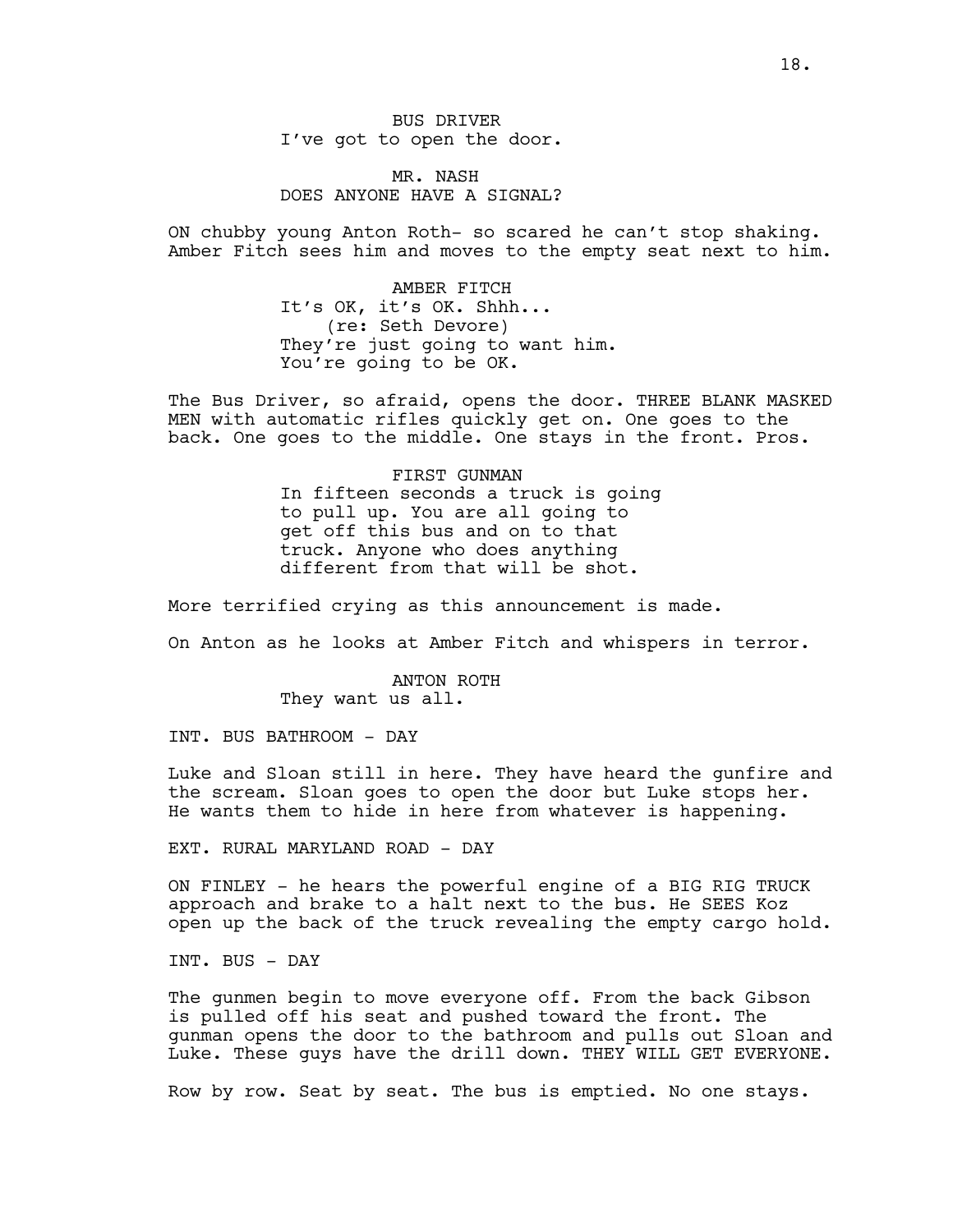# EXT. RURAL MARYLAND ROAD - DAY

ON FINLEY: still on the ground. Ever weaker. He SEES everyone herded off that bus. Beth Ann, Ian, Sloan, Luke, Mr. Nash, Gibson, Amber.. and now he SEES his protectee, Seth Devore.

All of them taken OFF THE BUS and LOADED INTO THE BACK OF THE TRUCK. The mass kidnapping is a well run operation. Finley SEES Koz consult his watch and motion to the men "finish it".

Almost everyone loaded on to the truck now. Almost. Through vision blurred with blood loss Finley SEES Anton still on the road. He is so scared he has collapsed in a heap of tears.

Everyone else is on the truck. It is time to go. They have to leave now. One of the masked men pulls Anton to his feet.

ON FINLEY: as he fights the blood loss and unconsciousness that tries to pull him under. And now... so quietly, Finley gets to his feet and moving like the trained professional he is, Finley BLIND SIDES that masked man from behind.

The man goes down but Finley does not stop moving. Finley GRABS ANTON AND RUNS. Off the road and into the dense woods that start just five feet from the black top. Gone.

Koz and Flip are back off the truck now. Ignoring their fallen comrade they look out toward the woods.

> FLIP We are out of time. We gotta go.

KOZ Which one was it?

FLTP We've been here too long.

KOZ Which kid was it?

FLIP The little fat one.

Flip has his tablet out. He flips through school photos of the kids on the bus until he finds Anton. He shows it to Koz.

> KOZ Anton Roth. We need that one. I need you to handle it.

FLIP (looks at Koz then--) I'll meet you when it's done.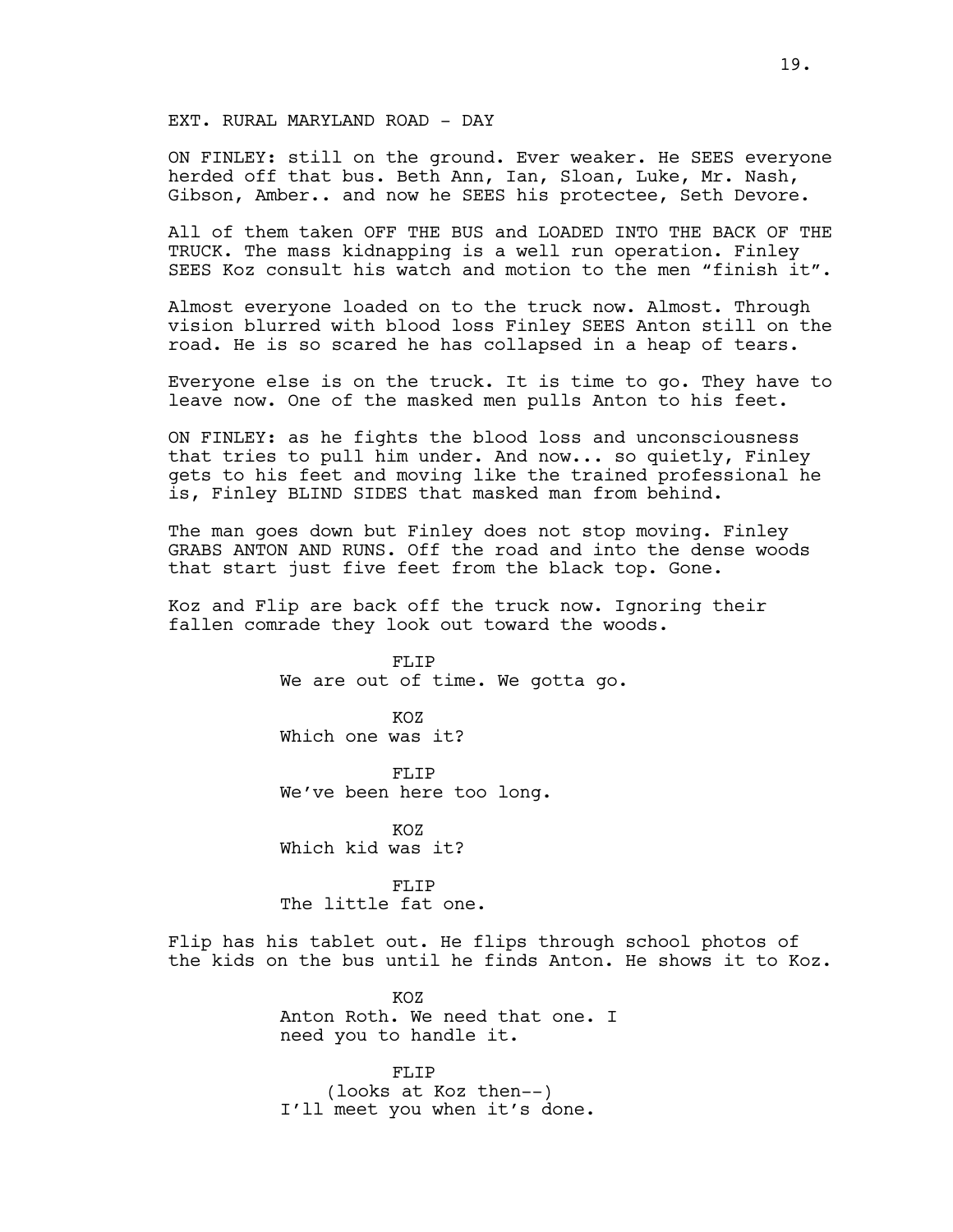The gunman Finley knocked down is back on his feet. Without asking Flip grabs the man's rifle and runs into the woods.

> KOZ (to gunman) Get on the truck.

He gets in front with the driver. Koz then pulls down the back gate, taps the truck "GO" then gets in the Trooper car. The truck pulls away. Koz in the Trooper car behind it. Leaving behind an empty bus, an empty SUV and a blood stain.

EXT. HEAVY WOODS - DAY

Finley pulls Anton as they run through the trees. Finley is in shape but bleeding. Anton is young, chubby and scared.

INT. BIG RIG TRUCK - CARGO HOLD - DAY

Everyone from that bus is in here. The students, bus driver, Gibson, Mr. Nash. It all happened so fast they are still in shock. Some kids cry. Some whimper. No one speaks.

Not Amber. Not Ian. Not Sloan or Luke. Not Seth. Not Jin. No one. Beth Ann can see her father. Gibson sits with his back to the wall of the truck. Immobilized by fear.

They ride like this for a moment, looking at each other. Not having any idea what to do. And then... they stop.

> MR. NASH We've stopped.

What now? Here is what now.

A SMALL HATCH at the front slides open and TWO SMALL METAL CANNISTERS BOUNCE into the cargo hold. The hatch slides shut. Everyone in the cargo area backs away from those cannisters. But there is only so far away they can get and now...

*PFFT... PFFT.* Gas begins to fill the compartment. It is thick as smoke. They try to keep from breathing it but they cannot. It is overwhelming them, they begin to pass out.

The few who cling to consciousness a few moments longer than the rest SEE the back doors open. They see Koz and TWO of the other GUNMAN, ALL NOW WEARING GAS MASKS, step into the gas filled cargo hold. The air so thick they can barely be seen.

Like figures in a dream, the three men in gas masks move through the thick haze as we come to...

# END OF ACT ONE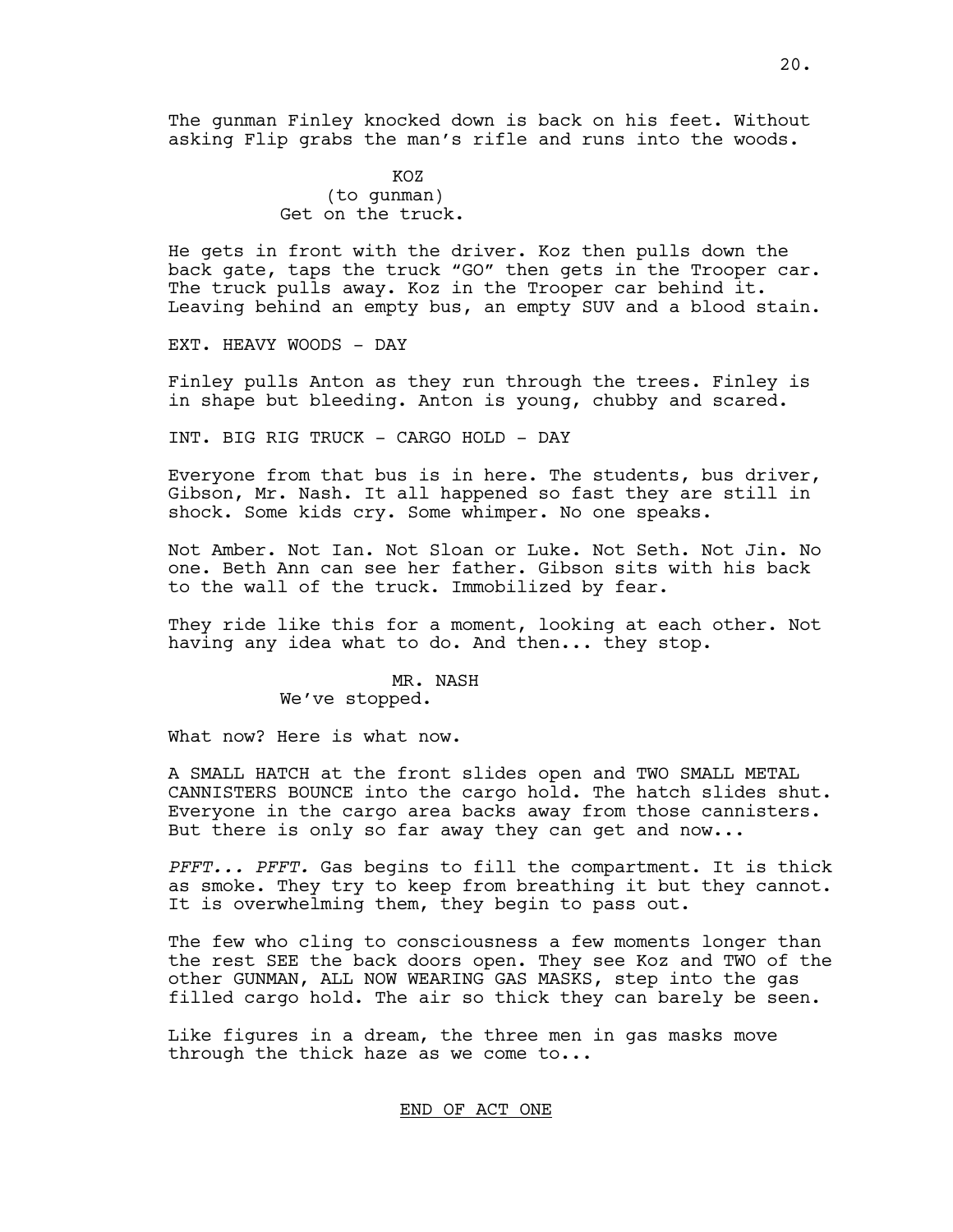### ACT TWO

EXT. RURAL MARYLAND ROAD - DAY

Just the abandoned Secret Service SUV and the bus. And quiet. Now WE HEAR the roar of an engine and that lead Secret Service SUV screeches into frame, brakes hard and stops.

The doors open and the agents in there leap out, guns drawn. They search the bus, the other SUV... but everyone is gone.

INT. HEAVY WOODS - DAY

Finley runs, pulling Anton by the hand. Pudgy little Anton can barely keep up. Now Finley turns to him and WHISPERS--

> FINLEY You have to run.

ANTON ROTH I am running.

FINLEY You have to run faster.

ANTON ROTH This is as fast as I run. (starts to cry) I have a very short stride.

Finley looks around the woods. Can Anton's sobs be heard?

FINLEY And you have to stop crying. (Anton keeps crying) What's your name?

ANTON ROTH

Anton.

FINLEY You have to stop crying, Anton. That sound will carry.

# ANTON ROTH

I can't stop crying because I am afraid and telling me why I have to stop only makes me more afraid. Why don't you just stop bleeding?

FINLEY I can't stop bleeding, Anton. But--

But now Finley stops whispering to Anton.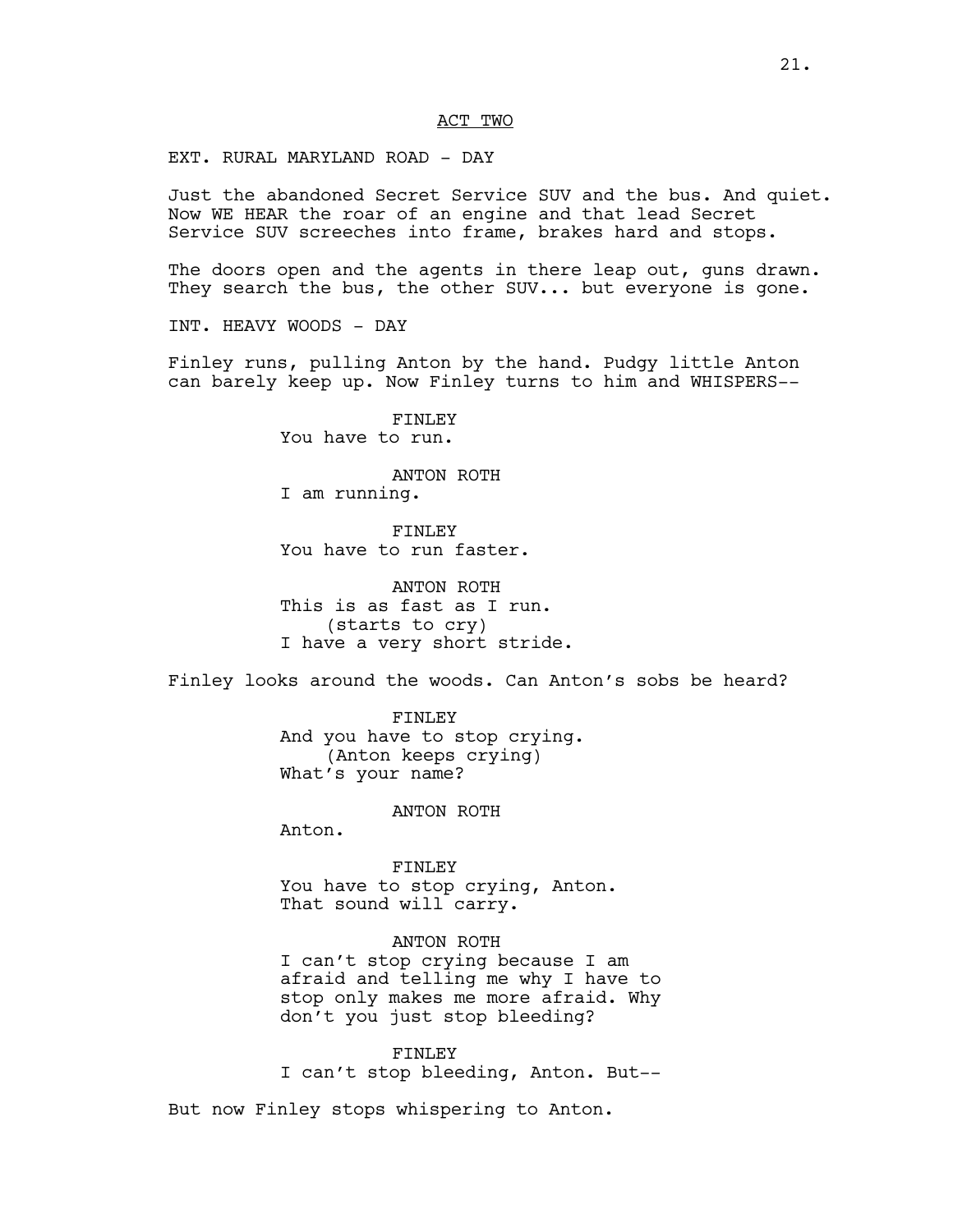Finley looks and SEES he is leaving a trail of blood drops.

FINLEY (CONT'D) ...I have to stop bleeding.

# ANTON ROTH That's...that's what I said.

They are travelling along a ledge that drops six feet to a lower level of the forest floor. Finley looks down there. Now he listens. Does he hear movement? He whispers to Anton--

# FINLEY

Stay here.

Finley walks further in the direction they had been going, letting his blood drop. After twenty feet he doubles back to where Anton waits. Finley points over the ledge and whispers-

> FINLEY (CONT'D) We're going down there.

ANTON ROTH I can't climb down that.

FINLEY That's ok, we're going to jump.

Finley puts an arm around Anton's shoulders, a hand over his mouth then he and the boy go over the edge. They land at the bottom of a rock face, six feet down from where they were.

But Finley does not take his hand away from Anton's mouth. Instead Finley makes the '*shh*' shape with his lips and both he and Anton listen and NOW THEY HEAR MOVEMENT ABOVE THEM--

Finley and Anton cling to the rock wall as above them Flip appears where they just were. Flip STOPS, LISTENS. Flip looks around then sees blood drops leading away and follows them.

After a moment Finley takes his hand away from Anton's mouth.

FINLEY (CONT'D) (whisper) You did really good, Anton.

Anton doesn't scream or cry. Just looks at Finley and asks--

ANTON ROTH What happened to the others? They put them on a truck. What are they going to do to the others?

ON FINLEY -- that is an excellent question.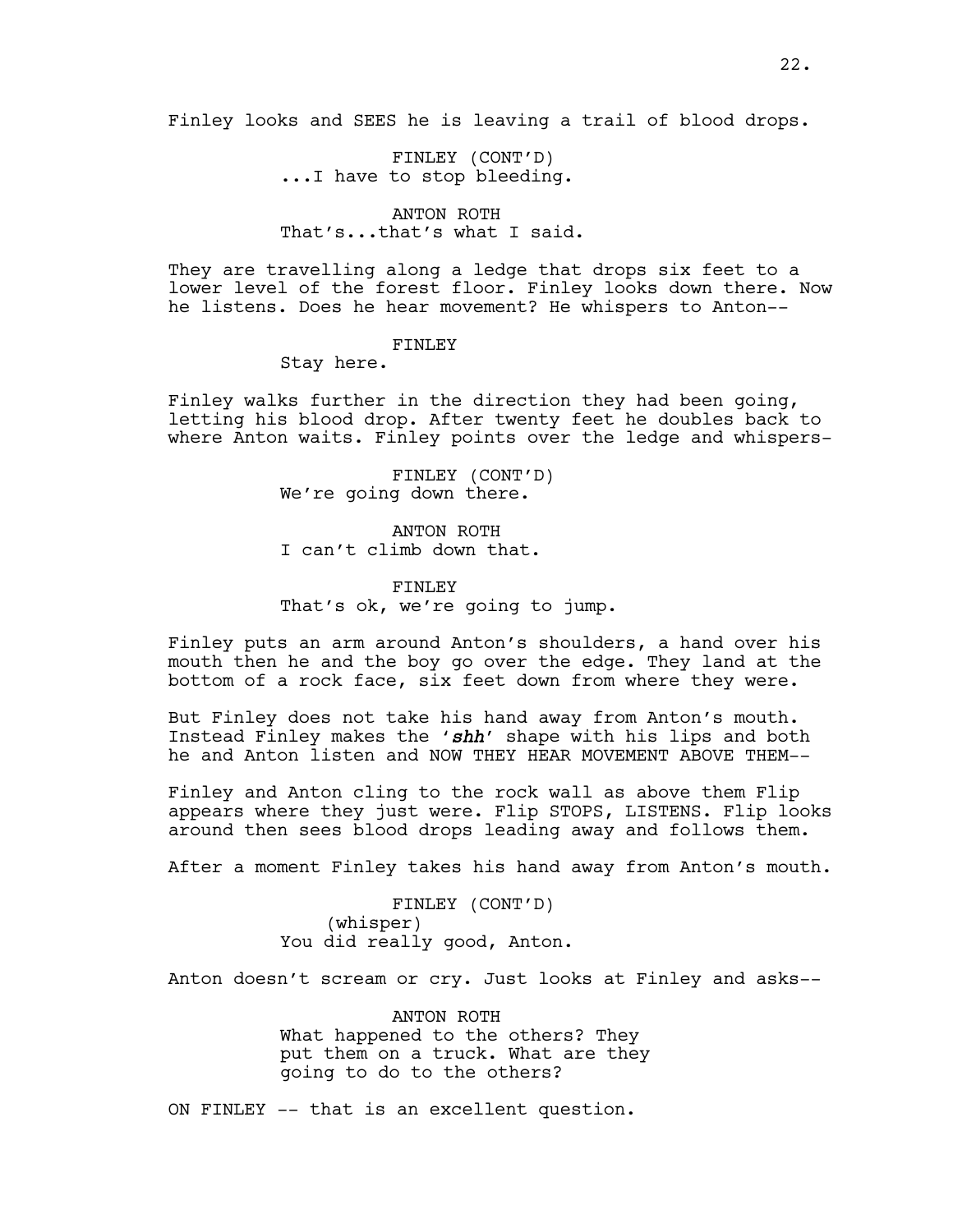CLOSE ON - BETH ANN GIBSON'S FACE - her eyes are closed. Light streams down on it from an unknown source.

> BILL GIBSON (V.O.) Beth Ann, open your eyes, Beth Ann.

Slowly Beth Ann opens her eyes and squints to see she is in--

INT. THE BALLROOM OF A MANSION- DAY

This room is the most beautiful room you've ever seen. Wood floors that gleam, huge windows through which light pours, gilt mirrors, crystal chandeliers, thirty foot ceilings. Beth Ann SEES her father crouching down next to her.

BILL GIBSON

There you go.

Beth Ann looks around. She is disoriented.

BILL GIBSON (CONT'D) It's OK. You're OK. They used some kind of gas on us but the effects are wearing off... it's OK.

Beth Ann sits up a bit more and has a better look at the ballroom. Strewn about it lay the kidnapped; the students, Nash, the bus driver. Some awake. Some just coming awake.

No sign of Koz, Hurst or the other kidnappers but SECURITY CAMERAS mounted high on the walls SCAN the room.

> BETH ANN GIBSON ...We've... been kidnapped.

BILL GIBSON Yes. We have. But I want you to--

BETH ANN GIBSON Where's Ian?

Beth Ann SEES Ian, not far away, beginning to emerge from unconsciousness. Beth Ann leaves her father and goes to Ian.

Mr. Nash is up now. He looks around, taking a head count.

MR. NASH Is everyone here?

AMBER FITCH No... Anton is missing.

More students rousing themselves. Through their post drugged haze they try to piece together what is happening.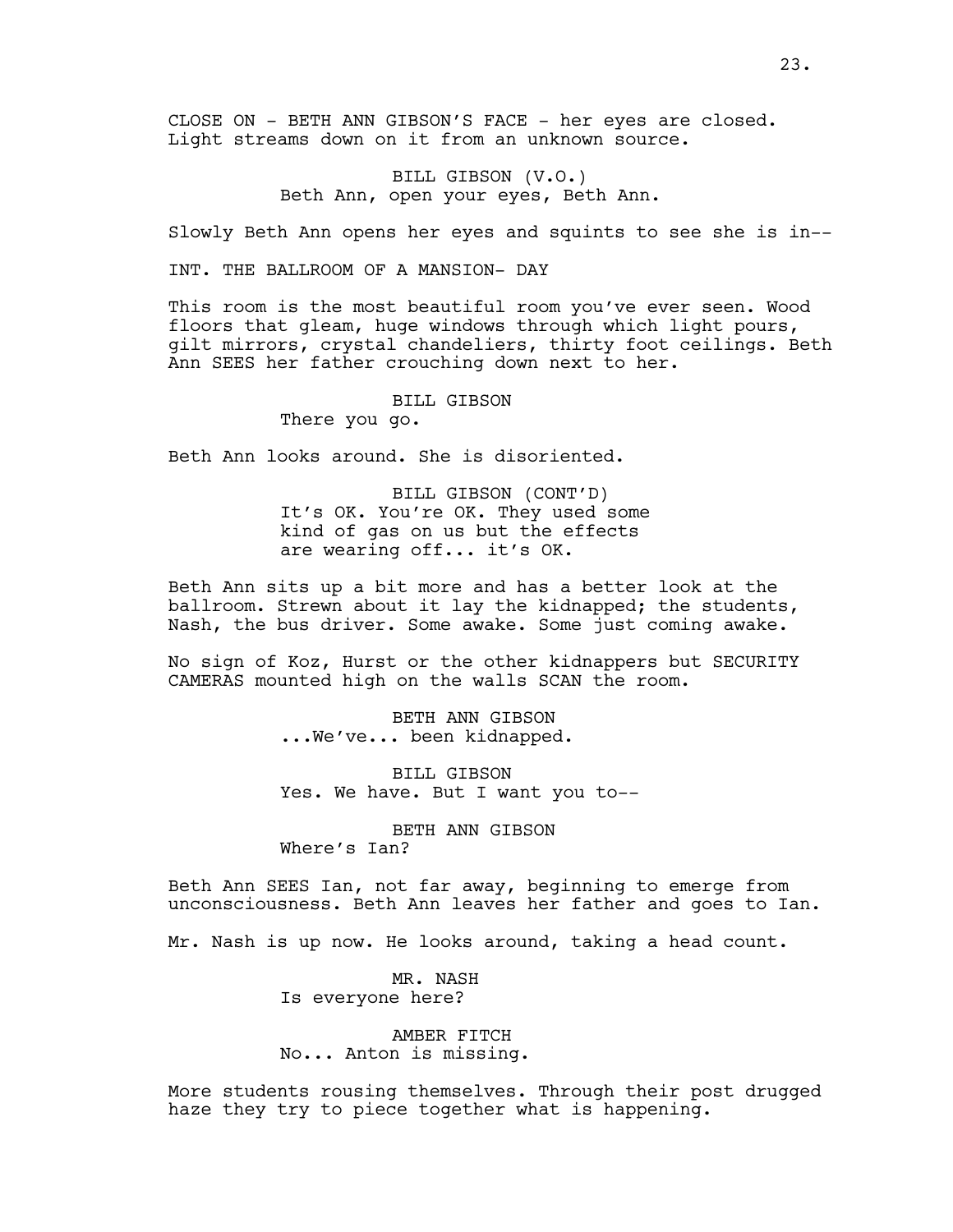IAN MARTINEZ Why would they take Anton?

AMBER FITCH They didn't. That man who was shot took him. We were already on the truck but I saw him take Anton.

SETH DEVORE (unnerved by this) Finley, the new guy. Hurst shot Finley. Just shot him...

LUKE (a bit panicked) That is so messed up.

MR. NASH Let's try to stay calm.

JIN LIAO (quietly at first) My mouth hurts.

**LUKE** 

Stay calm? Dude, are you at all aware what's going on? The guy who is supposed to protect Seth shot the other guy who is supposed to protect Seth. Then we got gassed.

JIN LIAO (still quiet) Does anyone else's mouth hurt?

AMBER FITCH Mr. Nash is right, Luke. Panic is not going to help anyone.

LUKE I think you can stop being president of the class now.

JIN LIAO DOES ANYONE ELSE'S MOUTH HURT?

Everyone hears him. A few students raise their hands. Sloan notices she has a bandage on her leg. Just above her knee.

> SLOAN Oh my God. What did they do to us? Mr. Nash, what did they do to us?

A few more kids have bandages on their arms and legs as well.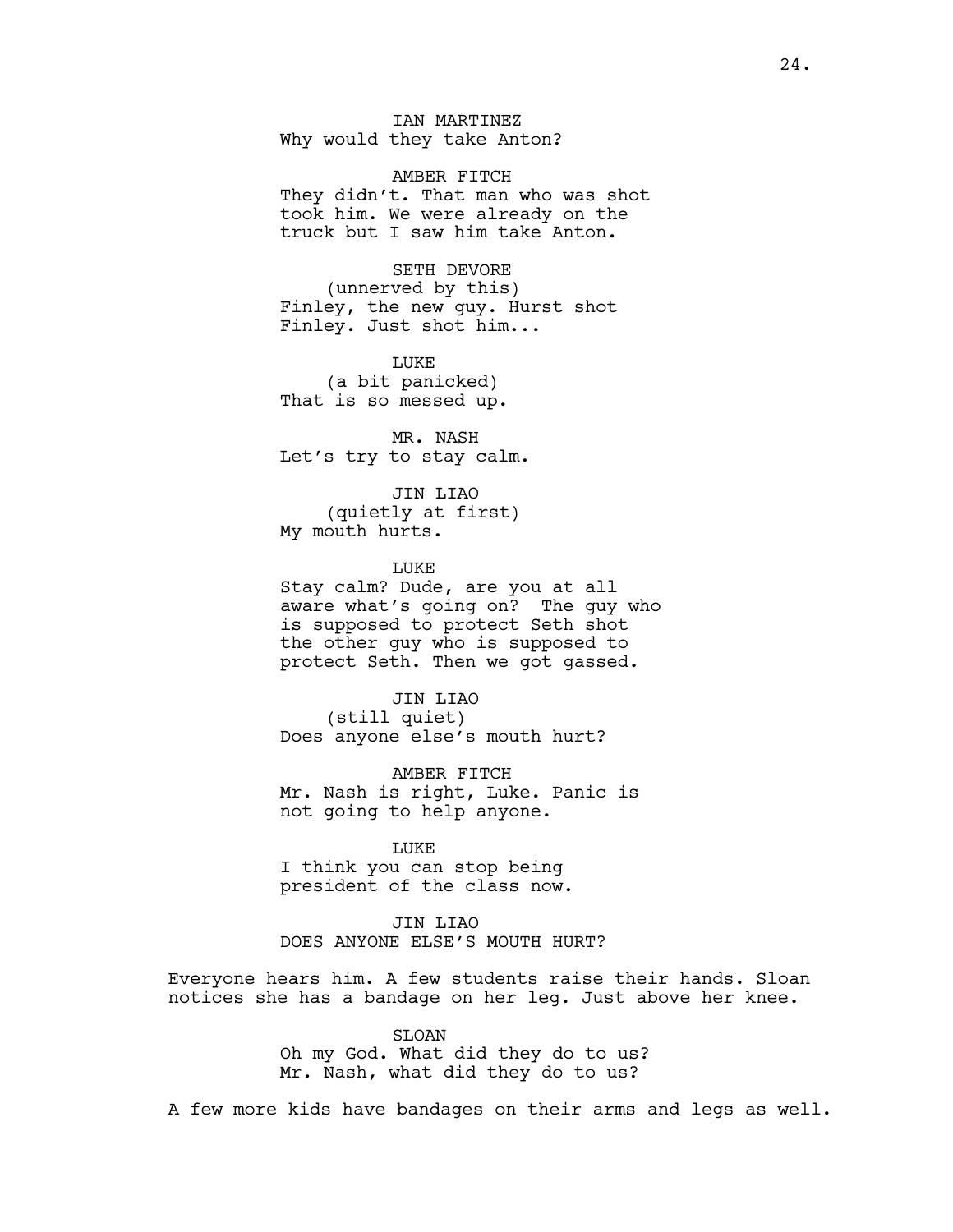And now panic runs through the room. WHAT WAS DONE TO THEM?

MR. NASH Please, you must try to stay calm.

# LUKE

# F' that, I am out of here.

Luke grabs Sloan and heads toward the big windows. But before he can get there A DOOR in one of the walls opens and a BLANK MASKED GUNMEN steps into the room. He carries an assault rifle. His presence stops everything cold. All eyes on him.

The gunman looks around the room. He walks amongst them. They are all scared but show it in varying degrees. The gunman stops before Gibson who trembles in fear. But Gibson summons up a small amount of courage and in a shaky voice says--

> BILL GIBSON I... I am the parent chaperone. What did you do to these children?

The Gunman stares at Gibson. Then the Gunman takes a piece of paper from his pocket, pushes it against Gibson's chest--

> GUNMAN Read. Out loud.

Gibson takes the paper, reads in a voice halting with fear.

### BILL GIBSON

*This will all be over in four days. No one will be hurt. Food and drinks will be provided for you. If there are special dietary needs please speak up. You may use any of the rooms on the first floor of this house. The doors and windows have been sealed and alarmed. The rooms are monitored. Your phones have been taken. You may gather in groups of no more than five people. Some of your parents have had tracking devices implanted under your skin or in your teeth...*

This is too much for Gibson. He cannot go on reading. He tries but is too scared. Amber, nearby, takes the paper.

> AMBER FITCH *We have removed those devices. We tried to be as careful as possible.*  (MORE)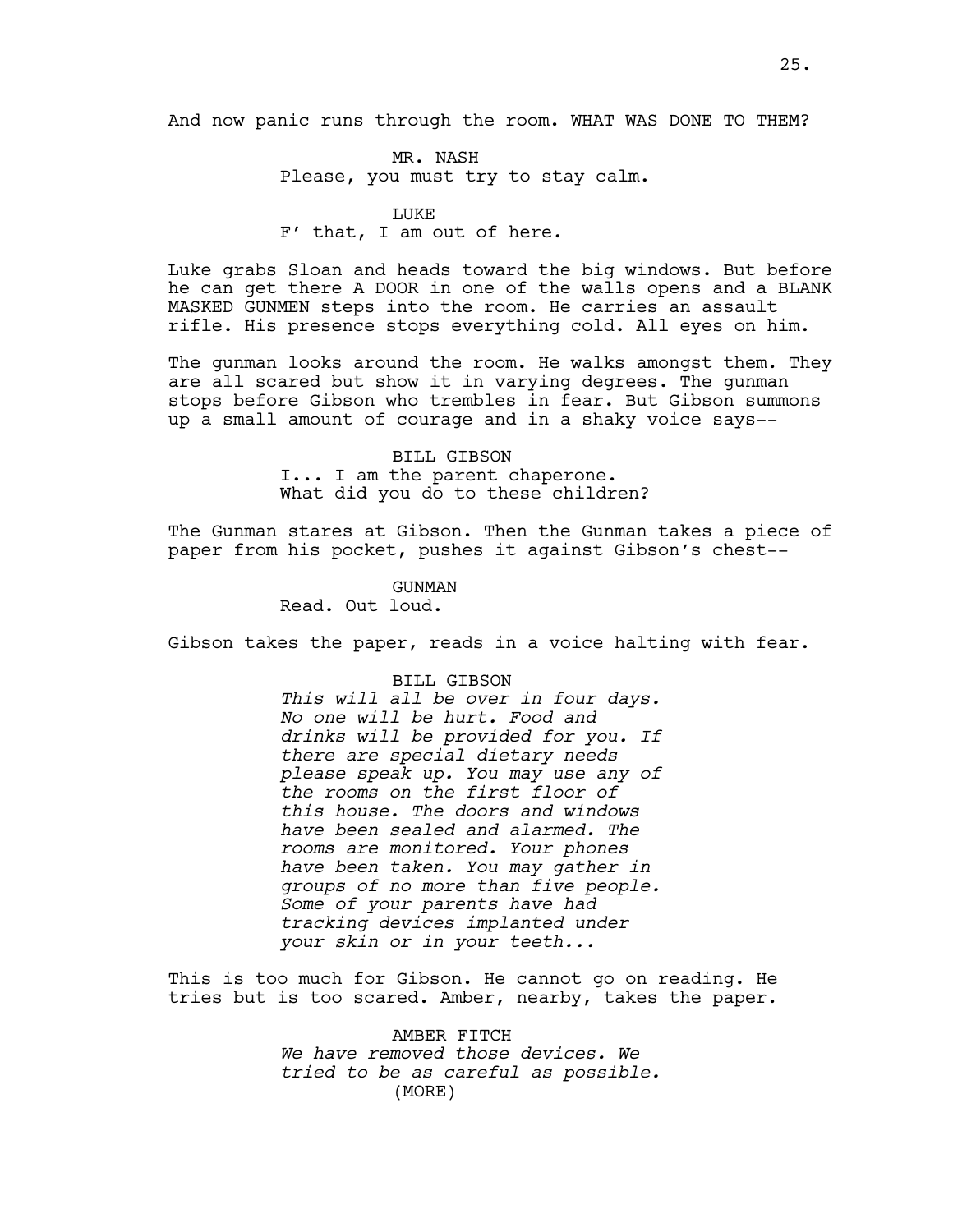*If you need something for the pain please raise your hand and something will be brought to you. As you can tell from the way you were taken we are professionals, we know what we are doing and will get you all home safely if you respect that. If you do not respect that we are also very comfortable with the use of force. Are there questions?* AMBER FITCH (CONT'D)

Everyone too stunned to ask anything. Except for Gibson who raises his hand and asks the Gunman--

> BILL GIBSON Is there... a bathroom I can use?

The Gunman points to a door at the end of the room. Gibson goes toward it. Just one more humiliation for Beth Ann.

INT. MANSION BATHROOM - DAY

Gibson enters, closes the door, turns on the light. He looks at his hand. It trembles. He wills it to stop. He will be brave. He looks at his face in the mirror. He will be brave.

INT. FBI HEADQUARTERS - WASHINGTON D.C. - CORRIDOR - DAY

A group of FBI agents QUICKLY MOVES DOWN THE CORRIDOR. As they go... AGENT SUSIE DUNN(32) briefs FBI DIRECTOR OLSEN.

> FBI DIRECTOR OLSEN And the Secret Service agents?

AGENT DUNN Two still missing. This one... (shows photo of Hurst) Albert Hurst, runs the protective detail for the President's son. He put this man, Agent Marcus Finley-- (shows photo of Finley) a rookie, in his car this morning. Hurst re-routed the bus just before departure, sent the lead Secret Service SUV ahead just before the attack. Then two minutes after the bus was taken he called in an *All OK* to Secret Service dispatch.

The Director takes this in as they PUSH THROUGH A DOOR into-- INT. FBI HEADQUARTERS - WASHINGTON D.C. FBI SUVs, doors open, engines on, lights flashing wait for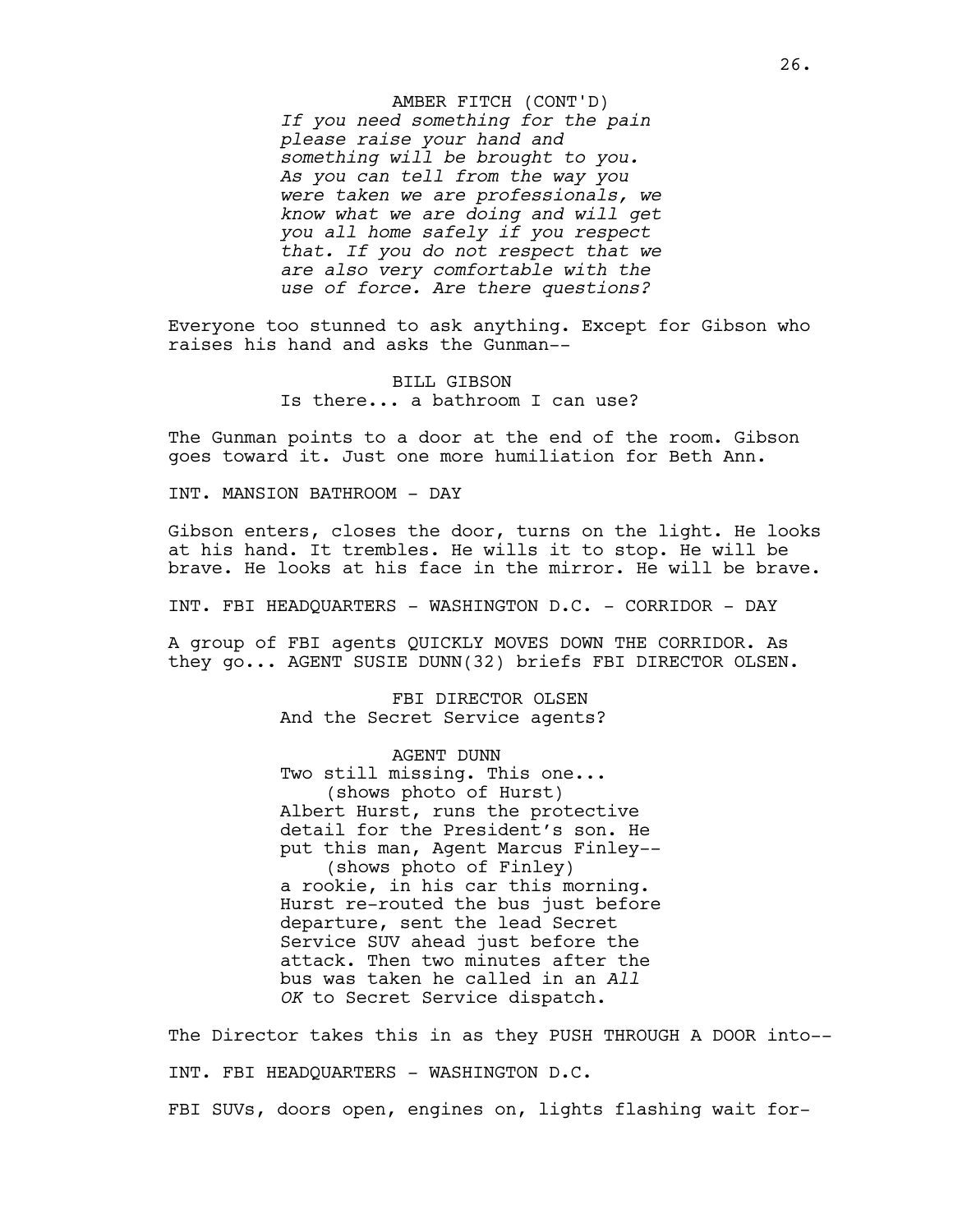Dunn, Olsen and the others who emerge from the corridor.

FBI DIRECTOR OLSEN (points to photo of Hurst) Hurst worked this from the inside. (re: photo of Finley) And maybe the rookie too. We lock Secret Service out of this investigation. Give them nothing.

They are about to board an SUV but Olsen stops Dunn.

FBI DIRECTOR OLSEN (CONT'D) I can brief the President. I want you out at the school.

This clearly was not the direction Dunn was hoping to go.

FBI DIRECTOR OLSEN (CONT'D) We're getting the parents together. I want you on that. Your master of the universe sister is there right?

AGENT DUNN Her daughter was on that bus and--

FBI DIRECTOR OLSEN And I don't want to hear any "your too emotionally close to do your job clearly crap" because your niece is on that bus. Those parents out there don't respect authority because they think they are the authority. But we need them to open up and your sister gives us access.

AGENT DUNN We're not on speaking terms, Sir.

FBI DIRECTOR OLSEN Now you are. That's an order.

Dunn can only watch as Olsen closes the door and the SUV motorcade thunders off. Leaving Dunn alone. WE CUT TO:

INT. SLEEK CORPORATE ELEVATOR - DAY

Meg Fitch and her ASSISTANT. Meg holds a tablet on which CNN breaks the kidnapping story. Meg stares at her tablet but--

> MEG FITCH'S ASSISANT I'm sure they will be OK I mean everything that can be done must be getting done I mean how could it--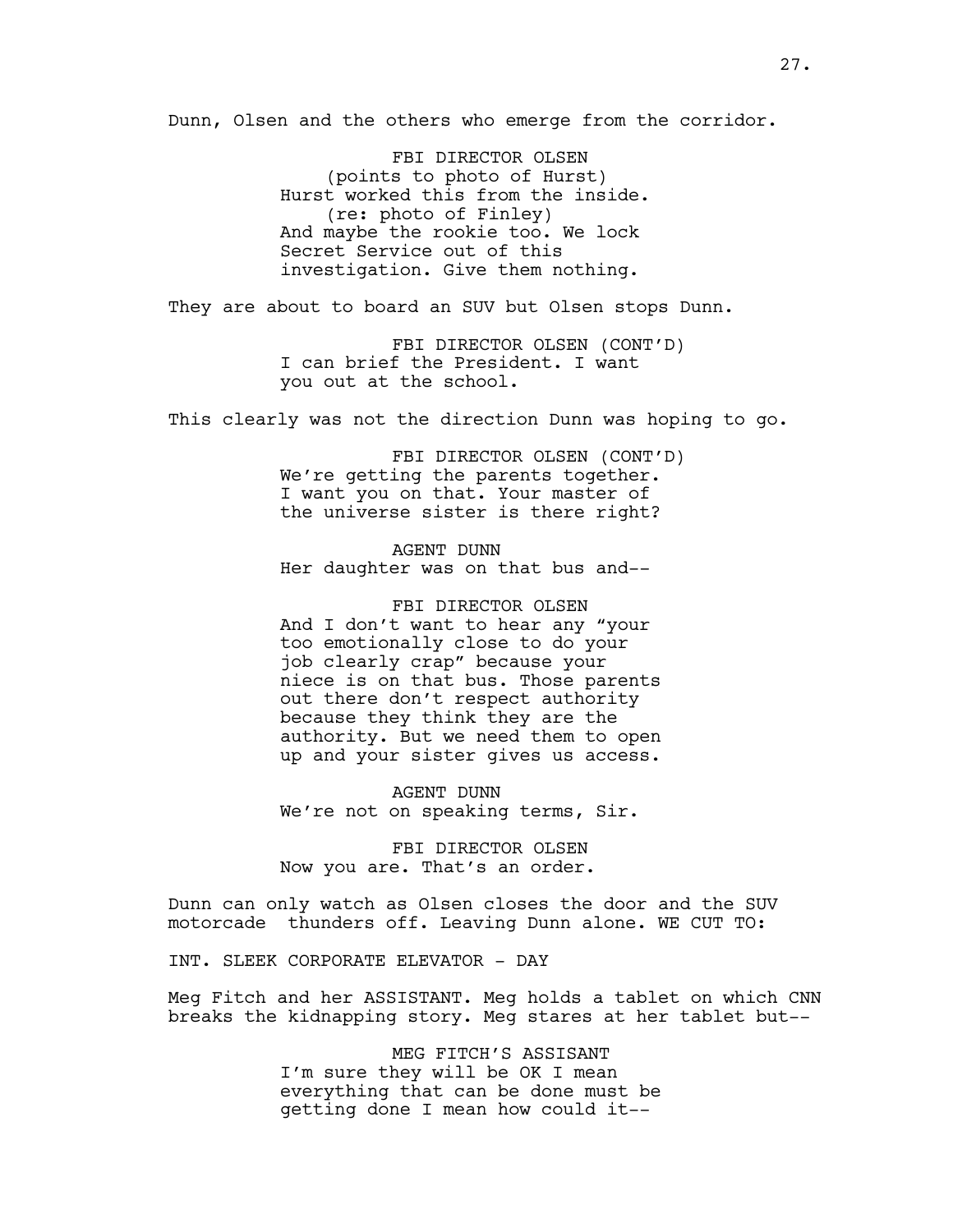MEG FITCH I know it is nervous energy but you need to stop talking right now.

The Assistant stops talking. Meg concentrates on the tablet, on the news story there as the elevator doors open revealing-

EXT. ROOFTOP - MEG FITCH'S CORPORATE HEADQUARTER - DAY

A sleek CORPORATE CHOPPER waits. Rotors turning. Door open. STAY WITH MEG as she gets on the chopper, the doors close and it is instantly airborne. Out the WINDOWS her corporate rooftop falls away. On the tablet Wolf Blitzer is saying--

> WOLF BLITZER (ON TABLET) We now have information exclusive to CNN of the possible involvement of at least one and perhaps more Secret Service agents...

### EXT. HEAVY WOODS - DAY

Finley and Anton huddled against that rock wall. Finley has his shirt and protective vest off. There is a bullet hole in his side. ANTON CANNOT LOOK AT THE BLOOD. Finley has ripped his T-shirt into strips and he begins to bind his wound.

> ANTON ROTH Are you going to die?

#### FINLEY

No.

ANTON ROTH How come it went through the vest?

#### FINLEY

There is a small space on the side between the fasteners where the bullet went. But my rib stopped it. Lots of blood but nothing serious. You have to help me here, Anton. I can't tie this binding on my own.

ANTON ROTH I don't think I can look at that.

FINLEY

Sure you can.

# ANTON ROTH

Please stop telling me what you think I can do. I am fully aware of my own limitations. No blood.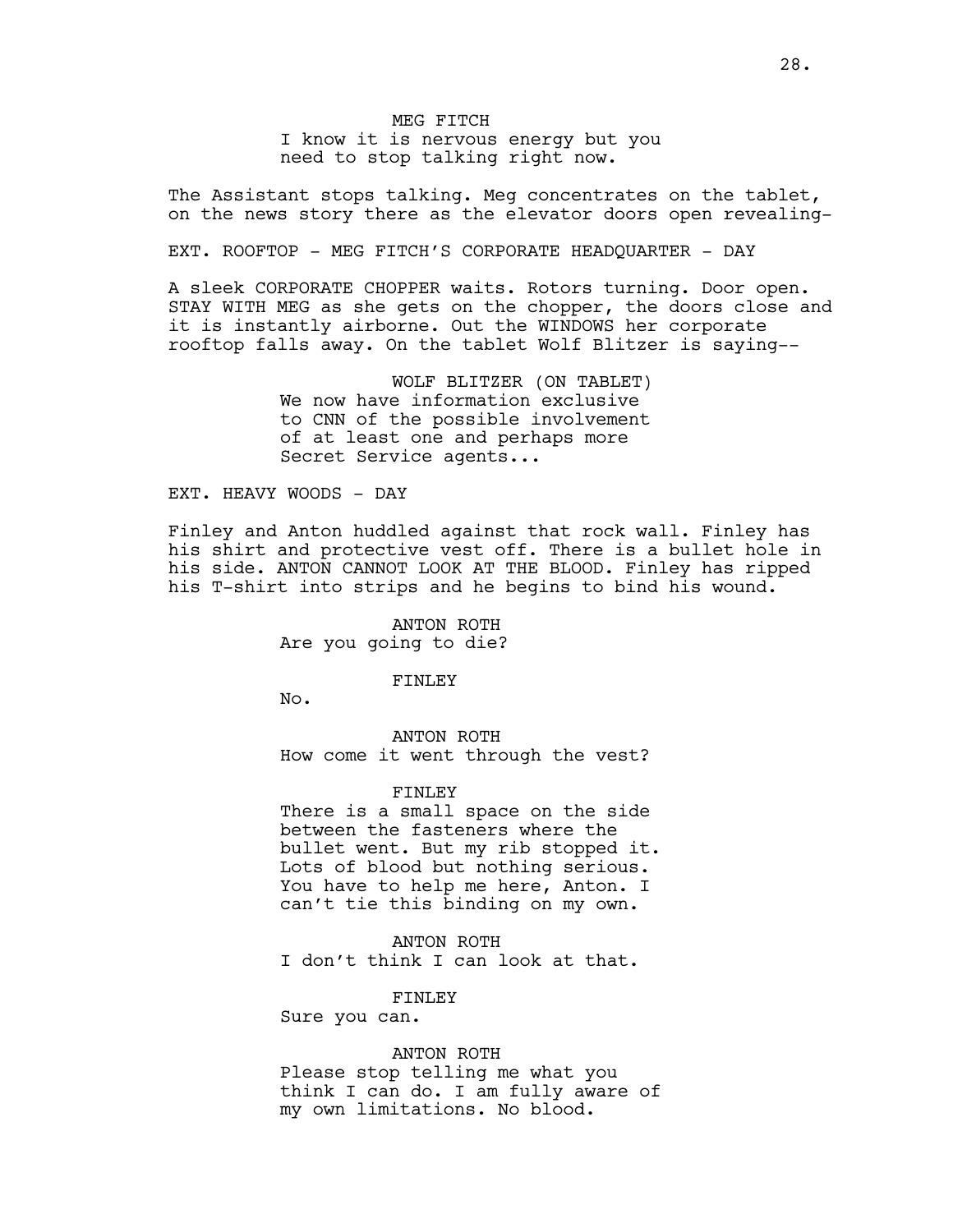FINLEY OK. Then keep your eyes closed and hold out your hand. Anton does. Finley puts one end of the binding into it. FINLEY (CONT'D) Pull it tight. (as Anton does) Good. ANTON ROTH Why did your partner shoot you? FINLEY I don't know. ANTON ROTH Well, did he ever do anything before to make you think he might one day shoot you? FINLEY I just met him this morning. (re: Anton's smarts) How old are you anyway? ANTON ROTH Twelve. I skipped three grades. Why did you just meet him this morning? FINLEY This was my first day on Seth Devore's detail. ANTON ROTH Whose were you on before that? FINLEY No ones... This was my first day on any detail. ANTON ROTH You're a newbie. There's a man or men with guns tracking us through these woods and you're a newbie. We're going to die. Aren't we?

Anton begins to look as if he might cry again. Finley is done with the bandage. He begins to put his shirt back on.

> FINLEY Open your eyes, Anton, look at me. (Anton doesn't) (MORE)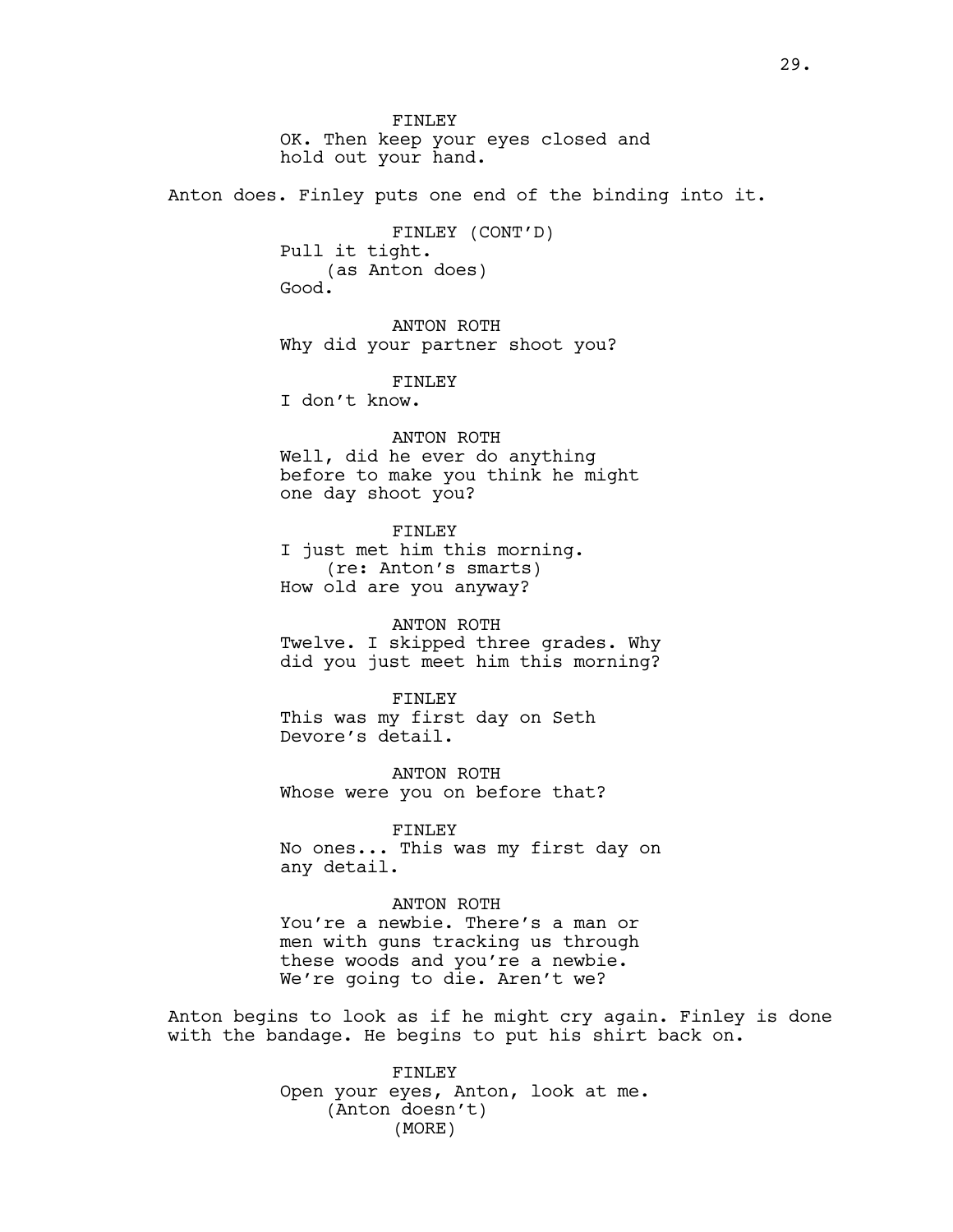I'm a fully trained secret service agent. I was a DC cop for three years before that. You are not going to die. I will get you home. FINLEY (CONT'D)

Now Anton opens his eyes as Finley takes out his phone.

FINLEY (CONT'D) No signal. We are going to get to high ground and call in the troops.

Anton nods OK and together they set off.

INT. SUSIE'S DUNN'S FBI SEDAN - DAY

Dunn drives up to the Ballard School. It is bedlam. Reporters on the ground, in trucks, in the air. UNIFORMED COPS have established a perimeter. Dunn badges one and drives in.

STAY IN THE CAR with Dunn as she drives through the chaos up to the school. Limos and blacked out SUV's disgorge these rich and powerful parents. But amidst it all Dunn sees one woman... Meg Fitch. And even with all the noise, Dunn hears the echoes of a long ago argument loud and clear in her head. She hears two voices pitched full of emotion and rage...

> YOUNGER MEG FITCH (V.O.) DON'T YOU WALK AWAY FROM ME. DON'T YOU DARE WALK AWAY FROM ME.

YOUNGER SUSIE DUNN (V.O.) WHAT? BECAUSE YOU HAVE A BIG JOB NOW YOU CAN TELL ME WHAT TO DO? YOU'RE STILL JUST MY SISTER.

YOUNGER MEG FITCH (V.O.) YOUR OLDER SISTER. SO YOU LISTEN.

YOUNGER SUSIE DUNN (V.O.) GO TO HELL. JUST GO TO HELL...

Dunn SEES Meg approach the car as the memory trails off...

INT. THE BALLARD SCHOOL - HALLWAY - DAY

Dunn and Meg share a quiet stretch of hall.

MEG FITCH Look, whatever is between us is between us. But let's pretend we like each other today. Or at the very least that I'm just a parent and you're just an FBI agent... So what do you need from me?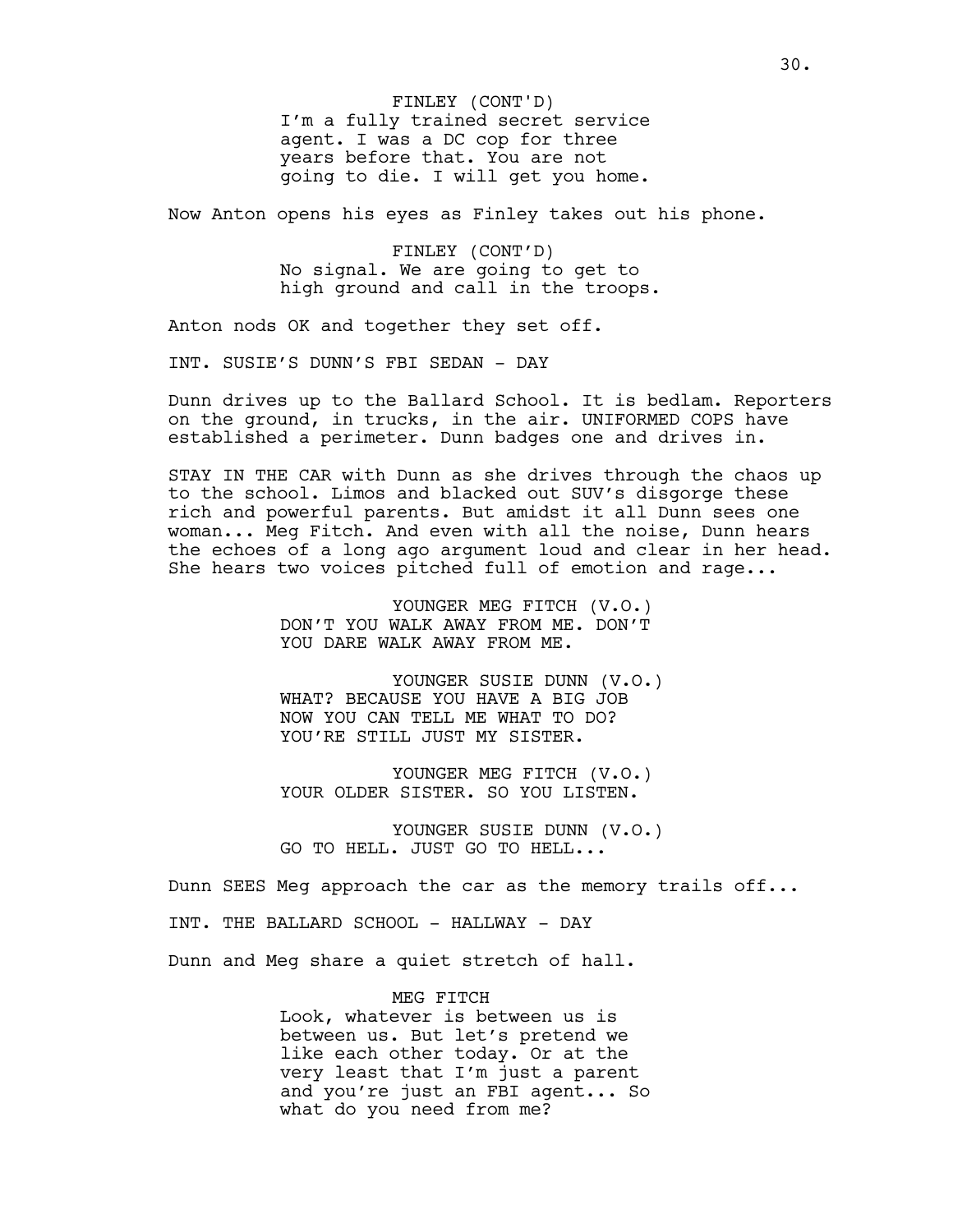Dunn motions to the parents who are entering the auditorium.

AGENT DUNN To take me into your world.

MEG FITCH Let's go. (they head to auditorium) Is it true? About those secret service agents being involved?

AGENT DUNN I can't tell you that.

Meg nods that she understands. They are nearly to the auditorium door when Meg says to Dunn.

> MEG FITCH Susie, all these people are used to being first in line. So get ready because they are all going to want answers and there will be no line.

AGENT DUNN I think I can handle it.

INT. THE BALLARD SCHOOL - AUDITORIUM - DAY

Dunn in the midst of THE SWARM OF PARENTS. They all want answers from her, they all want to be first in line. They push and shove. There is no line. It is OVERWHELMING.

PULL BACK to look at the scene FROM ABOVE and now the image of the parents swarming Dunn in the auditorium is on a MONITOR. From a surveillance camera. SOMEONE IS WATCHING.

INT. MANSION - KITCHEN - DAY

A grand kitchen for a grand house. This is where the kidnappers have set up their HQ. Koz, Hurst and the three others. Lots of gun, the masks, pizza boxes.

On the wall of the kitchen: PHOTOS OF EACH PARENT with THEIR CHILD. Under each parents photo is their NAME AND OCCUPATION.

There are also ROWS of monitors. There are live feeds from the ballroom: the students, Gibson, Nash and the bus driver.

There are news feeds: CNN and the other Networks. And one monitor shows the LIVE FEED from the Ballard auditorium. Koz zooms in on Dunn and that swarm of parents AS WE COME TO:

END OF ACT TWO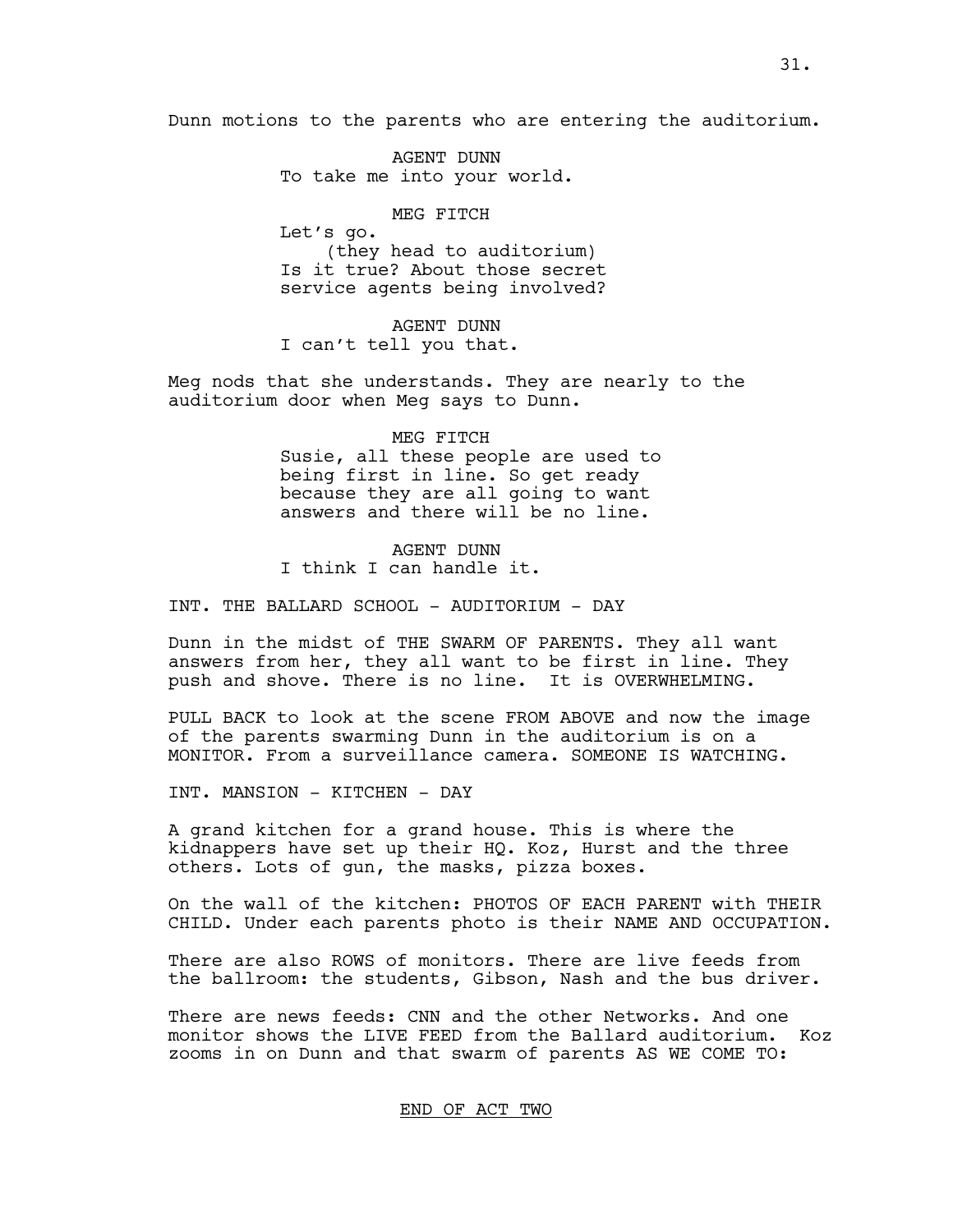### ACT THREE

INT. BALLROOM - DAY

Pizza and drinks have arrived. Softer foods for those with sore mouths. People eat and drink in silence. Huddled in groups of no more than five.

Beth Ann and Ian eat with three other kids. Gibson comes over, pizza and a drink in hand. He is about to sit down but--

> BETH ANN GIBSON There's five here already.

> > IAN MARTINEZ

I can move.

BETH ANN GIBSON No. That's OK.

An uncomfortable moment. The other kids look at their pizza.

BILL GIBSON Sure... it's OK. It's fine.

Gibson goes off to sit with Nash and the bus driver.

One of the kids in Beth Ann's circle is (TIM). He has shaggy hair and a stoner smile. Tim points at Seth Devore who sits with Luke, Sloan and two lacrosse players and says--

> **TTM** We're going to die because of him. He's the reason they took us, right? And when his dad sends the troops to rescue him which one of us do you think they're going to make sure gets out of here alive?

BETH ANN GIBSON Perfect, they can put collateral damage under my yearbook picture.

This kind of freaks out the lacrosse players and Sloan. They move away from Seth. Abandoned, Seth defends himself to Tim.

> SETH DEVORE You think this is because of me, Stoney? I wasn't even supposed to be here. My dad was supposed to go to some summit. In Ireland. I was going with him. It got cancelled two days ago. You think you figure all this out in two days? (MORE)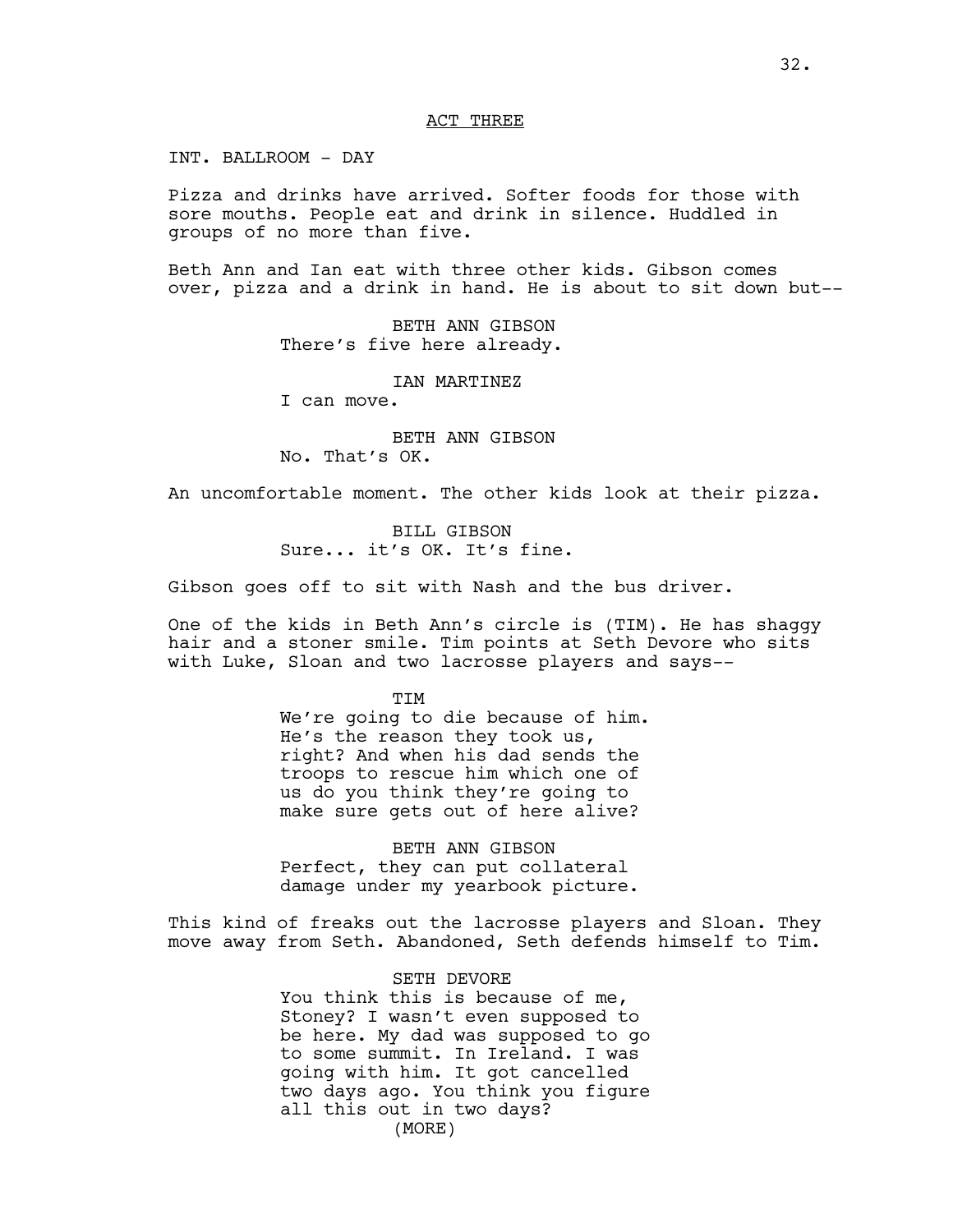This house? Those cameras? What happened on that bus? In two freakin' days? I don't know what it's about, but it isn't about me. SETH DEVORE (CONT'D)

This gets everyone thinking. We look at Beth Ann looking at the faces of his fellow classmates. Now she says to Ian--

> BETH ANN GIBSON If it's not about the President's kid... who is it about?

But Ian does not answer her. Beth Ann turns to see that Ian is staring across the room at Amber. Of this Beth Ann says--

> BETH ANN GIBSON (CONT'D) You can sit over there if you want.

> > IAN MARTINEZ

Sorry.

BETH ANN GIBSON You don't have to be.

IAN MARTINEZ I was thinking about her mom.

BETH ANN GIBSON And that's just weird.

IAN MARTINEZ

No, seriously. Amber's mom she's what? CEO of some billion dollar multi-national corporation. And... (points to another kid) Her dad runs some big company, his mom's at the UN...

BETH ANN GIBSON ...His dad is a like the captain of an aircraft carrier, his dad owns a basketball team and her parents are actual royalty... Seth's not the only one with a powerful parent with a kid worth taking.

INT. THE BALLARD SCHOOL - AUDITORIUM - DAY

Agent Dunn stands before the onslaught of those Ballard School parents and their questions. She tries to be heard...

> AGENT DUNN I KNOW YOU ALL HAVE... I KNOW YOU ALL HAVE QUESTIONS BUT--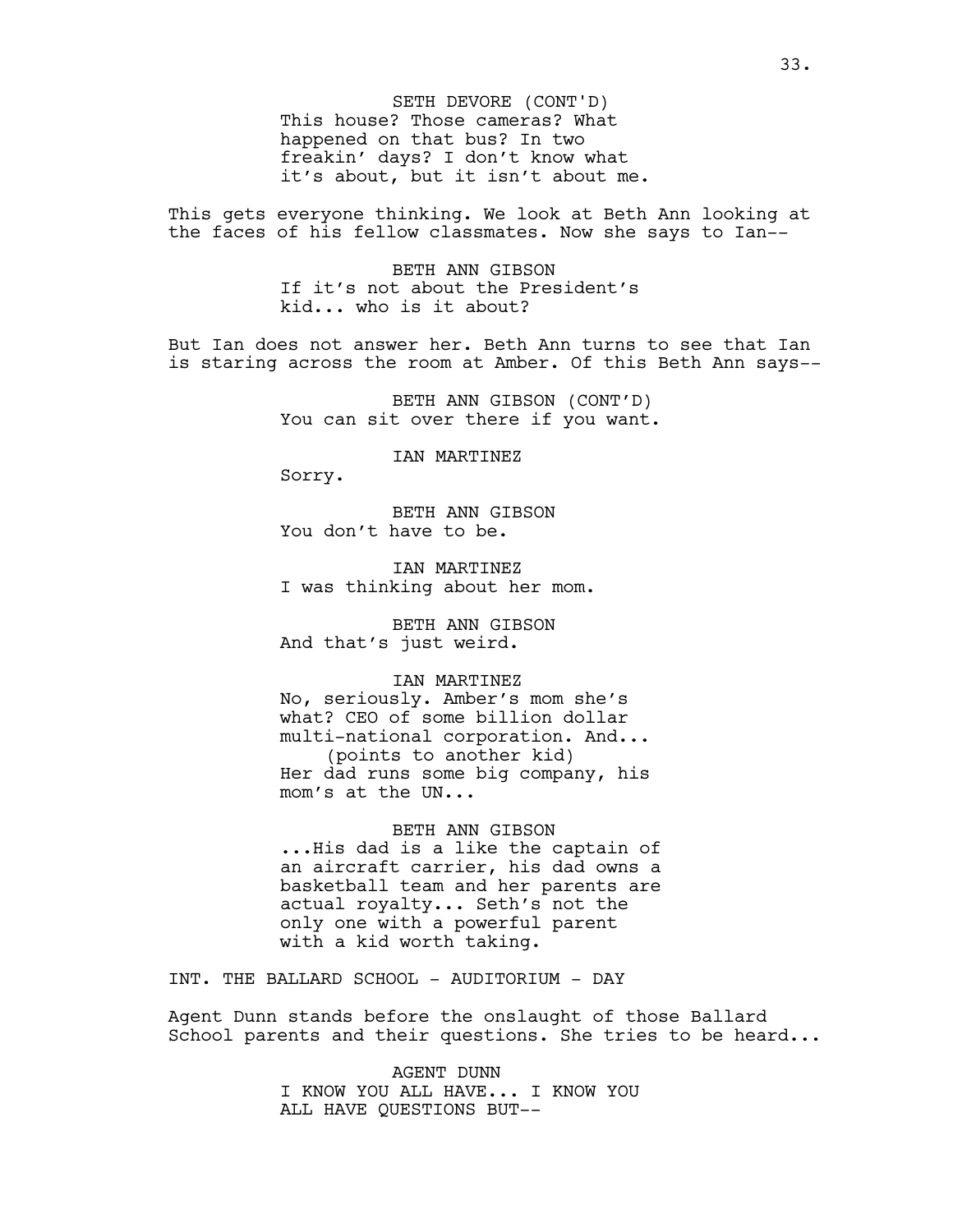Dunn cannot be heard over the parents' din. Now Meg, without a word, raises her hand (elbow bent, palm head high). Another parent sees Meg do this, raises her hand and stops talking. And another and another. It is a Ballard School thing. And-- Dunn watches as the parents fall silent. Dunn has the floor.

> AGENT DUNN (CONT'D) I know you all have questions and I know you are used to getting answers but I have none for you. If you want to help then you will stop talking and do as I tell you to do. Time is crucial and I need you to start thinking. Start thinking about the last few weeks of your lives. The agents you see are passing out recollection prompts.

The parents see FBI agents handing out PAPER BOOKLETS.

AGENT DUNN (CONT'D) Fill these out. They will help you remember every phone call and text, every conversation, the car behind you at the light, the man next to you at Starbucks, new neighbors and the workmen across the street, the woman at your front door selling magazines... Each of you will have an FBI agent assigned to them. If you have information you believe to be relevant, tell them now. If not start thinking and fill these out.

A LARGE MAN(55) speaks up in a South African accent. He is--

JAKOB VRIES We all know which kid you want to find. He lives in that big house on Pennsylvania Avenue. And I know this recollection prompt is crap.

Vries tears up the prompt and THROWS IT IN DUNN'S FACE.

JAKOB VRIES (CONT'D) I will take care of this myself.

Vries stalks to the door making a cell phone call as he goes. Dunn looks to her sister. Meg informs Dunn who Vries is.

> MEG FITCH Jakob Vries. CEO of Red Iron. They do private contracting for the DOD. ...He's got his own mercenary army. (MORE)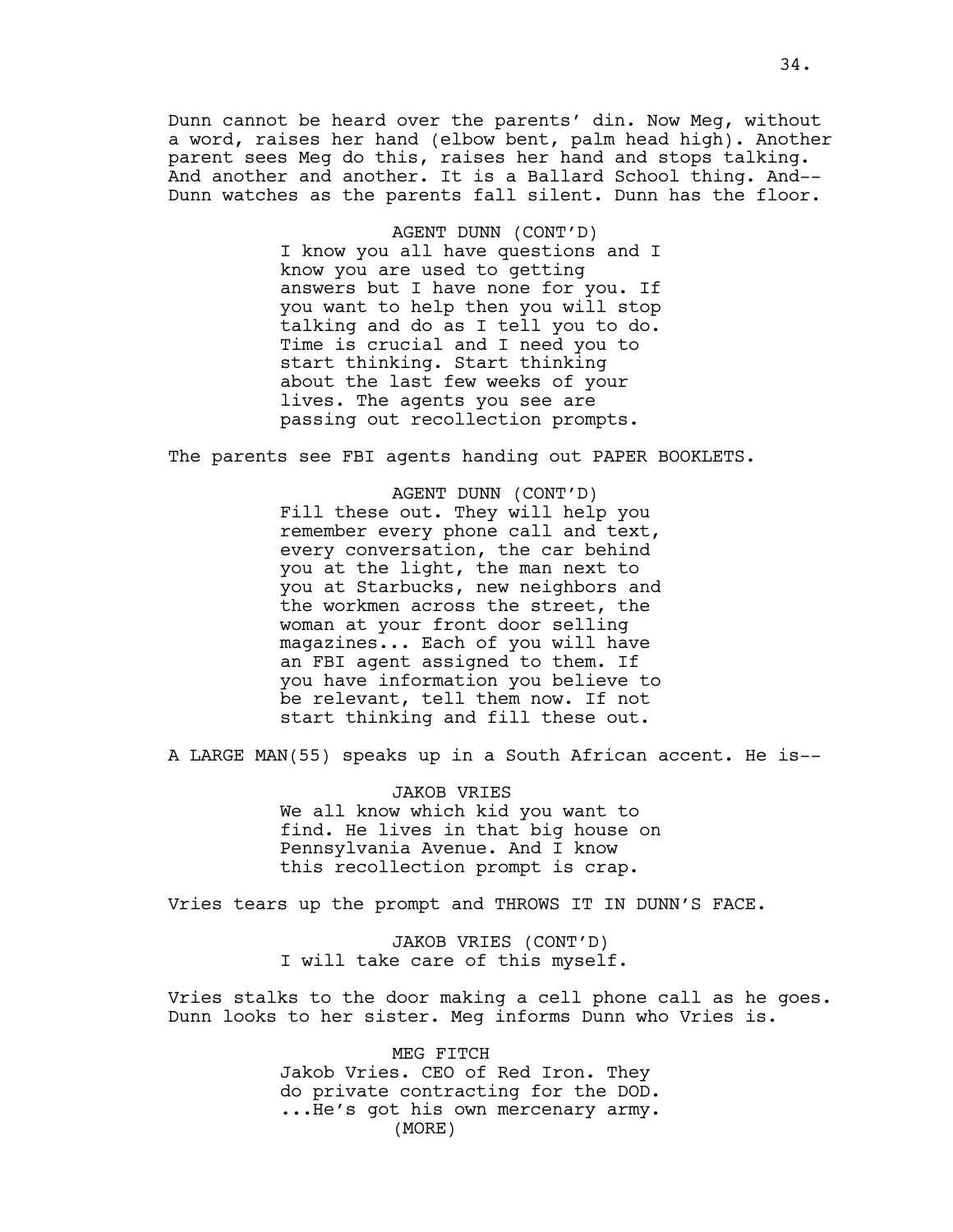If he says he is going to deal with it... he is. MEG FITCH (CONT'D)

AGENT DUNN (goes after Vries) Sir... Excuse me, Sir.

JAKOB VRIES (INTO CELL PHONE) Bring everyone in... Everyone.

AGENT DUNN Sir, I understand how you want to help but this only gets in our way.

Vries ignores her. Heads toward the door. She cuts him off.

JAKOB VRIES I want a battalion by nightfall.

AGENT DUNN (quieter) I feel you've had a drink or two today, Sir, so I need you to slow down and get off that call. Now.

Vries thinks about it then he BACKHANDS Dunn so hard in the face she goes down. Like swatting a fly he hits her and moves on as the crowd gasps. The agents spring into action but--

Dunn is up and at Vries first. She gets him in the knees with her telescoping baton. As he goes down she gets him again across the temple. With blood in her mouth Dunn says to him--

> AGENT DUNN (CONT'D) I need you off that phone, sir.

All the parents look at Dunn with a bit more respect. Meg especially. Now Janice Gibson (Beth Ann's mom) steps up. Tired and worn and very much afraid, she clutches the FBI handout with her bitten fingers and says to the powerful--

> JANICE GIBSON Just fill it out. Do what the agent asks and fill the damn things out.

And from Janice Gibson at the Ballard School WE CUT TO:

INT. BALLROOM - DAY

Beth Ann Gibson in her circle of five. Tim says to her--

TIM What about your dad, Beth Ann? What's he do?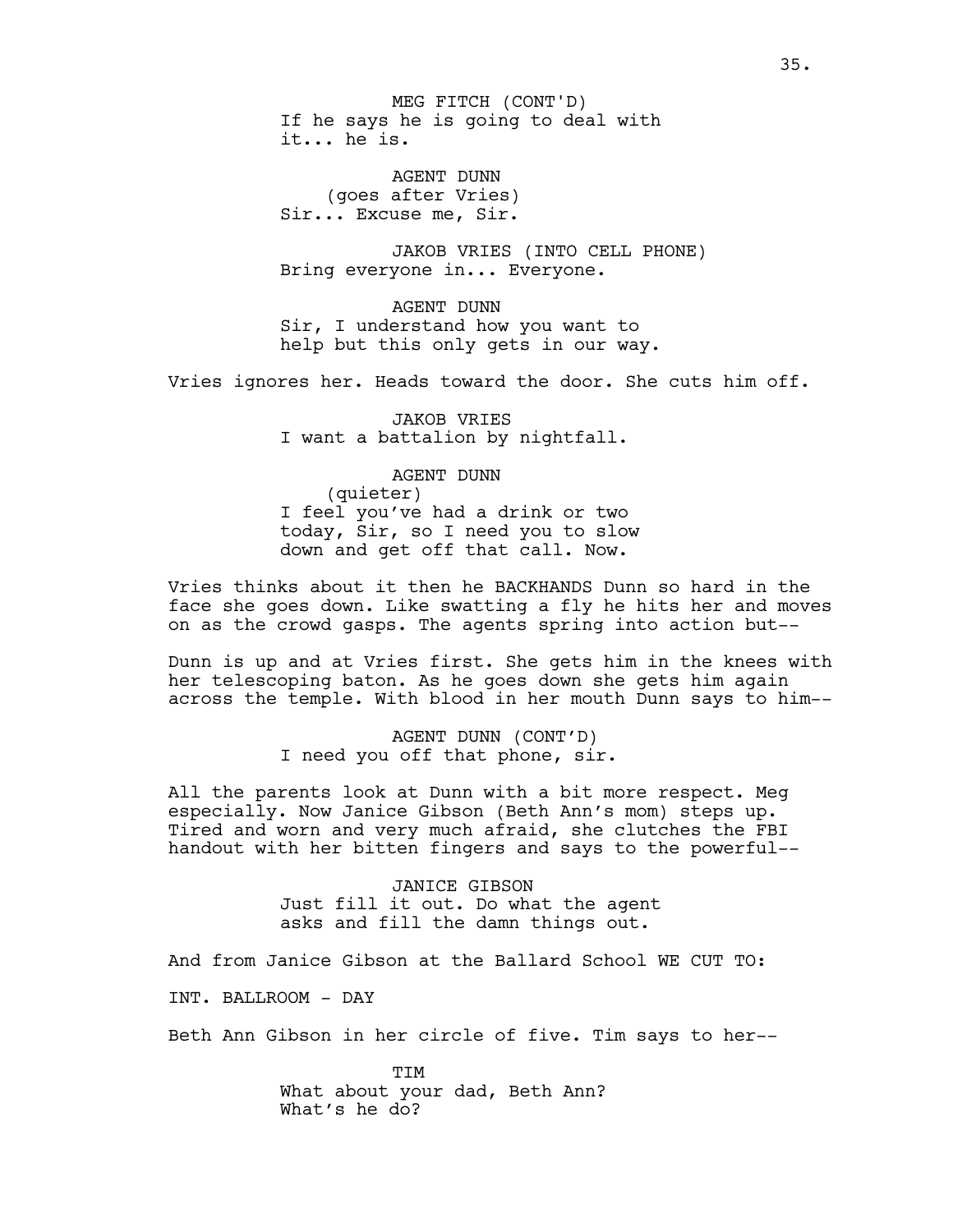BETH ANN GIBSON He's unemployed.

TIM Oh, right. Tuition relief. You and Ian both. That must suck.

BETH ANN GIBSON I used to think it sucked and then I got kidnapped at gunpoint.

CAMERA MOVES TO BETH ANN'S FATHER, about to take the last slice of pizza from a box but LUKE LEANS IN AND SCARFS IT.

> **LUKE** Yo, Mr. G. What's up? The bad guys bought pizza. Kind of a mind roast.

Luke is a brute but timid Gibson sees past it to--

BILL GIBSON Luke, this probably isn't the right time but Beth Ann knows what it's like to have separated parents. She might be good for you to talk to.

Luke chews his pizza and looks at Gibson then says--

LUKE My parents aren't split.

BILL GIBSON Oh, huh, I thought your mother was-

Gibson realizes he has said too much but Luke smells blood.

LUKE Thought my mother was what?

BILL GIBSON I... I must be mistaken.

Luke takes a hold of Gibson and PULLS HIM CLOSE.

LUKE

Mistaken about what, Mr. G?

BILL GIBSON I thought... I thought she was with someone else. I saw them and they seemed like... I must be mistaken.

LUKE ...Thought she was with who...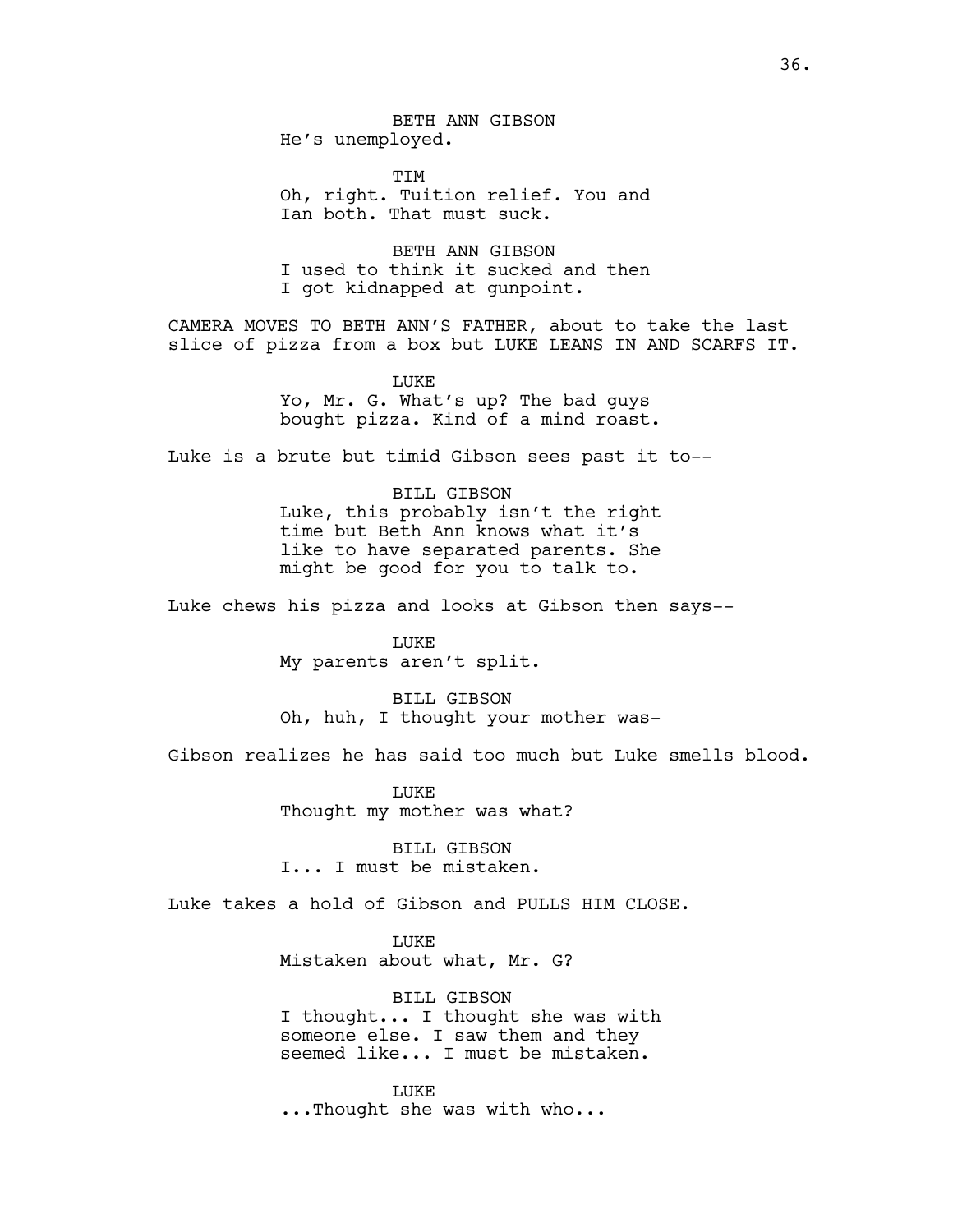EXT. WOODS - A CLEARING - DAY

Finley and Anton emerge from the woods. In the center of the clearing is an old farm house. It looks vacant but--

FINLEY

They might have a phone. And if not that roof looks high enough to get cell reception if we get up on it.

ANTON ROTH We? I've made it a life long policy not to climb on roofs.

FINLEY I'll go up on the roof, Anton.

ANTON ROTH I think that's the smart play.

They head for the house but now THEY HEAR a SOUND LIKE DISTANT THUNDER, coming closer and FOUR F-18'S SCREAM BY in the sky over head. Finley and Anton look up. Finley explains.

FINLEY

Combat Air Patrol, they must have raised the terror alert level because of the kidnapping.

The F-18's are so high and move so fast but Anton is a kid and the planes are hope so he waves his hands and calls out--

> ANTON ROTH OVER HERE!!! OVER HERE!!! HEY!!!

Then the planes are gone and all that remains is the echo of Anton's voice in the trees. ANTON KNOWS THIS WAS A MISTAKE.

> FINLEY Let's get to the house.

EXT. WOODS - DAY

Flip, rifle in hand, moves through the forest. On the hunt. Flip stops, LISTENS, THEN CHANGES DIRECTION and moves fast.

INT. BALLROOM - DAY

A livid Luke faces Mr. Nash.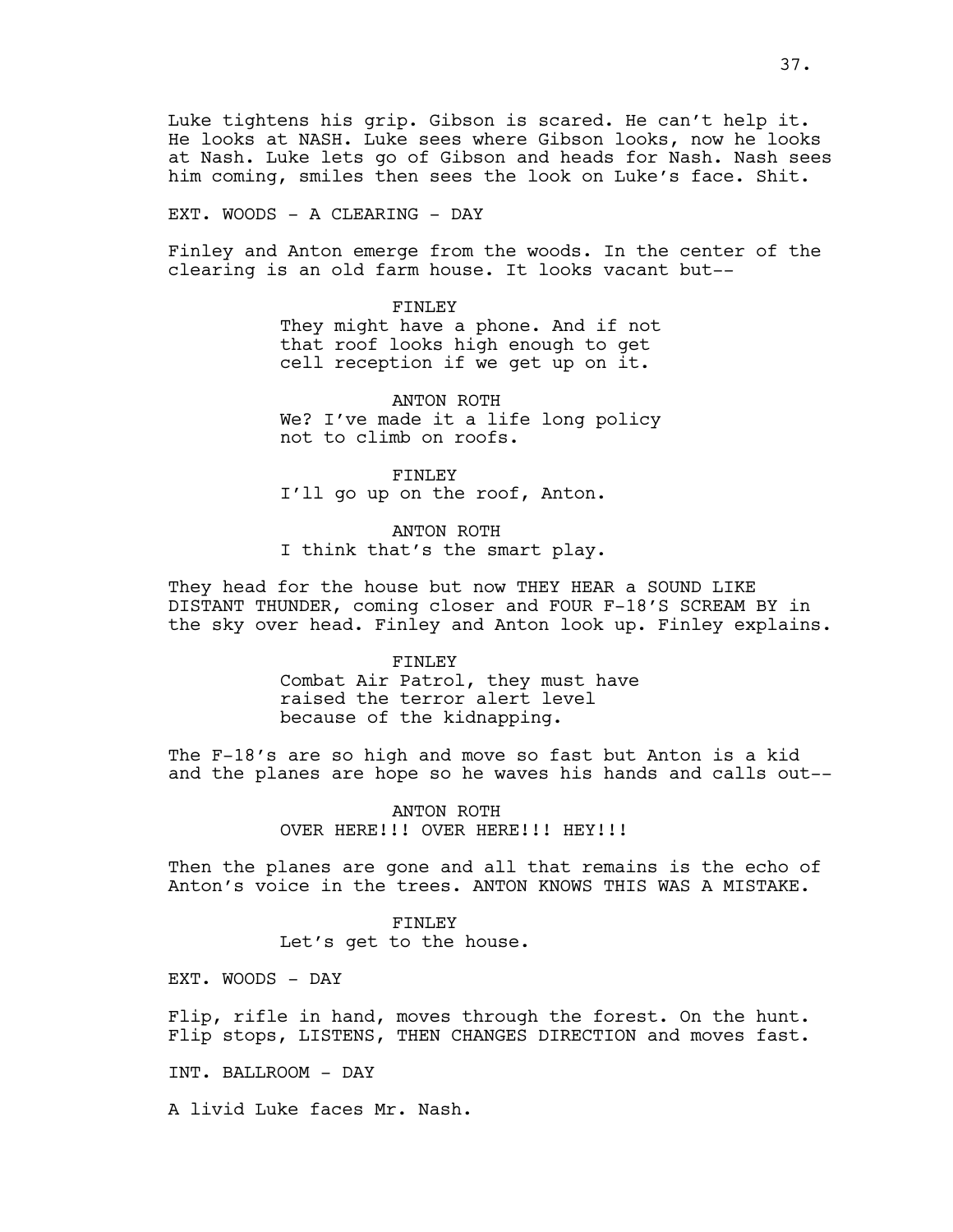How long?

MR. NASH Luke, now is not the time for this.

LUKE

No it is the time. It's what you said that time when you called me out for cheating. Honesty is all we have. Mr. Nash, these might be our last moments be honest with me...

MR. NASH It's complicated, Luke. Adult emotions are complicated.

LUKE ...Complicated...

Luke PUSHES NASH ONCE, hard, in the chest, phase one of every school yard fight and gets all the kids on their feet. Ian looks at the surveillance cameras then says to Beth

> IAN MARTINEZ Maybe we should stop that.

BETH ANN GIBSON "They" wouldn't let us. It's the jock code of the jungle.

"They" is Luke's lacrosse buddies. They know fight protocol and gather behind Luke's back. LUKE PUSHES NASH AGAIN.

> MR. NASH You need to calm down now, Luke.

LUKE I've never been calmer in my life.

INT. FARM HOUSE - DAY

Finley and Anton stumble into the abandoned house and lock the door. They look OUT THE WINDOW to see Flip emerge from the woods, gun in hand. He's found them. ANTON IS TERRIFIED.

> ANTON ROTH He's here. We have to keep running. Out the back door. Into the woods.

FINLEY No. We can't run.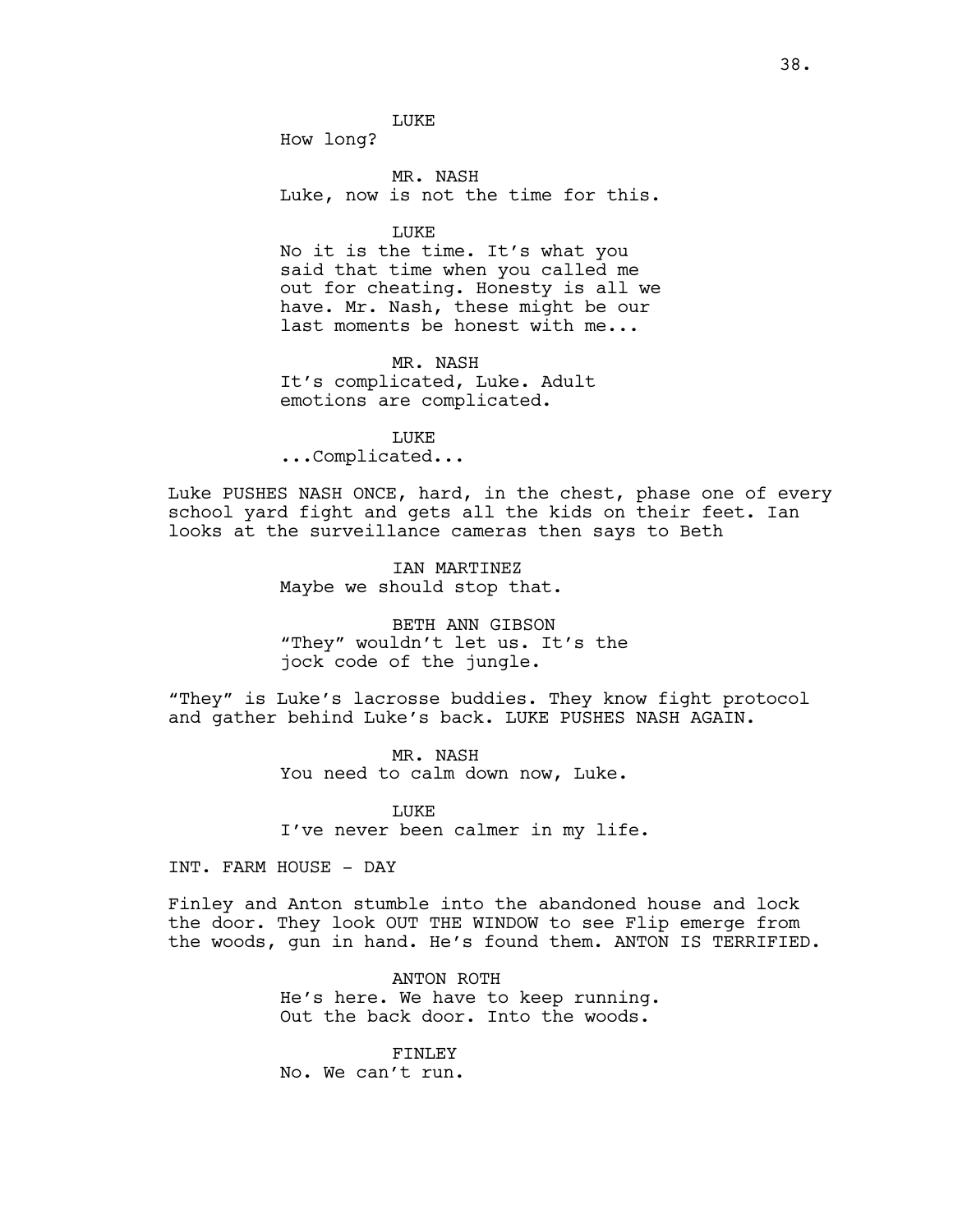# ANTON ROTH

Even if we got a call out they'd never get here in time. I can run. I promise. I'll run faster. I will.

### FINLEY

I know you would... But that man out there is the only connection to the people who took your friends.

# ANTON ROTH

They're not my friends, really.

### FINLEY

If we get away from him that connection is gone. If rescue comes and it scares him off... that connection is gone.

ANTON ROTH But... you promised to get me home.

FINLEY I will get you home, Anton. But I need to get the others home too. (re: Flip) So we need to take him.

### ANTON ROTH

(this is too much) You're one of those people who can will himself to do things. I go to school with a lot of kids like that. I'm not one of those kids.

#### FINLEY

Today you are.

INT. BALLROOM - DAY

Luke, Lord Of The Flies now, PUSHES NASH ONCE MORE.

MR. NASH I'm not going to hit you, Luke.

#### LUKE

You don't have to, Mr. Nash.

INT. MANSION - KITCHEN - DAY

ON THE MONITORS the kidnappers watch Luke push Nash again.

COMMUNICATIONS GUNMAN Come on son... gonna hit or dance?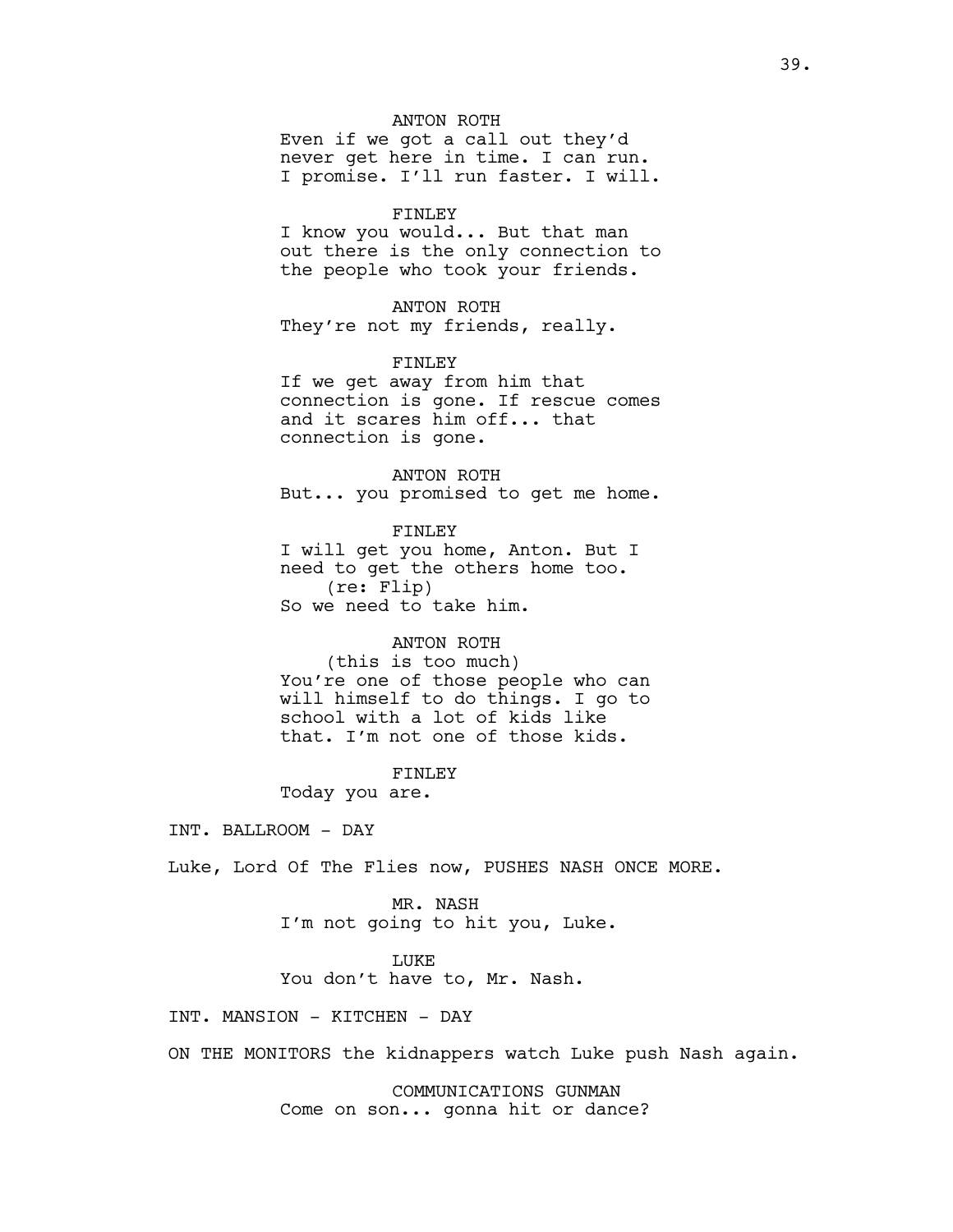HURST (to Koz) You thinking of shutting that down?

 $KOZ$ Let 'em blow off a little steam.

INT. BALLROOM - DAY

Nash, enjoying the lack of school rules, PUSHES NASH AGAIN. School President Amber Fitch tries to intervene now.

> AMBER FITCH We have to stop this. What is wrong with you people? We have to stop--

Amber is too close, LUKE PUSHES NASH and Nash collides with Amber... it sends her sprawling. Luke doesn't even notice but-Ian does. Ian runs to Amber real fast. Beth Ann watches Ian go to Amber and help her to her feet. AMBER LOOKS AT IAN.

> AMBER FITCH (CONT'D) I'm OK... I'm OK...

Amber and Ian look at each other for a MOMENT and then Mr. Nash has had enough. RAGE GETS NASH TOO. HE GOES FOR LUKE.

> TIM It's a fight... in a ballroom... in a kidnapping.

ON BETH ANN: looking at Ian and Amber. She does not notice her father come and sit next to her. He touches her arm.

> BILL GIBSON Beth Ann, listen... I have a plan.

BETH ANN GIBSON To stop the fight?

BILL GIBSON

To get you out of here. They can't let this fight go on much longer. Someone will come out and stop it. They've already identified me as weak so they won't be expecting it.

BETH ANN GIBSON Expecting what?

BILL GIBSON For me to take his gun and hold the rest off long enough. You need to get outside. (MORE)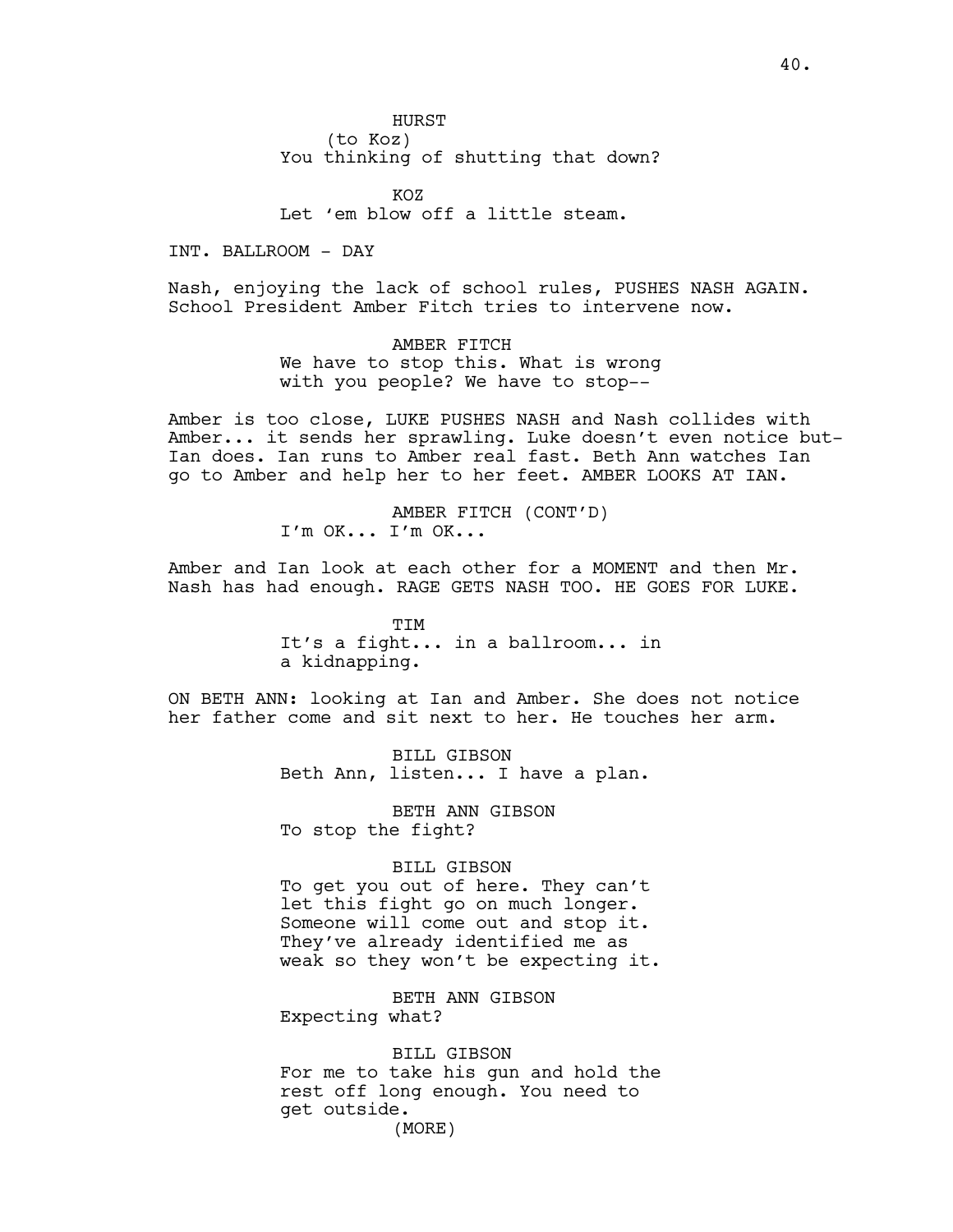The government will have real time satellites looking for us. A group of kids on a lawn will trigger a red flag. You will be seen. They will send help. BILL GIBSON (CONT'D)

BETH ANN GIBSON That's crazy, they'll kill you.

BILL GIBSON But not you, for some reason they want you kids alive... for now.

BETH ANN GIBSON I don't want you doing this for me.

BILL GIBSON ...I remember the last time you were happy. Your eleventh birthday.

BETH ANN GIBSON Yes. I was. I was very happy.

INT. THE GIBSON HOUSEHOLD - NIGHT - FIVE YEARS AGO

FLASHBACK. A party for Beth Ann's 11th. A few guests but what we notice is that ALL THE GIBSON'S (Bill, Janice, young Beth Ann) ARE HAPPY, SMILING, full of LOVE. A cake is set before Beth Ann. She GETS READY to blow out the candles as we hear--

> BETH ANN GIBSON (V.O.) ...until I blew the candles out.

INT. BALLROOM - PRESENT DAY

Beth Ann looks at her father.

BETH ANN GIBSON ...Then it all changed.

BILL GIBSON Just get everyone onto the lawn.

INT. THE BALLARD SCHOOL - DAY

All the parents paired off with individual FBI agents. Meg has Dunn. Dunn rubs her sore jaw as she questions her sister.

> AGENT DUNN And your company? Any enemies there that might benefit from this?

> MEG FITCH Everyone here will say yes to that.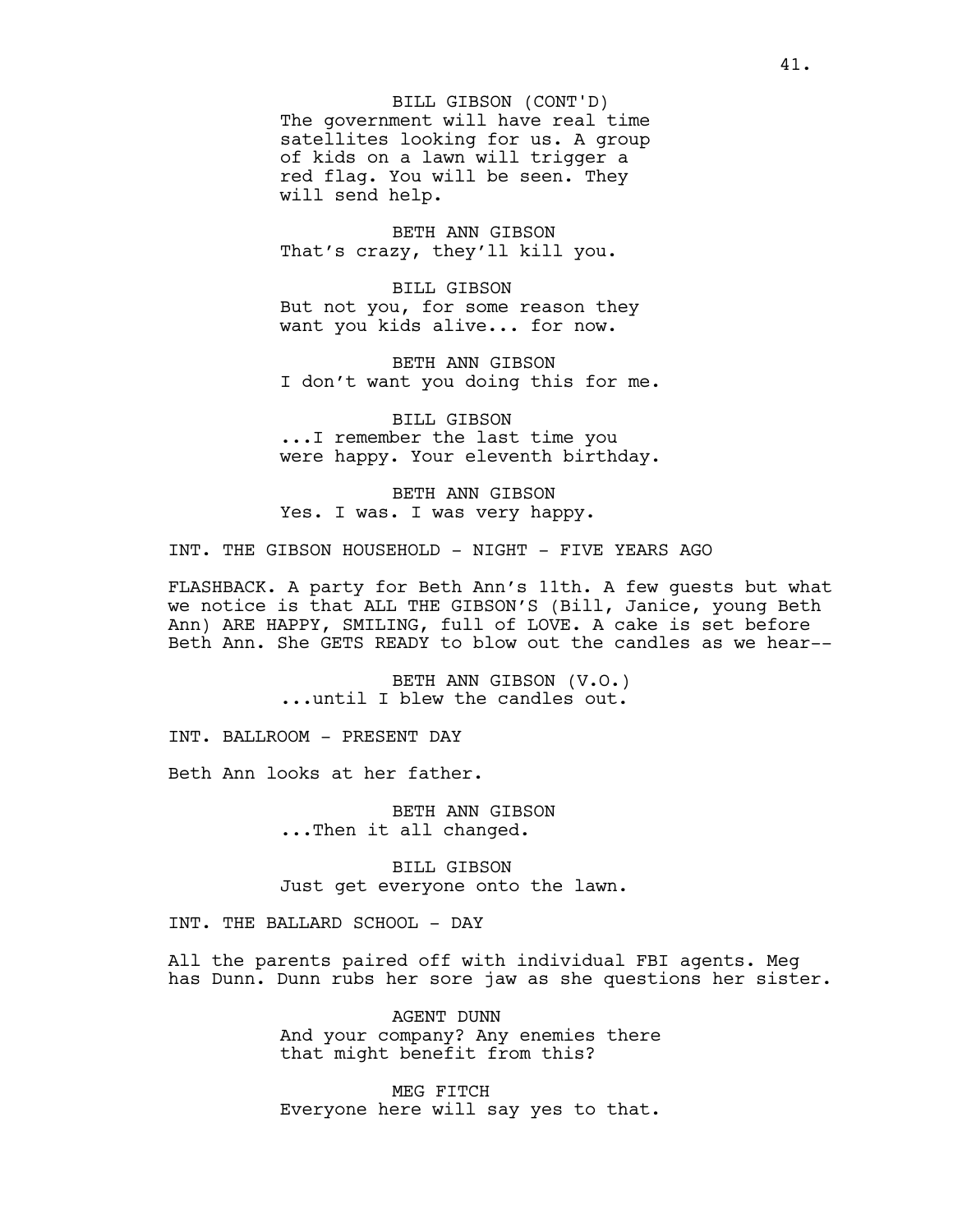MEG FITCH (CONT'D) (re: Dunn's sore jaw) You're tougher than I remember.

AGENT DUNN It's been a long time.

# MEG FITCH

You're tougher than me. I'm not sure I can keep this up. Not today. Maybe one of us can just say it.

AGENT DUNN I know you wrote that book "Seven Stages of Success" and I know clarity is one of them. So for clarity? I am here to find your daughter Amber, to find all their kids. That is why I'm here... and I think... I think you'd be better served with another agent.

Before she can Dunn's phone rings. She answers it. It is...

FBI DIRECTOR OLSEN (ON PHONE) We might have caught a break with the parent chaperone. He's an ex-CIA analyst. A friend at the agency peeked into his file for me. Gibson was too timid to be a field officer but he's smart. He knows the drill. He'll try to make contact. See what you can find out about him.

The Director hangs up and on Dunn's phone is Gibson's photo. Dunn shows it to her sister.

> AGENT DUNN Bill Gibson. You know him? (off Meg's nod yes) Is he our hero?

And Dunn has to watch as Meg shakes her head no fucking way.

INT. BALLROOM - DAY

The fight between Luke and Nash still rages. BETH ANN, looks at her father who sits across the room from her as THE DOOR from the kitchen opens and A BLANK MASKED GUNMAN enters.

Gibson looks across the room at Beth Ann. TIME TO BE BRAVE.

### END OF ACT THREE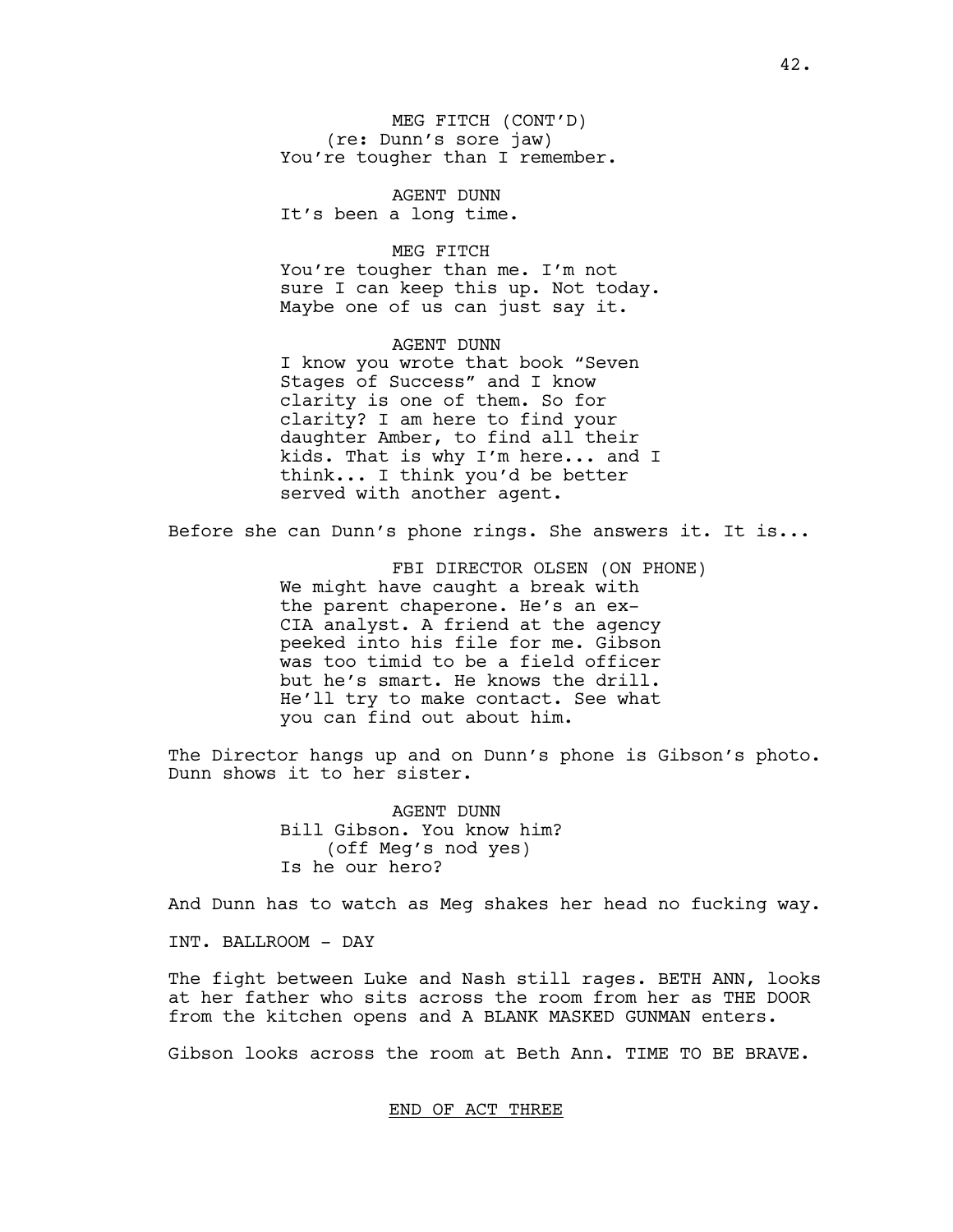### ACT FOUR

# INT. BALLROOM - DAY

The MASKED GUNMAN has entered the room. His presence stops everyone in their place except for Luke who is focused on his fight with Nash. As the Gunman heads to break up the fight--

WE WATCH BETH ANN who watches her father. Gibson is looking at the Gunman. Gibson is waiting to make his move. Will he? The Gunman has reached the fight. He slings his rifle over his back in order to use both hands to grab Luke and Nash.

Beth Ann looks at her father. Gibson's gaze intent on the Gunman but now he turns to look at his daughter, he smiles at her with as much courage as he can muster and then--

Gibson moves toward the Gunman, quietly but quickly. Gibson comes up just behind him. Gibson reaches out for his gun and--

The Gunman senses Gibson, turns and it is not even close. The Gunman strikes Gibson in the throat. Gibson goes down. Now the Gunman goes to work on Gibson with his boot. What Luke did to Nash was high school. This beating is professional.

The Gunman kicks him harder as he points his gun at the hostages to keep them from coming to Gibson's aid.

ON Beth Ann as she sees her father beaten. ON the other hostages too... Ian, Amber, Luke, Seth, Nash... the rest. There is nothing they can do to help the poor man.

> BETH ANN GIBSON Stop it! STOP IT! STOP IT!

The Gunman stops. He looks at the hostages and says--

# BLANK MASKED GUNMAN He broke the rules.

The Gunman flicks open a knife, grabs Gibson's left hand and as everyone watches, he cuts off Gibson's pinkie finger.

Everyone reacts to the punishment. Beth Ann runs for Gibson but he bravely shakes his head at her "stay back". And then everyone watches as the Gunman drags Gibson from the room.

Stunned silence as what just happened sinks in. Ian goes to comfort Beth Ann as WE CUT TO:

INT. MANSION - KITCHEN - DAY

The Gunman drags a bleeding Gibson into the room and then-- Gibson holds out his left hand. Koz is there with bandages.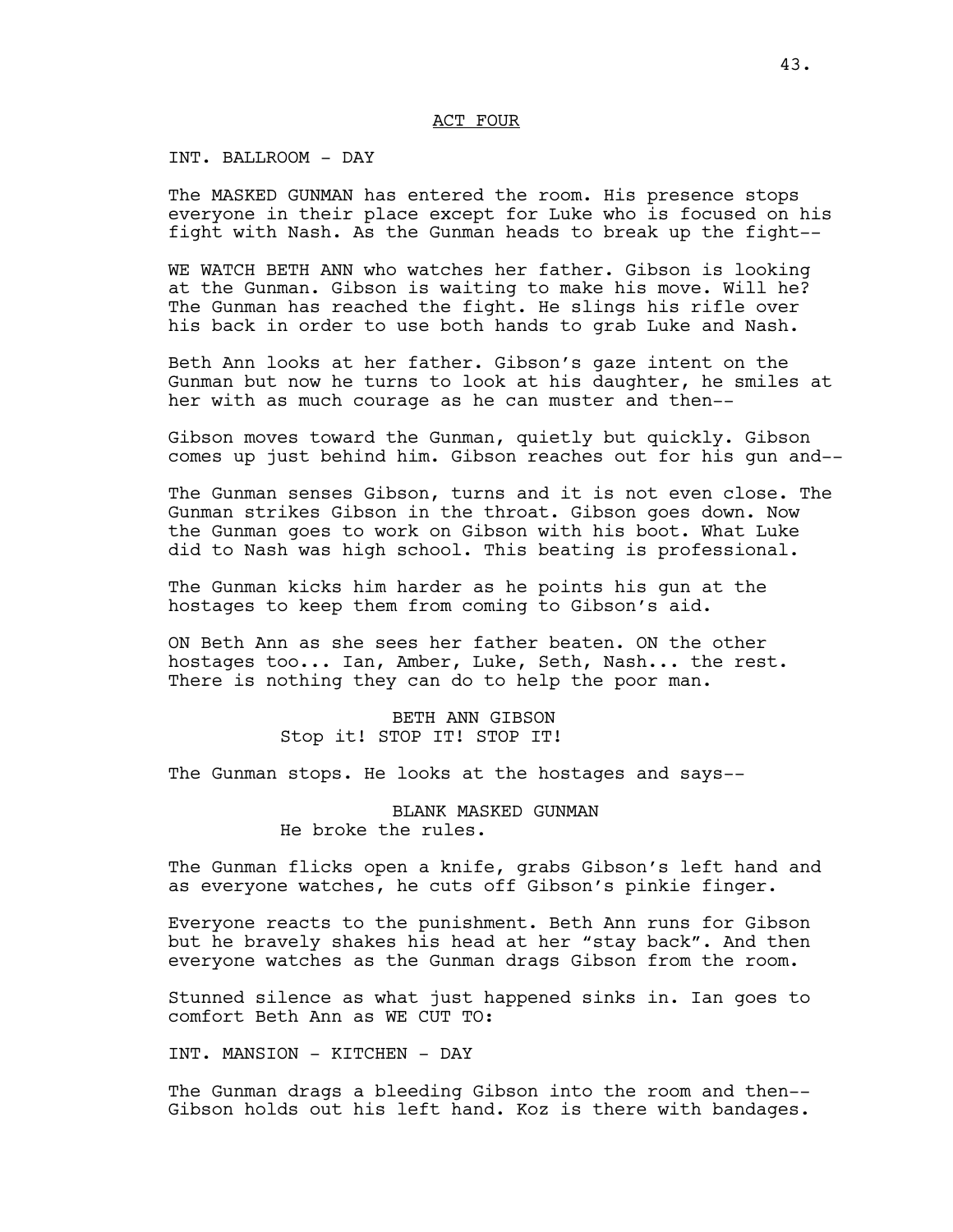As Koz expertly bandages the wound Gibson says--

# BILL GIBSON

Get me my book.

A computation book is brought to Gibson. With his right hand he opens it and turns page after page of handwritten notes, plans, lists, diagrams and... sketches of what has happened; the bus, the ballroom, the fight. The work of a mad genius.

# KOZ

You want a pain killer?

Gibson has found a page in his book. A hand drawn sketch of a left hand with its pinkie finger cut off. Gibson draws a line through this sketch. Checking off that this has been done.

> BILL GIBSON No. I want an update.

What is going on? Gibson's tone is that of a man in charge. Gibson looks to that wall of photos, at the photo Anton.

> BILL GIBSON (CONT'D) Why isn't your brother back by now?

INT. THE BALLARD SCHOOL - DAY

All the parents with their individual FBI agents (Meg not with Dunn). The prompt booklets have been completed and boxed for processing. Dunn is on the phone with FBI Director Olsen.

> AGENT DUNN (INTO PHONE) All the parents are accounted for except one of the fathers. Morgan Roth. Kid's name is Anton. He won't answer his phone, wife hasn't heard from him. He swiped his keycard in at work this morning though. Never swiped out. I'm on my way there.

FBI DIRECTOR OLSEN (ON PHONE) You think with his kid missing he'd check in, right?

AGENT DUNN (INTO PHONE) I'm real curious about that myself.

Dunn hangs up. Thinks then... even though she does not want to do it, not happy about asking, she walks to Meg and says--

> AGENT DUNN (CONT'D) I need to get somewhere in a hurry.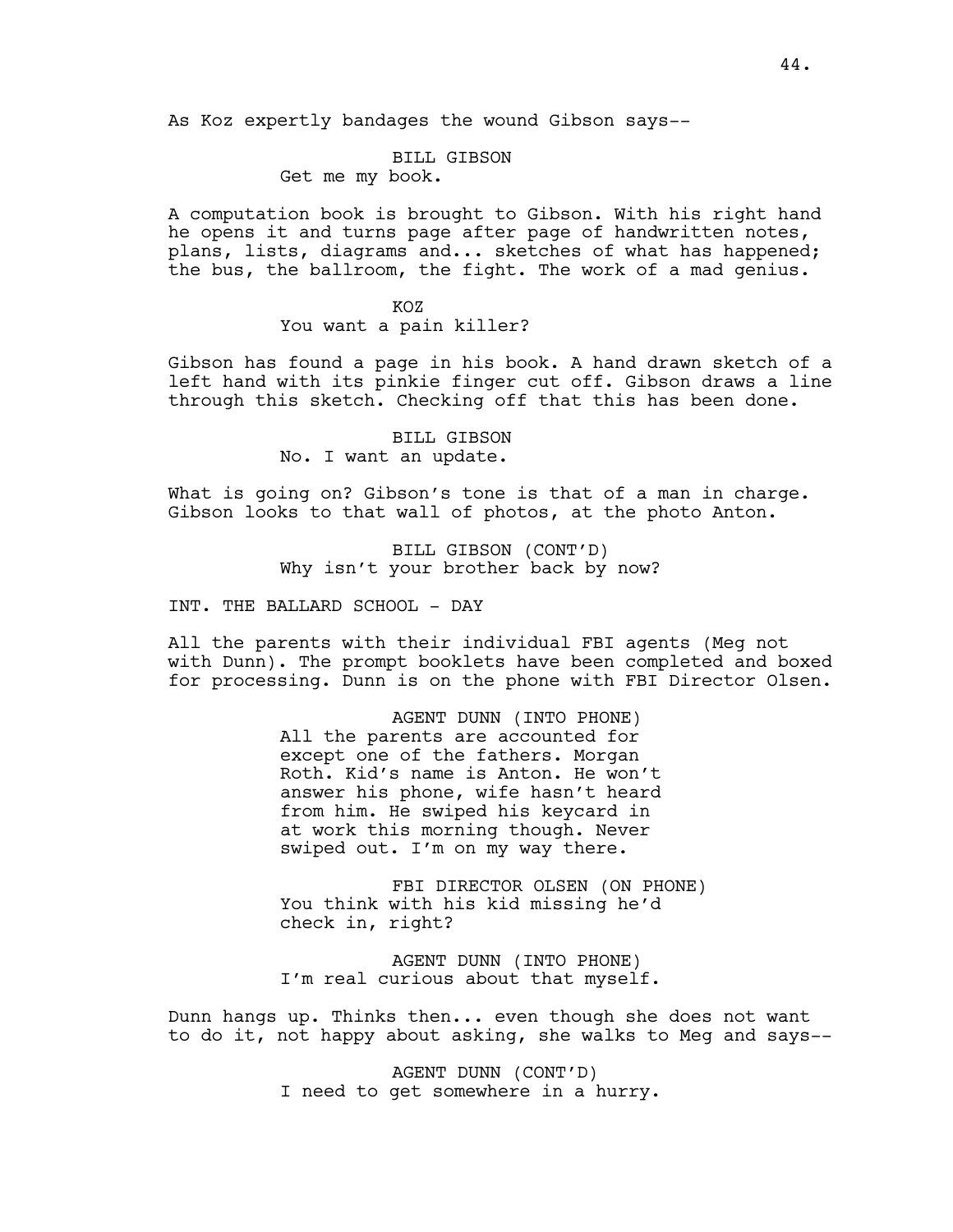EXT. FARM HOUSE - DAY

Flip, gun in hand, stands outside the farmhouse. He has good cover behind a tree as he calls out to Finley and Anton.

> FLIP Hey, I got a deal for you. Give me the kid and I'll let you live.

INT. FARM HOUSE - DAY

Finley and Anton listen to Flip calling out to them.

FLIP (O.S.) Or I come in there, kill you and take the kid anyway.

This "deal" scares Anton down to his core. Finley calls back--

FINLEY How about this instead? I kill you, I keep this kid and then I go get the rest of his classmates back.

Finley is tough. As way of an answer Flip pumps a few rounds into the cabin. FINLEY COVERS ANTON'S BODY WITH HIS OWN.

> ANTON ROTH ...Don't let him take me.

> > FINLEY

I won't.

ANTON ROTH He's going to come in here.

FINLEY I know. I'll stop him.

ANTON ROTH You don't even have a gun.

FINLEY I don't even need one, Anton.

ANTON ROTH (starts to cry) I'm sorry. I can't help it.

FINLEY That's OK. Let me see your phone.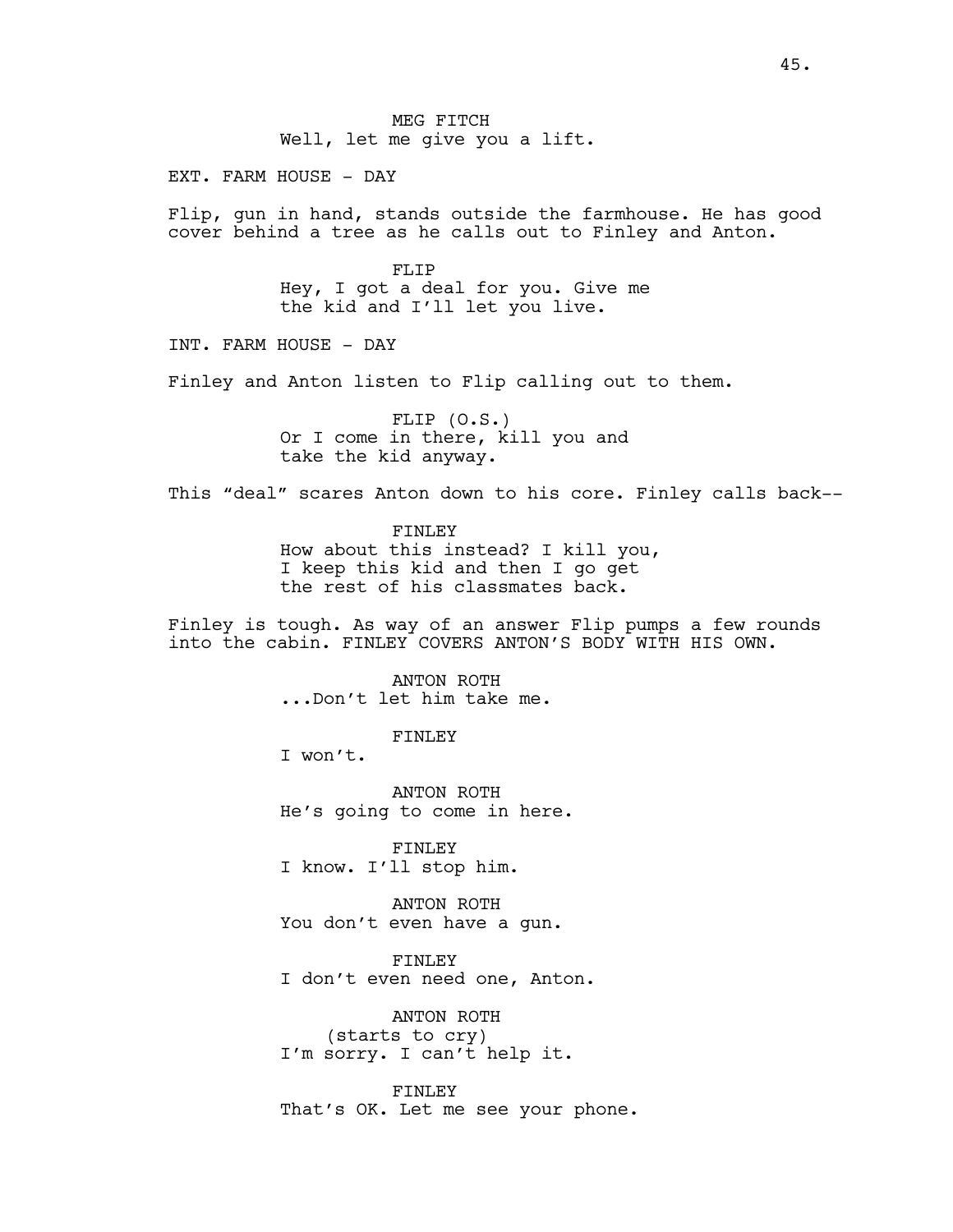Anton hands Finley his phone. Finley sees...

FINLEY (CONT'D) No signal. None on mine either.

Finley looks up now. Toward the roof.

INT. BALLROOM - DAY

Amber, Meg's daughter, she has wrapped that pinkie finger in ice taken from bucket that holds the soda cans.

> MR. NASH (O.S.) That was smart.

Amber looks up. A badly bruised Nash is standing there.

MR. NASH (CONT'D) Putting it in ice like that. Smart.

AMBER FITCH Well that's what you put on my assessments right? I'm smart. (Amber is... pissed?) ...Luke's mother?

MR. NASH Amber, it's--

AMBER FITCH Yes, I heard what it is, Mr. Nash. Adult emotions are complicated. Turns out teenage ones are too.

Amber turns from Nash and walks to where Ian and Tim sit with Beth Ann. Softly and gently Amber says to Beth Ann--

> AMBER FITCH (CONT'D) How are you doing, Beth Ann?

IAN MARTINEZ She won't talk.

Amber looks from a silent Beth Ann to Ian and says to him--

AMBER FITCH Would it be OK if I sat here?

Ian nods yes. Amber sits next to Beth Ann. Amber takes Beth Ann's hand in hers. And, almost to herself, Beth Ann says--

> BETH ANN GIBSON ...After I blew out the candles... everything changed...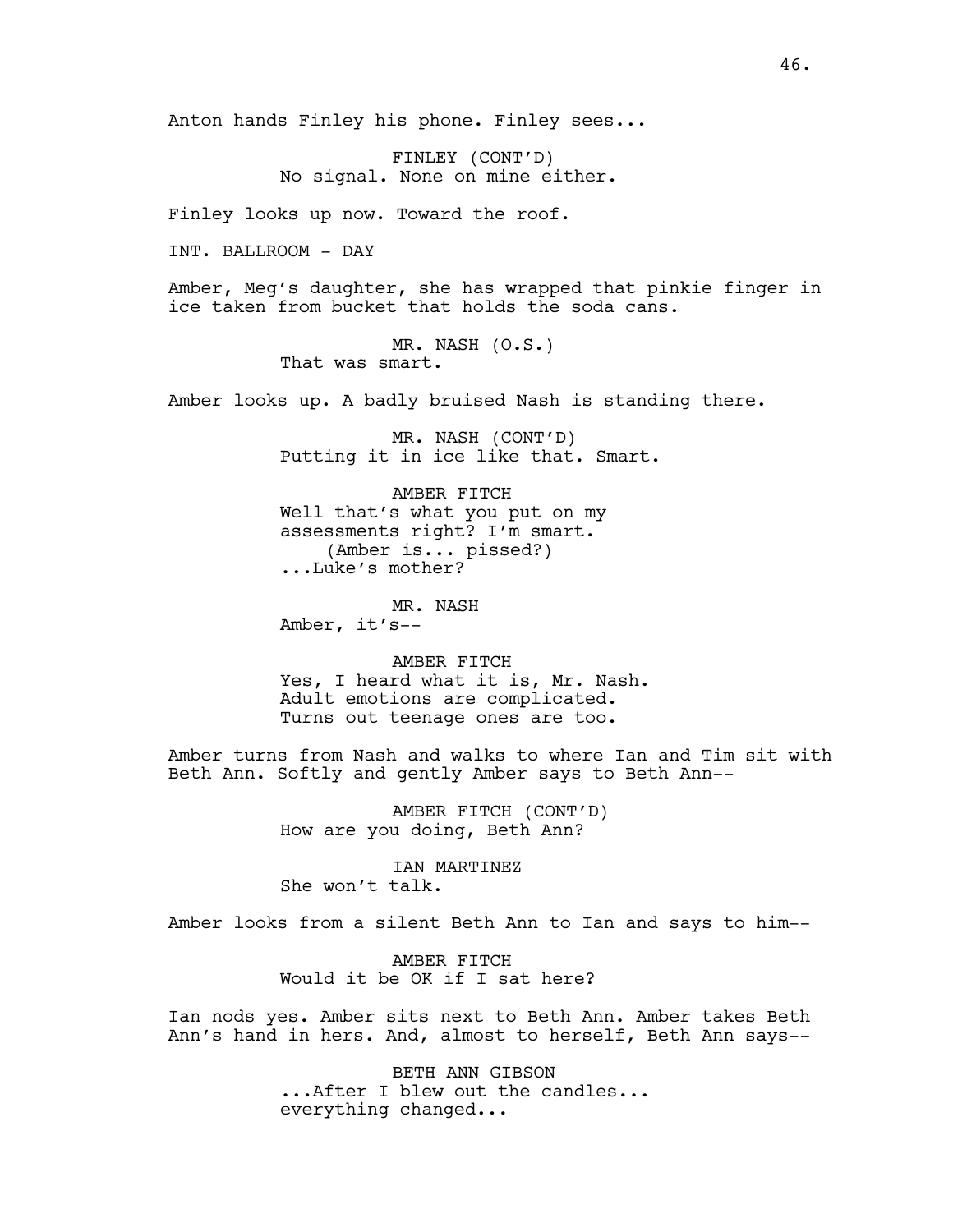Ian and Amber look at Beth Ann and WE CUT TO:

CLOSE ON - T.V MONITOR - CNN IS PLAYING.

WOLF BLITZER interviews a panel of military and law enforcement talking heads about the kidnapping.

#### WOLF BLITZER

With all our government can bring to bear, how can anyone hope to get away with this? What agencies will be used? What resources? What hardware? What technologies? Bob?

TALKING HEAD BOB The answer, Wolf, is everyone and everything. Thousands of men and women, satellites, listening devices. Programs and technology will be brought into play that up until this moment had not been authorized to be used on US soil.

INT. MANSION - KITCHEN - DAY

Gibson, Koz and the others. They watching that CNN report.

TALKING HEAD BOB (ON TV) I can guarantee you that somewhere something is being taken out of a box and no one is asking if it's legal or not to use here at home. With the technology that is about to be brought down on these folks, they should give up right now.

COMMUNICATIONS GUNMAN They do have something in the air, small plane, maybe a drone. It's seriously encrypted. I can't get into it. If it's coming for us there is no way I can stop it.

BILL GIBSON Did you miss a GPS locator in any of those children?

KOZ We were thorough but if it was small enough or a low emission composite?... It's possible.

Gibson takes this in and looks around the room. Only now WE SEE that HURST IS MANACLED TO HIS CHAIR. He is a hostage too.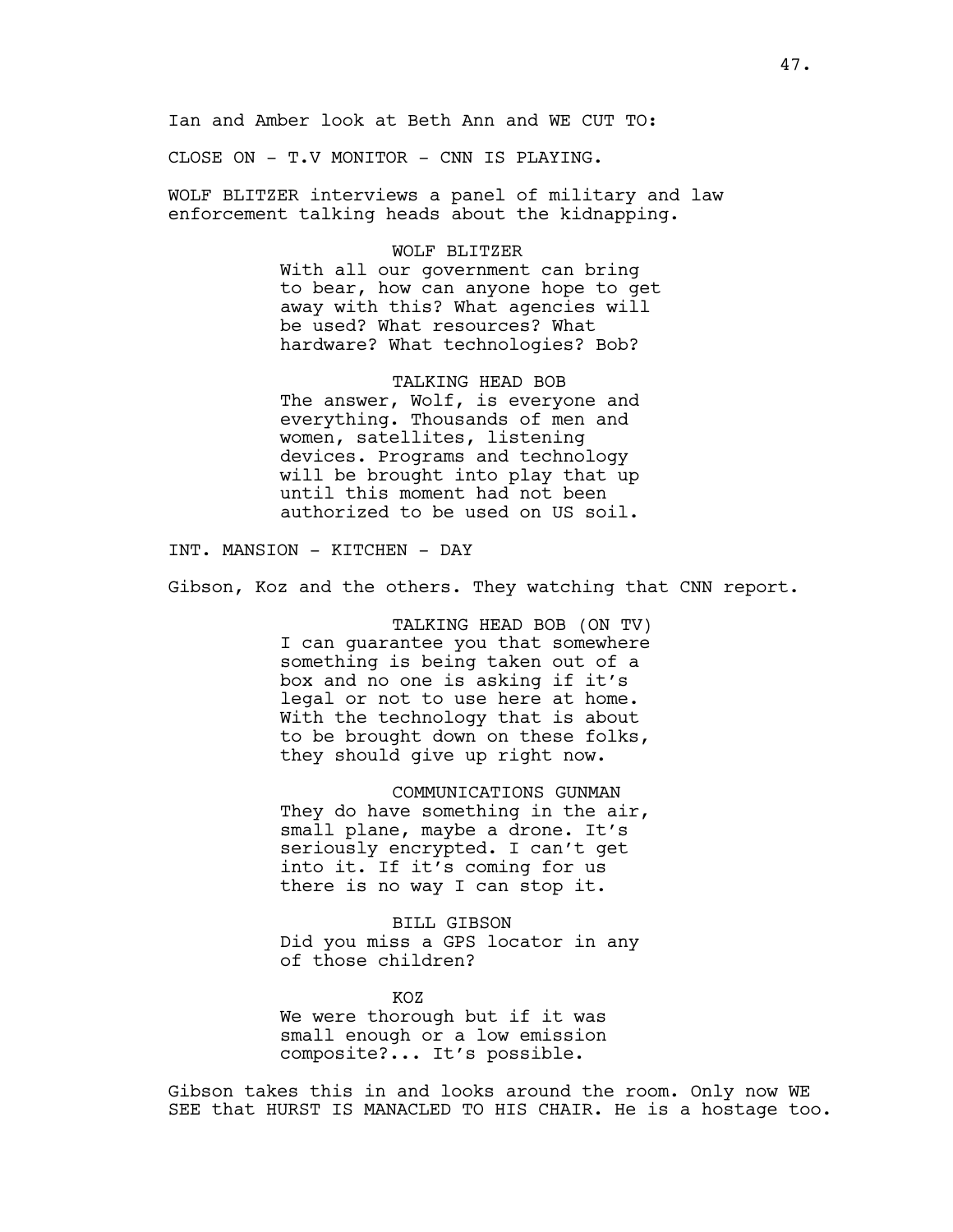Three trillion dollars spent on high tech warfare over the last decade. Now its all aimed at you. Something in your book for that? What's your little girl going to think of her daddy when he's sitting on death row?

Gibson opens his lab book. From his pocket he takes out a stop watch. He clicks it on and the second hand begins to run as Gibson makes calculations in his book. TICK. TICK. TICK.

> BILL GIBSON I make twenty three minutes before it has a lock on us?

COMMUNICATIONS GUNMAN Damn, that's right. Maybe we should think about getting out of here.

Gibson turns a page in his book and says calmly...

BILL GIBSON Why would we think of doing that?

INT. FARM HOUSE - DAY

Quiet. No sign of Finley or Anton. BAM, the door is kicked open and Flip, gun ready, makes a smooth tactical entrance.

INT. FARM HOUSE - CLOSET - DAY

Anton alone in the closet. Huddled in the corner. He hears Flip moving through the house. Anton has to stifle a cry.

INT. FARM HOUSE - DAY

Flip, clearing the space in front of him as he moves through the house stop and listens... does he hear a whimper?

INT. FARM HOUSE - BEDROOM - DAY

Flip enters and listens. Nothing. Then he hears it again. A soft whimper. It is coming from the closet.

INT. FARM HOUSE - CLOSET - DAY

Anton is so scared. He hears Flip in the house and tries to keep his cries to himself. He HEARS FOOTSTEPS DRAWING CLOSER.

END OF ACT FOUR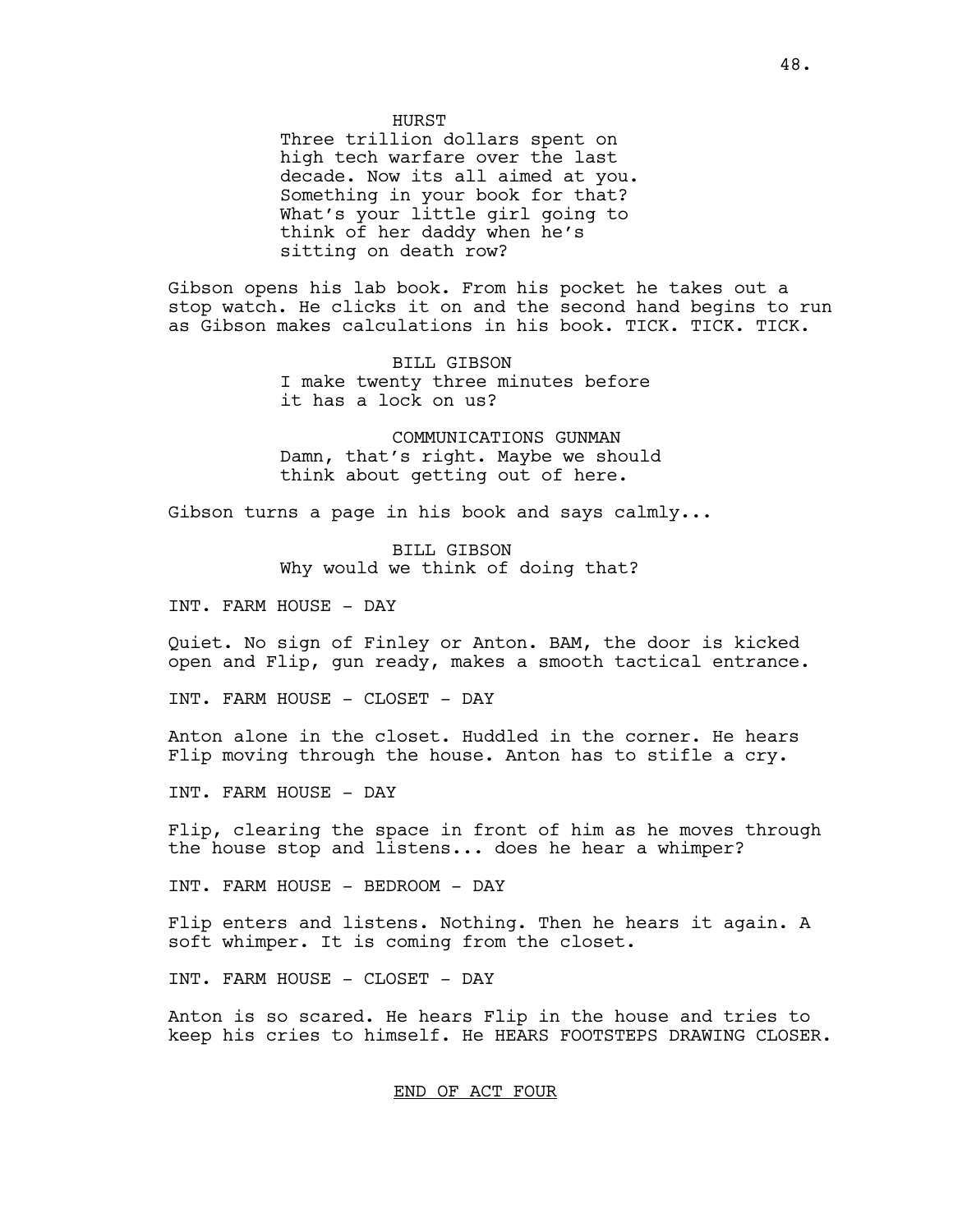### ACT FIVE

INT. MEG FITCH'S CORPORATE HELICOPTER - IN-FLIGHT - DAY

Dunn and Meg in the passenger compartment. Two sisters.

MEG FITCH Remember the last thing you said to me?

AGENT DUNN I said... go to hell.

MEG FITCH No, you said something after that--

Dunn doesn't or doesn't want to remember. She looks out the window to see a SATELLITE DISH FARM in the distance coming up fast. Now Dunn looks back to her sister and Meg says...

> MEG FITCH (CONT'D) You should know I kept my word...

INT. BALLROOM - DAY

Amber, Meg's daughter, still sits holding hands with Beth Ann. And now Amber has had enough, she gets to her feet, looks RIGHT AT ONE OF THOSE SURVEILLANCE CAMERAS and says--

AMBER FITCH

(re: Beth Ann) Just tell her how her father is. Can you do that? Can you at least just do that? Come out here and tell Mr. Gibson's daughter if her father is going to be OK. Can you just be a human being and do that?

INT. MANSION - KITCHEN - DAY

Everyone watches Amber plead her case on the monitor. And--

HURST So which one are you Mr. Gibson? The one I saw out there desperate for his daughter's love or the one in here with that computation book?

BILL GIBSON That's no concern of yours. What should concern you is that my daughter is not in here-- (re: his computation book) But you are.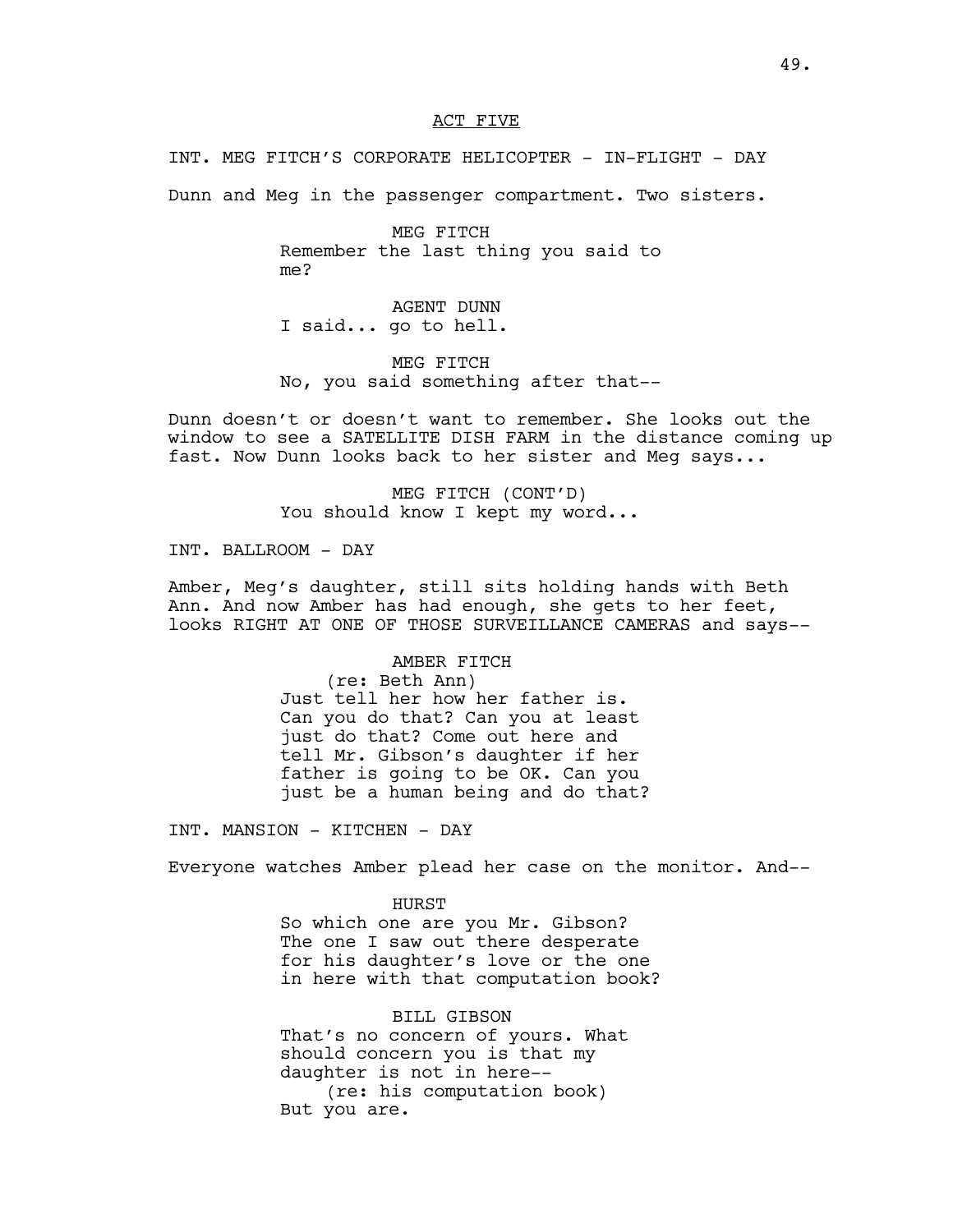Gibson consults his stop watch then calmly calls out...

BILL GIBSON (CONT'D) Seven minutes...

INT. FARM HOUSE - BEDROOM - DAY

Flip, quietly moves toward that closet. He hears a whimper.

INT. FARM HOUSE - CLOSET - DAY

Anton huddled in the corner. The kid is a pudgy ball of fear.

INT. FARM HOUSE - BEDROOM - DAY

Flip, gun in one hand, reaches out for the closet door with the other. He turns the doorknob, pulls open the door looks inside and sees... No Anton. Just Anton's cell phone on the floor of the closet playing a recording of Anton crying.

Flip realizing he has been fooled turns as Finley comes flying in from behind Flip. Finley gets one hand on the gun as he drives Flip into the closet. In those close quarters-- The two men begin to fight brutally as Finley calls out--

INT. FARM HOUSE - CLOSET

FINLEY (O.S.) GO. ANTON. GO NOW!!!

Anton huddled in the corner where he has been hiding. This is a different closet from where Flip fights with Finley.

Anton hears Finley call, summons his courage, gets to his feet, runs from the closet, across the bedroom. Anton opens the window, sticks his head out and looks up toward the roof.

INT. FARM HOUSE - CLOSET - DAY

Brutally, close in, Finley and Flip fight. Flip has his knife out. He tries to drive it into Finley. Finley pushes back.

> FLIP Dude, what is your problem? Why couldn't you just lay on that road?

EXT. FARM HOUSE - OUTSIDE SECOND FLOOR WINDOW - DAY

Pudgy Anton, STRAINING, tries to pull himself onto the roof.

EXT. SATELLITE DISH FARM - DAY

Perched in the HIGH OPEN GANTRY of a huge satellite dish is--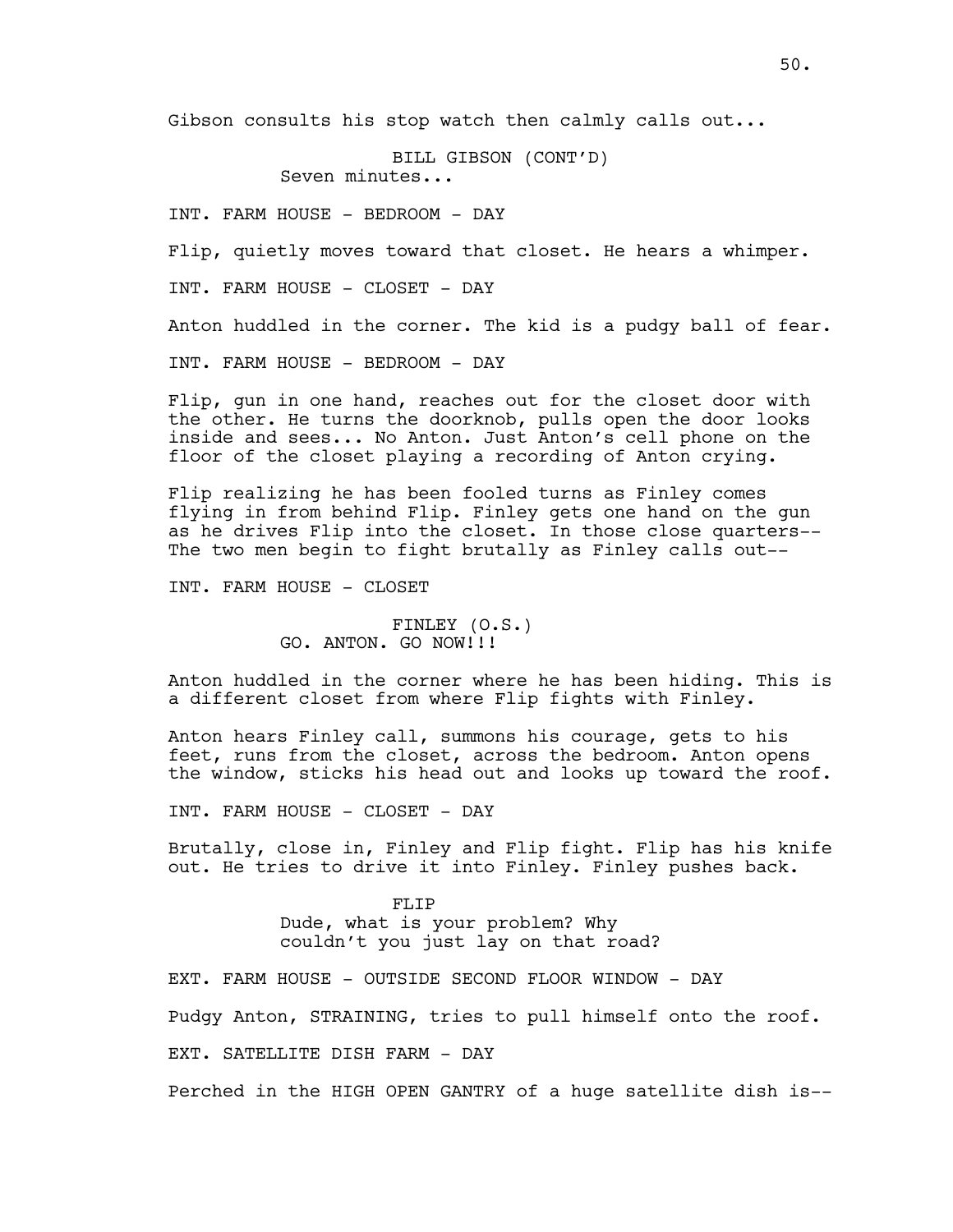Morgan Roth, Anton's father. He has his laptop cabled into the dish's controls. He looks scared and afraid. He holds a cell phone to his ear in near terror. He hears...

> HEAVILY PROCESSED VOICE (ON PHONE) *Push the enter button, Mr. Roth.*

MORGAN ROTH (INTO PHONE) And what happens when I do?

HEAVILY PROCESSED VOICE (ON PHONE) *Then you see your child again.*

The SOUND of rotor blades as Meg's chopper flies past then settles on the ground in the shadow of the huge dish.

> HEAVILY PROCESSED VOICE (ON PHONE) (CONT'D) *You're a scientist, you understand the benefit of so much gained from such little energy expended. Push the enter button. Do it now...*

Roth pushes the ENTER BUTTON on his laptop and gears can be heard engaging as the huge dish reorients itself. Roth looks over the edge of the dish to see Agent Dunn far below him.

> MORGAN ROTH Are you here to arrest me?

AGENT DUNN Why? What have you done?

MORGAN ROTH ...I don't know.

And CLICK... the massive dish LOCKS INTO PLACE and...

EXT. SKY OVER MARLYAND - DAY

A Drone in flight. This UAV is next generation. Top secret stealth humming with sensors but now it's ENGINE TURNS OFF.

INT. SUBURBAN MARYLAND DINER - DAY

In here, patrons in booths enjoy turkey clubs, burgers and fries as just outside the windows a TOP SECRET STEALTH DRONE falls out of the sky and crashes into the parking lot.

INT. MANSION - KITCHEN

Gibson looks at his computation book. There is a hand drawn sketch of that stealth drone. Gibson draws a line through it.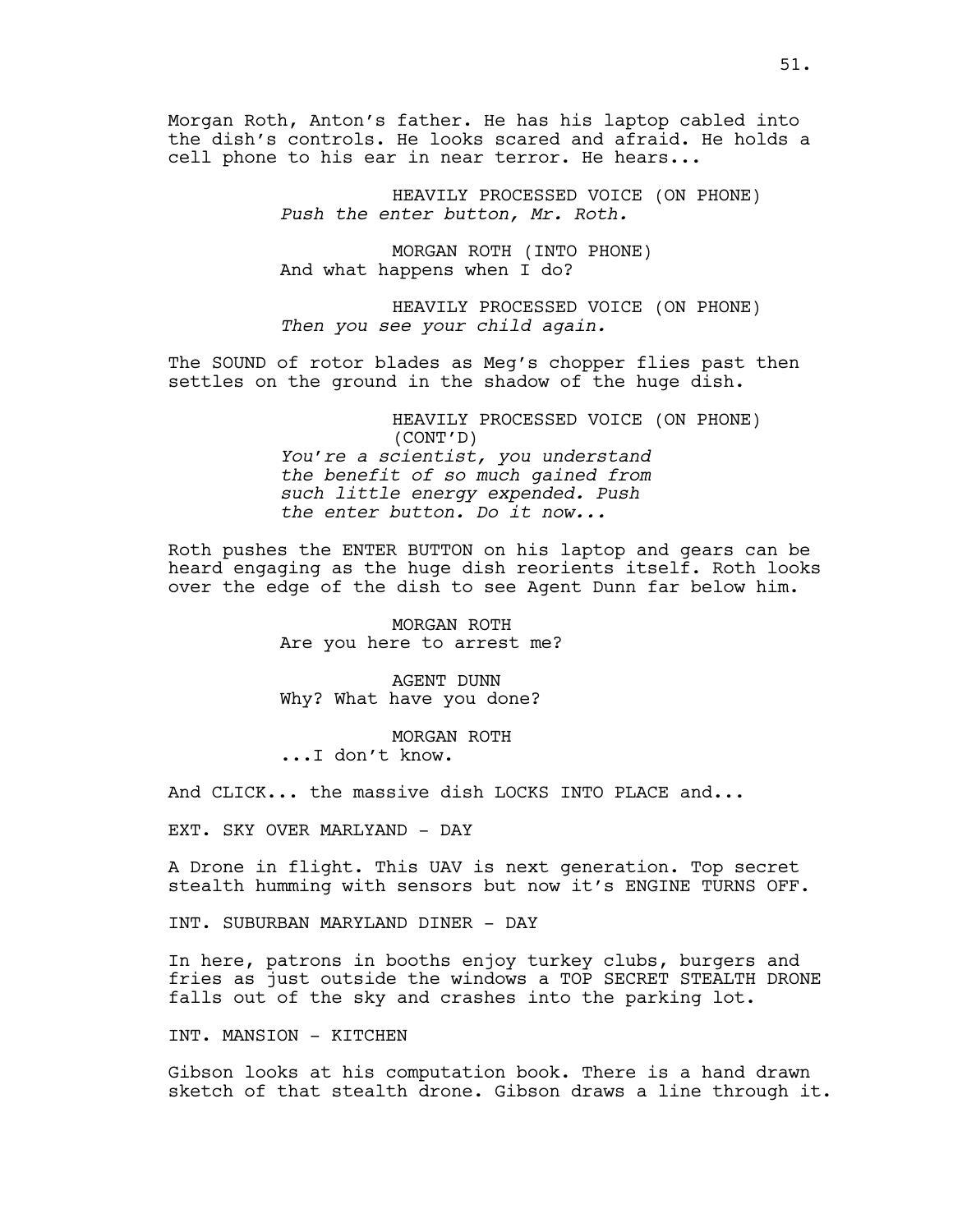INT. FARM HOUSE - CLOSET - DAY

Flip DRIVES A PUNCH INTO FINLEY'S WOUND but Finley twists Flip's knife hand back. For some reason Flip smiles then lets go of the knife. It falls. Finley watches it. Bad move. Flip elbows Finley in the face then... DIVES FOR HIS GUN.

EXT. FARM HOUSE - ROOF TOP - DAY

Anton, triumphant, has dragged himself to the peak off the roof. He has Finley's cell phone in his hand. Anton sees the phone has a signal. He dials 9-1-1 and waits for an answer.

> 9-1-1 OPERATOR (ON PHONE) 911. What is your emergency?

ANTON ROTH (INTO PHONE) I'm... from the Ballard School. Anton Roth... I've been kidnapped--

Anton stops speaking when he hears a GUNSHOT from below. It is so loud it freezes brave little Anton with renewed fear.

Anton HEARS someone coming for him, climbing up to the roof. Now a hand comes over the edge and now another. And now Anton sees Finley pull himself up onto the roof. Anton smiles.

> ANTON ROTH (CONT'D) Did you get him?

FINLEY Yeah, I got him.

INT. FARM HOUSE - BEDROOM - DAY

Flip lays dead on the floor of the bedroom. Eyes wide open.

EXT. FARM HOUSE - ROOF TOP - DAY

Finley sits next to Anton, sees the phone in Anton's hand.

FINLEY

 $9 - 1 - 1$  ? (off Anton's nod yes) You tell them who you are?

Anton nods yes. Finley takes the phone and speaks into it.

FINLEY (INTO PHONE) (CONT'D) You let the FBI know we're going to leave this line open so they can go ahead and track us to right here. (to Anton now) I thought you didn't climb roofs?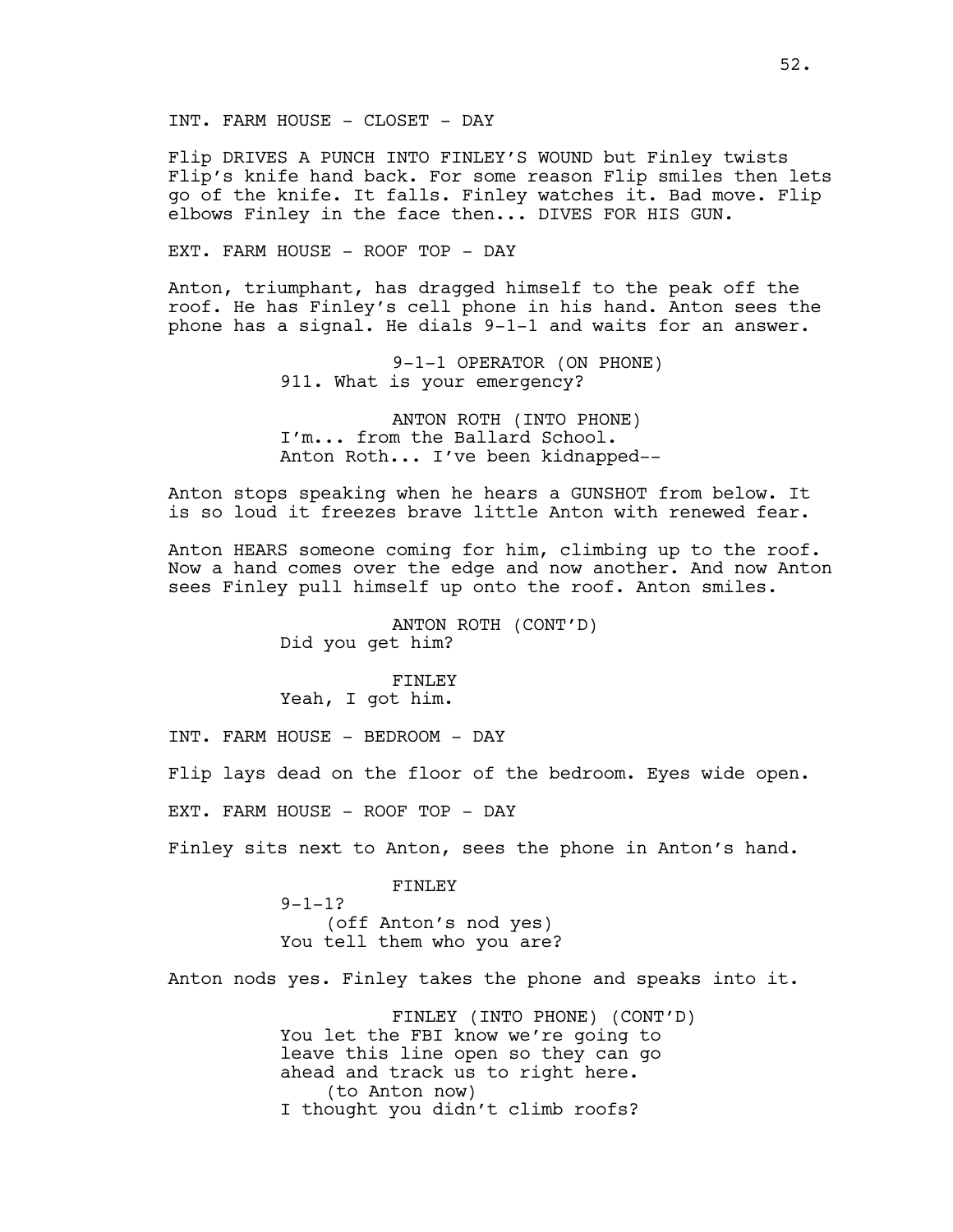Finley shows Anton a sophisticated walkie-talkie and explains-

FINLEY I took it off that guy downstairs. I am going to have a little chat with whoever is on the other end.

ANTON ROTH "Whomever"... is on the other end.

Finley smiles at Anton. Then keys the walkie and--

FINLEY (INTO WALKIE-TALKIE) This is Secret Service Agent Marcus Finley speaking to *whomever* is listening. The man you sent after us is dead. You want to come for the body just follow this signal.

INT. MANSION - KITCHEN - DAY

Gibson and the others hear this on the speaker. LOOK AT KOZ as he hears that his brother is dead. RAGE IN HIS EYES. But look at Gibson, it is as if his curiosity has been piqued. And now they hear that Finley has more to say to them...

> FINLEY (ON SPEAKER) Just before I killed him...

EXT. FARM HOUSE - ROOF TOP - DAY

Finley and Anton. Finley speaks into the walkie-talkie.

FINLEY (INTO WALKIE-TALKIE) ...he asked what my problem was. My problem is you took kids. Children. What kind of person does that?

INT. MANSION - KITCHEN - DAY

Gibson and the others listen to Finley. WE LOOK real hard at Gibson as Finley tells him what kind of a person does that.

> FINLEY (ON SPEAKER) A bug. A bug that needs to be stepped on and stopped... You're my problem. And now I am yours... He didn't get to hear the answer because he was dead by then but I thought you'd want to know.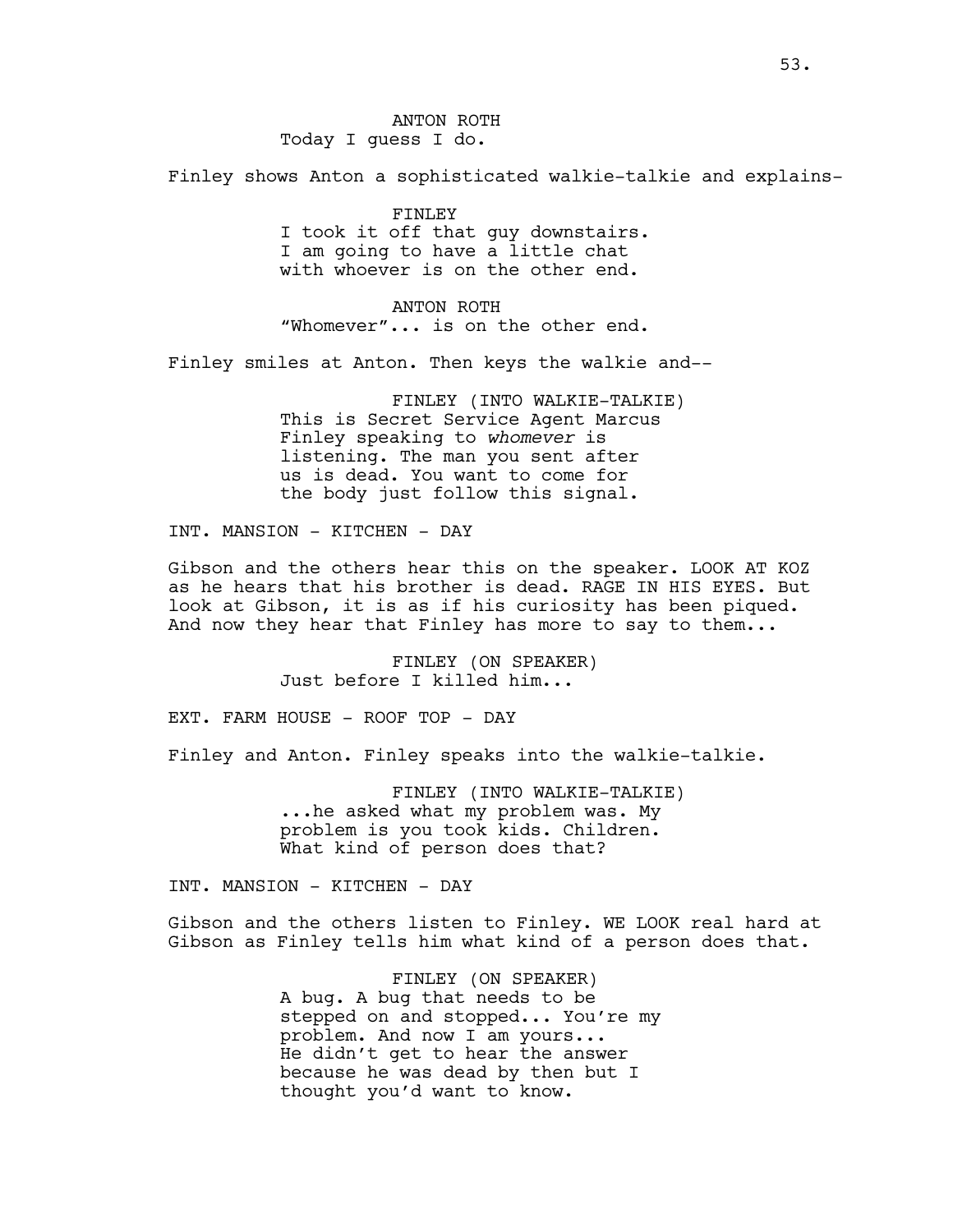Look close at Gibson as he hears Finley call him out. Now rage takes over Koz, he grabs a gun and...

> KOZ If he killed my brother I am going to make him hurt before I kill him.

Gibson holds up a hand to Koz "STOP". Koz stops, barely. Gibson then grabs the mic but does not key it yet. He thinks--

EXT. SATELLITE DISH FARM - DAY

Dunn on the phone with the Director. Roth sits nearby.

AGENT DUNN (INTO PHONE) He says he did it for his kid and that's all he'll say. I'm guessing he was forced to do it for his kid.

FBI DIRECTOR OLSEN (ON PHONE) Forced or not what he did was take out a classified unhackable drone. Whoever is behind this has our playbook and they know how to use it. Who the hell can do that?

INT. MANSION - KITCHEN - DAY

Now Gibson keys the microphone and says--

BILL GIBSON (INTO RADIO MIC) Yes... I am a bug.

EXT. FARM HOUSE - ROOF TOP - DAY

Finley and Anton hear that processed voice on the walkie.

HEAVILY PROCESSED VOICE (ON WALKIE) *I have always known that about myself. But today the bug is king.* 

Freaky. The transmission terminates as FINLEY takes it in.

INT. MANSION - KITCHEN - DAY

All eyes on Gibson as he draws a line in his book. One more thing done. Looking at Beth Ann on the monitor he says to Koz-

> BILL GIBSON Drag me back inside now.

# END OF ACT FIVE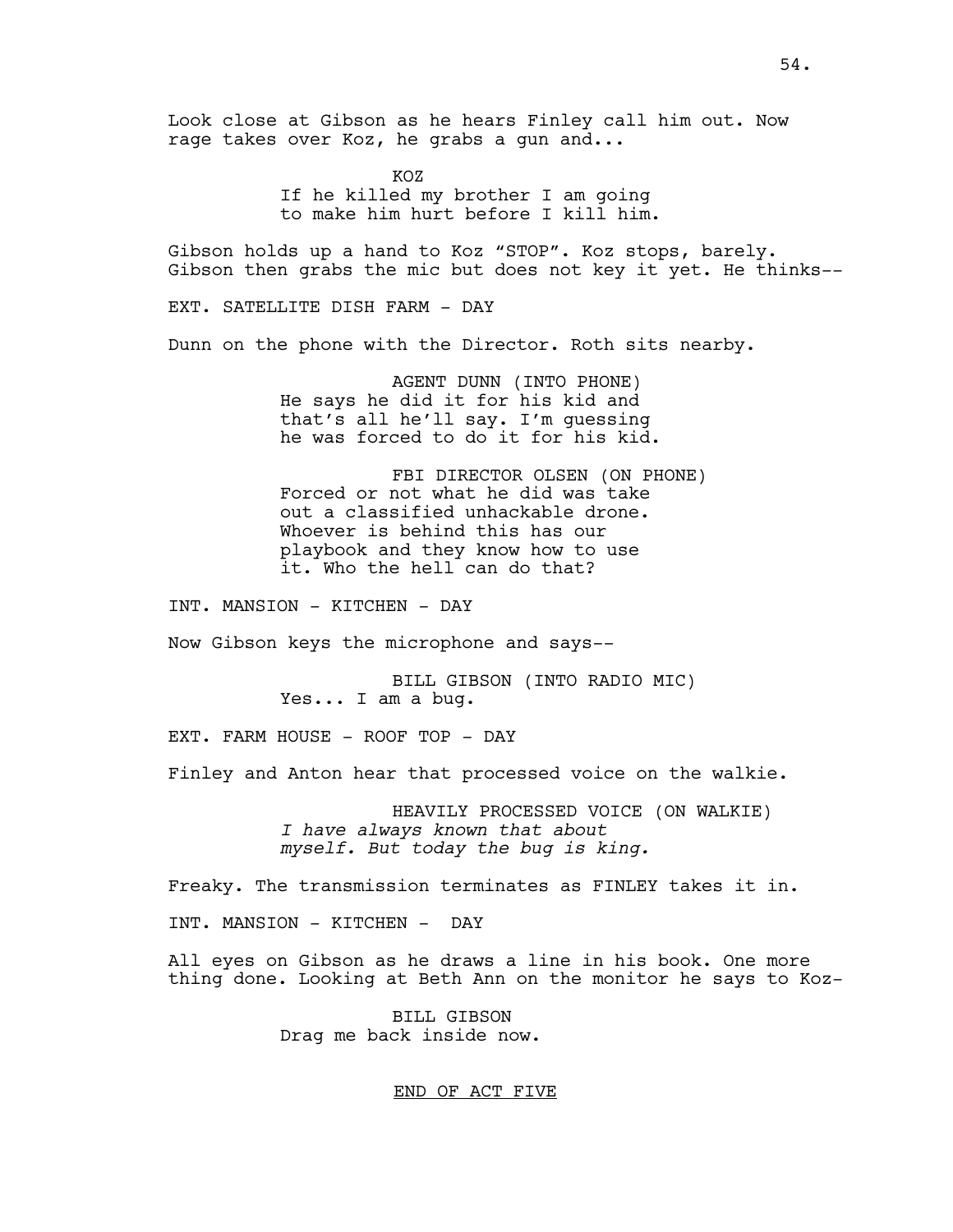### ACT SIX

INT. BALLROOM - DAY

Amber sits with Ian and Beth Ann as the kitchen door opens and Gibson, hand bandaged, comes back into the room. Beth Ann goes to her father. He looks at her. Will he get sympathy?

> BETH ANN GIBSON So what? This makes you a hero? Makes up for what you did to mom? (she has hurt him but--) If that's what you wanted they would have had to cut a lot deeper.

> BILL GIBSON What I wanted was to get you out of here. I love you, Beth Ann.

BETH ANN GIBSON I don't know what that means.

Gibson looks at his daughter as SHE WALKS AWAY FROM HIM...

EXT. FARM HOUSE - DAY

Finley and Anton walk away from the house into the clearing.

ANTON ROTH Why'd you pick me? When you pulled me into the woods. Why save me?

Finley looks at Anton... then Finley tells the truth...

FINLEY You were the only one I could get to. The rest were on the bus.

ANTON ROTH But if you had a choice you would have saved the president's kid. (off Finley' look) Don't feel bad, I've never been picked for anything before.

Finley looks at Anton. Is Anton standing taller. Finley TOUSLES Anton's hair. Anton SMILES up at him. But now they both hear the sound of helicopters coming low and fast over the trees. Now they SEE FBI choppers. The calvary is here.

> FINLEY Listen, Anton, I don't want you to worry about what happens to me.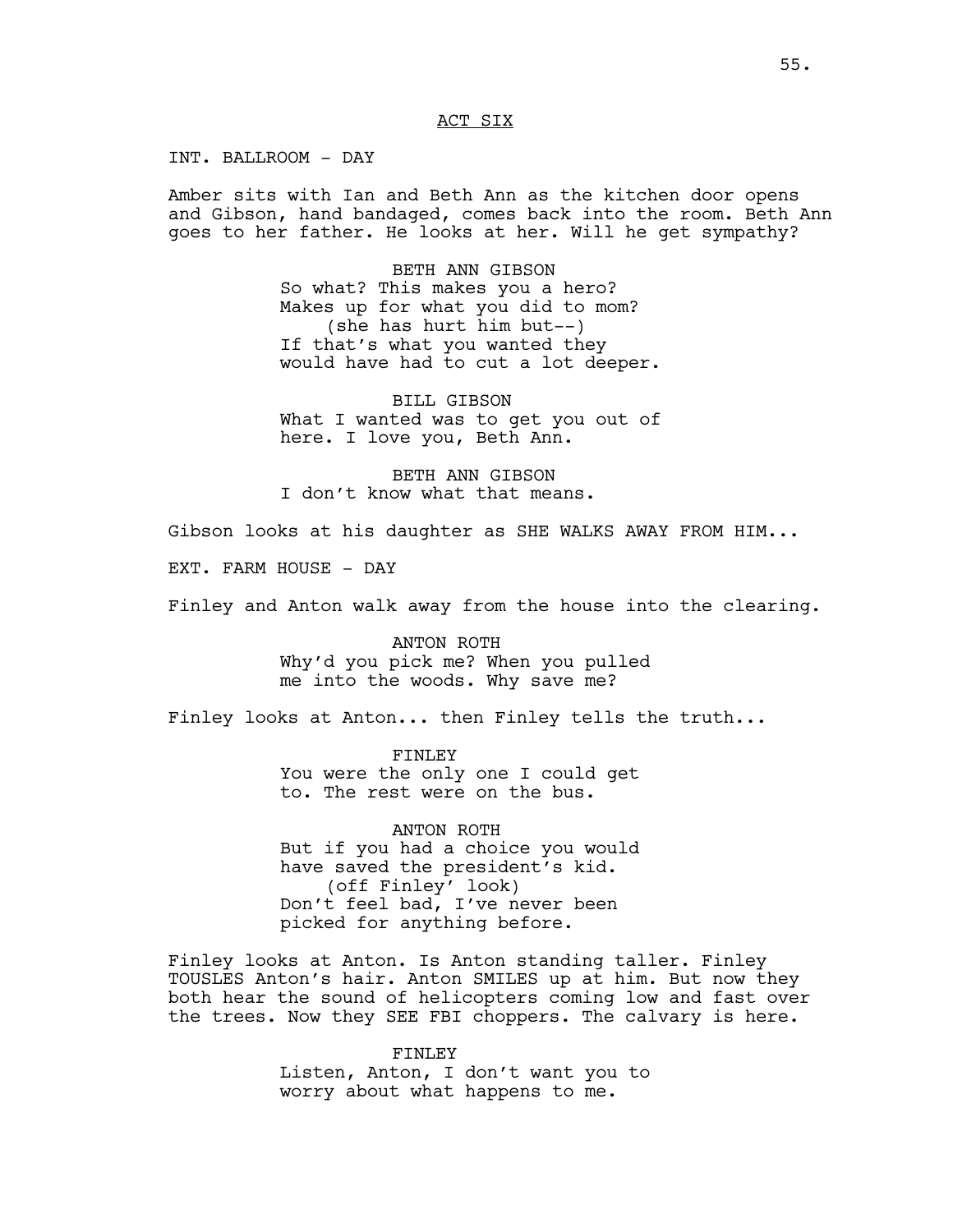The sound of the choppers so loud. They are landing.

ANTON ROTH Why? What's going to happen to you?

Finley looks at Anton. Whatever is coming is going to be bad. FBI agents pour out of the choppers. Guns up aimed at Finley.

### FBI AGENTS FBI. ON THE GROUND. NOW.

Finley starts to get down but not fast enough. The agents THROW HIM DOWN and CUFF HIM. Brave Anton tries to get to Finley but is pulled away. From the rotor wash steps FBI Agent Dunn. She screams to Finley through the engines' roar.

> AGENT DUNN WHERE IS THE PRESIDENT'S KID?

## FINLEY

...I lost him.

And Anton watches, heartbroken, as his savior Finley is dragged away in handcuffs and thrown onto an FBI chopper.

INT. BALLROOM - DAY

Beth Ann, Ian, Amber, Seth, Luke, Sloan, Jin, Tim, Mr. Nash and the rest. All in groups of five or less. Gibson LOOKS AT THE FACES OF THE KIDNAPPED as he HEARS people singing *Happy Birthday*. But it comes not from here. It comes from--

INT. THE GIBSON HOUSEHOLD - NIGHT - FIVE YEARS AGO

Everyone so happy as BETH ANN BLOWS OUT HER CANDLES. But now Gibson's cell phone rings. He looks at the ID then mouths "it's my boss" to Janice. Gibson steps away and answers it.

> BILL GIBSON (INTO PHONE) Hey Boss, what's going on?

The voice on the phone is AFFABLE. VERY FRIENDLY. But...

GIBSON'S BOSS (ON PHONE) Listen Bill, the operation over there went sideways. It's real bad.

BILL GIBSON (INTO PHONE) What happened?... (no answer so...) ...just how bad was it?

Janice looks at her husband, concerned. He gives her the face husbands give wives "it's nothing" but... it is not nothing.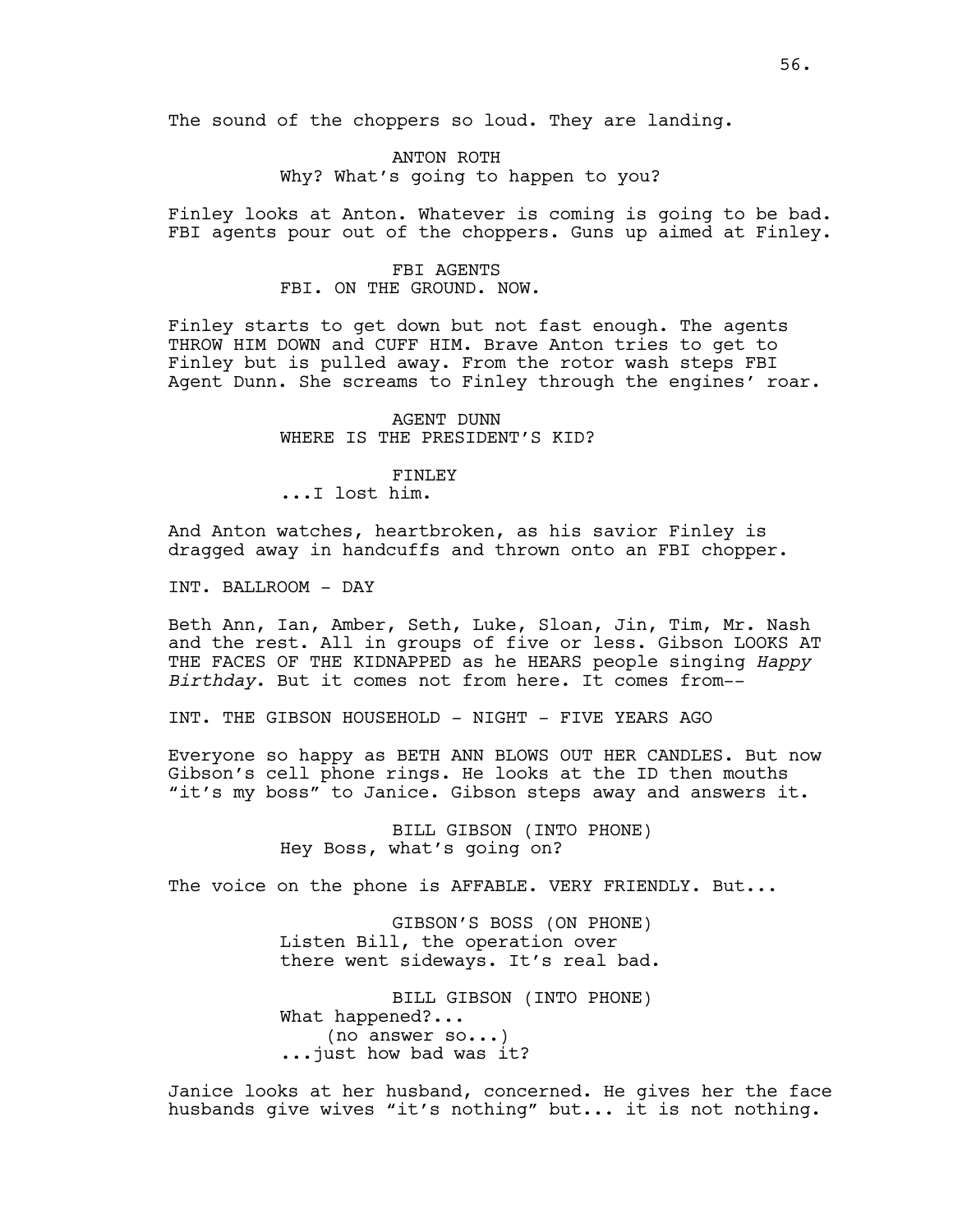GIBSON'S BOSS (ON PHONE) It's not your fault. Those here who know aren't blaming you but... we need you not to come in anymore. Someone has to be sacrificed and... it's for the good of the agency, Bill. You understand that... It's for the good of the country...

Gibson looks at his wife and daughter. They look back AND ALL THE BRIGHT BIRTHDAY COLOR DRAINS FROM THIS HAPPY MEMORY AS THE JOY DIES. THE SOUND BECOMES BRITTLE AS IF IT WILL BREAK.

INT. BALLROOM - DAY - PRESENT DAY

Gibson looks at the children of the powerful. Now he looks at his kid, Beth Ann. Gibson rises, cross the room and enters...

INT. MANSION - BATHROOM - DAY

Gibson locks the door, goes to the opposite wall and pulls a hidden latch... a hidden door swings open.

INT. MANSION - KITCHEN - DAY

Gibson steps into the kitchen. Koz hands him the phone.

INT. FBI HELICOPTER - PASSENGER SECTION - NIGHT

Finley in cuffs and across from him three FBI Agents. Two are in SWAT gear. Agent Dunn in just a windbreaker.

#### FINLEY

...My whole life all I ever wanted was to be a Secret Service agent.

AGENT DUNN (no love lost here) Well I hope you really enjoyed the one day you finally got to be one.

Dunn looks out the window. They are about to land on the rooftop of the FBI building. Armed agents wait for them.

EXT. FBI HEADQUARTERS - WASHINGTON D.C. - ROOFTOP - NIGHT

The chopper lands. Finley is hauled from it and under heavy guard is hustled into the building. Dunn follows.

INT. FBI H.Q. - CRISIS MANAGEMENT CENTER - NIGHT

Dozens of agents in hyperdrive. Flat screens show satellite maps of Maryland and LIVE VIDEO FEEDS from the kidnapping scene; the empty bus and the SUV still swarming with agents.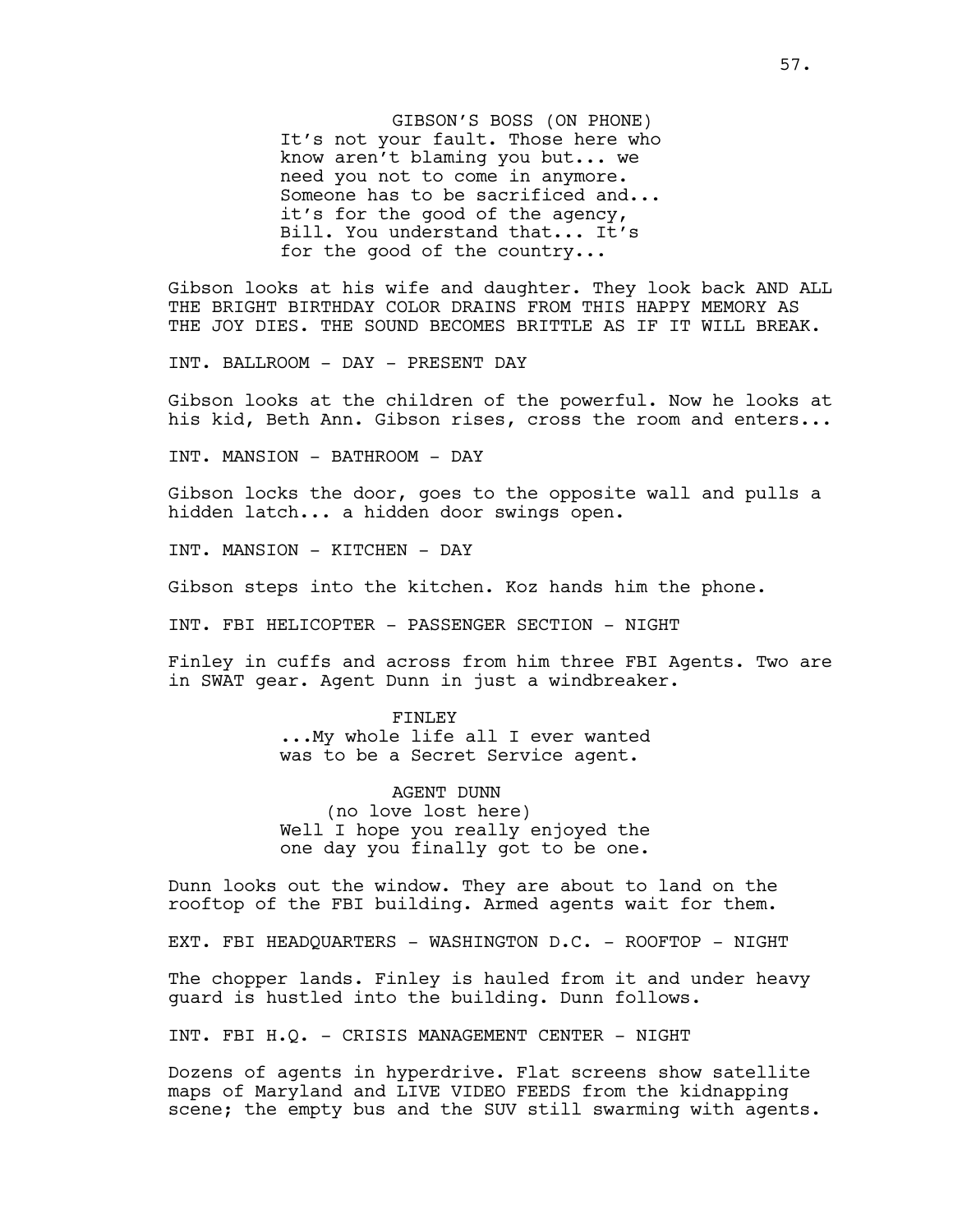Dunn enters. STAY WITH HER as she moves through the chaos. SHE SEES a furious Director Olsen addressing the troops.

> FBI DIRECTOR OLSEN We don't know where they are. We don't know who took them. We don't know why. We do know we got beat today. Badly. So no one goes home. No one has a life except for this.

Except for Dunn who heads right for the elevator.

EXT. MEG FITCH'S HOUSE - NIGHT

Dunn stands outside the front door. Waiting. It opens and there is Meg. A look of horror comes over Meg's face.

> MEG FITCH Is it bad news?

AGENT DUNN No. No. There's no news.

Relief floods over Meg but then is replaced with curiosity.

MEG FITCH I heard they found Anton... And one of those Secret Service agents?

AGENT DUNN I can't talk about that.

MEG FITCH Then... why are you here?

AGENT DUNN ...That man at the school who hit me, he just wanted to see his kid. Then one of the other parents, he... he did something he never would have done because... because he just wanted to see his kid.

Emotion rises up in Dunn and this time she lets it come. Meg feels it too and in a voice so soft and tender Meg says--

> MEG FITCH And you just want to see your kid.

AGENT DUNN I know I said I never wanted to. I--

Dunn wants to say more but can't find the words. Meg says *shh*, takes her sister by the hand and leads her inside.